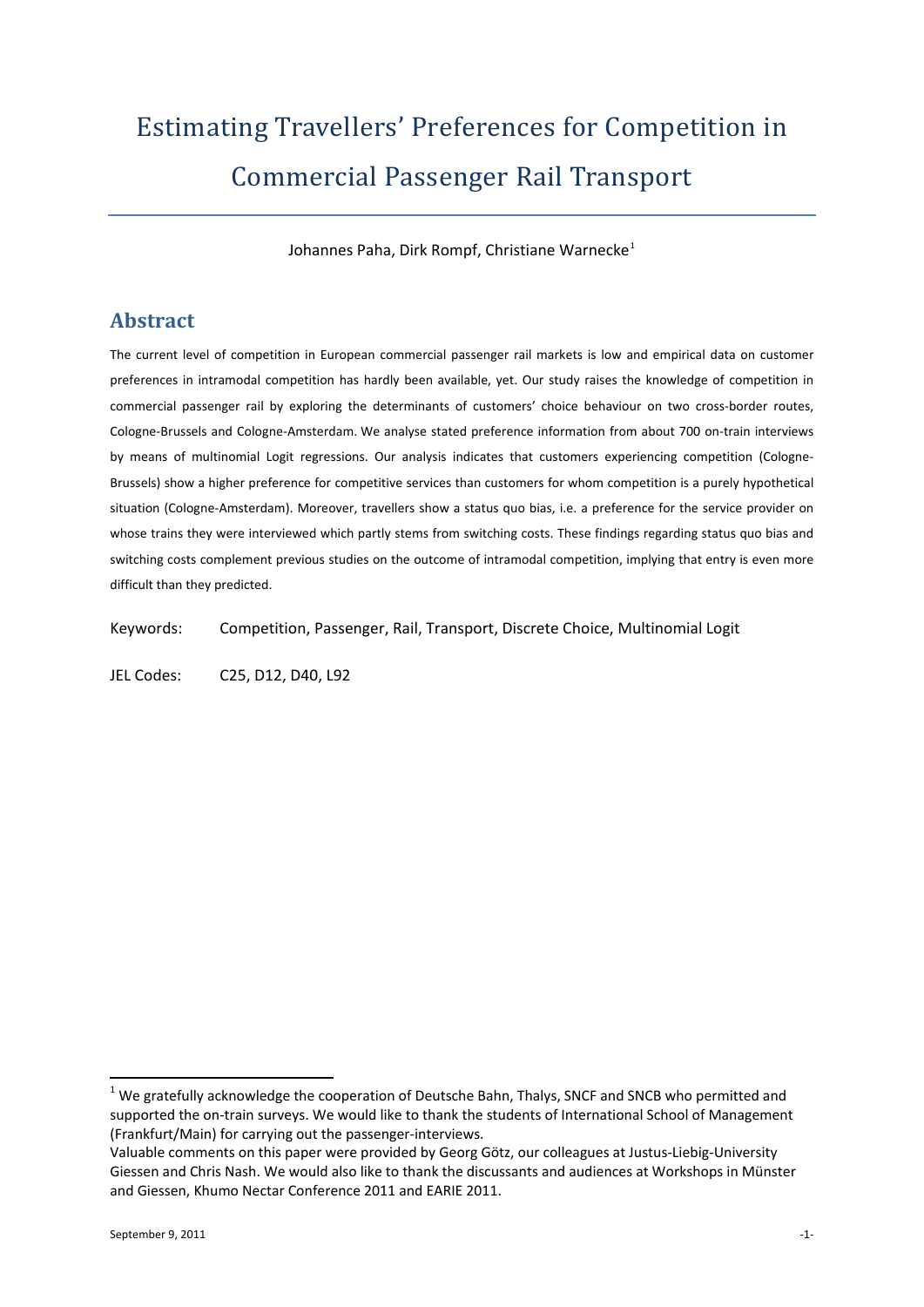#### **1 Introduction**

Since the 90ies commercial passenger rail markets in Europe have been opened to competition under open access regimes within several countries, e.g. in Germany, UK, Austria, Italy, Poland and Sweden. In 2010 international services in Europe have also been liberalised. In spite of open markets, very little entry and almost no on-track competition has been seen, yet. This could change soon: entrants are preparing for hourly services with new trains parallel to incumbent operators in Italy (NTV) and Austria (WESTbahn) starting in 2011/2012.

The outcome of open access competition in passenger rail markets is uncertain. Since the 1990ies several researchers have studied the effects of competition and entry in this sector (for example, see Preston et al. (1999) and Preston (2009), Steer Davis Gleave (2004), Ivaldi and Vibes (2008), Friederiszick et al. (2009)). As a general outcome, the theoretical and empirical studies suggest that intramodal competition is possible on a low scale. The characteristics of the market, i.e. strong economies of density, potential economies of scale, network effects and vehicle investments with a high risk of sunk costs make entry difficult. The studies diverge regarding their conclusions on the attractiveness of commercial passenger rail markets for entrant rail companies. They suggest that entrants might concentrate on cream-skimming (Preston et al. 1999), low-cost services (Ivaldi and Vibes 2005), intercity services (Friederiszick et al. 2009) or international passenger rail services (Steer Davis Gleave 2004).

We contribute to this literature by, first, collecting a new set of stated customer-preference data regarding intramodal competition on two cross-border routes (Cologne-Brussels and Cologne-Amsterdam). Our study is based on almost 700 interviews where we collect socio-demographic data of the interviewees as well as information concerning their trip at the time of the interview. The main part of the questionnaire consists of 21 stated preference scenarios in which travellers are asked to bring the services of two competing rail companies (incumbent and entrant) and a cooperative offer into a rank-order. These scenarios differ in the absolute and relative prices of the three alternatives. We choose Cologne-Brussels as the only route in Europe with significant and established on-track competition and Cologne-Amsterdam as reference case with a cooperative service.

September 9, 2011 **Figure 1.0** 2-2-1. The september 9, 2011 **Figure 1.0** 2-2-2. Second, we econometrically analyse and compare the preferences of travellers by estimating a multinomial logit discrete choice model for competitive and cooperative markets as has become standard in transport modelling (see e.g. Louviere et al. 2000). From these regressions we determine the respondents' mode choice probabilities, i.e. choosing the service of the entrant, the incumbent, or a cooperation of the two. These results are in line with expected behaviour based on existing demand studies as outlined e.g. by Oum (1990). First class and business passengers are, for example, found to have an above average preference for frequent connections as one indicator for comfort.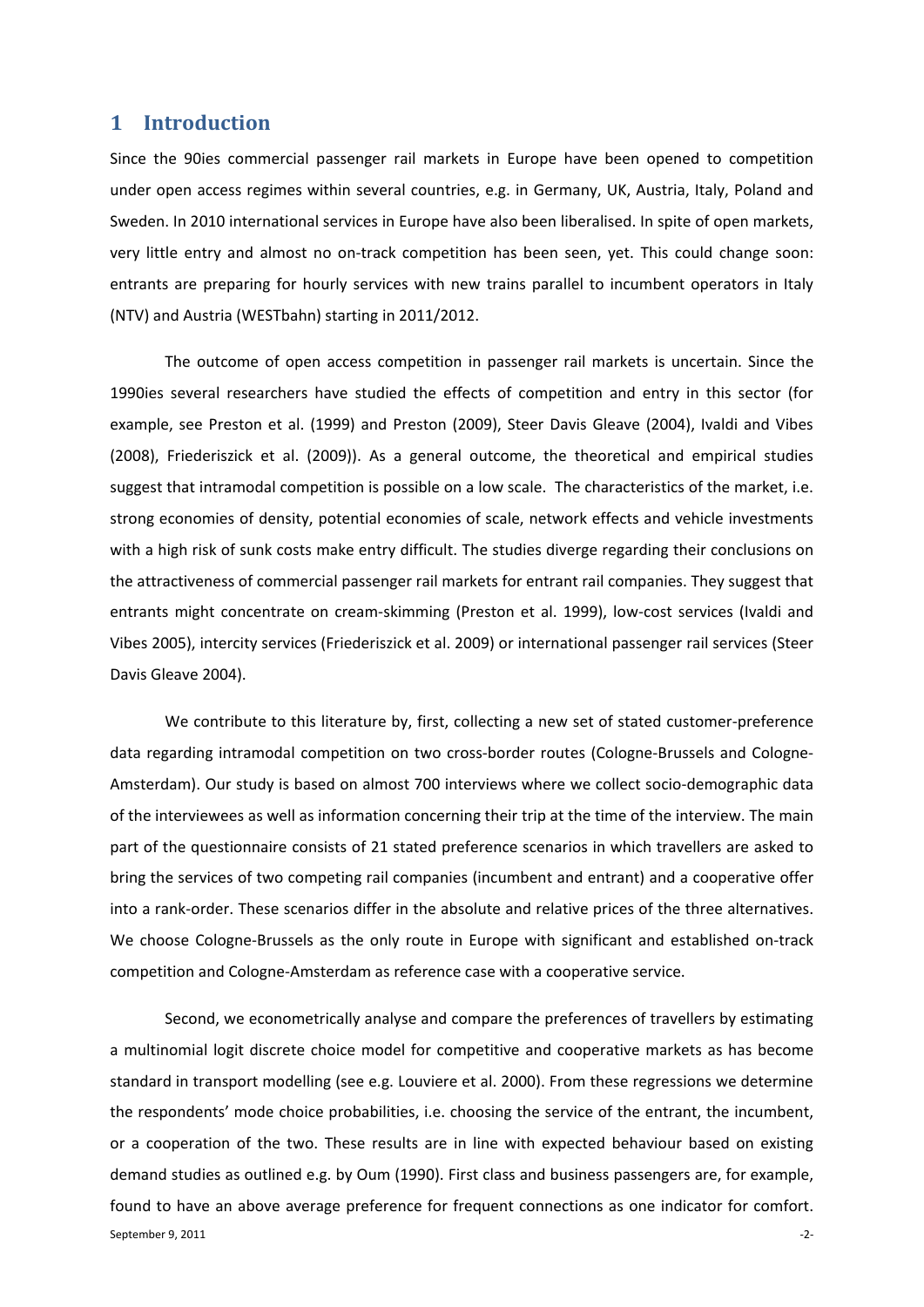We identify price as a major influencing factor for customer choices whose effects vary across different groups of customers. Again business and first class passengers are found to be less price sensitive than leisure and second class travellers.

Third, the results of these regressions allow us to identify customers' costs of switching between the rail service operators presented in the stated preference scenarios. We formulate a set of hypotheses to assess the relevance of specific switching costs on customer preferences (see e.g. Klemperer 1995). We consider the effect of loyalty programmes, frequency of rail travel, actual trip with/without transfer and whether a traveller purchases his/her tickets over the internet. Most of these hypothesised effects can be substantiated with the strongest effects coming from the possession of customer cards. Our analysis also suggests that interviewees who experience competition (Cologne-Brussels) show a different answering behaviour than travellers for whom competition is a purely hypothetical situation (Cologne-Amsterdam).

We also find a marked tendency on both routes that respondents choose the service they are using at the time of the interview. In terms of switching costs this could be due to costs of learning to use a new service, psychological switching costs or transaction costs. Samuelson and Zeckhauser (1988) explain that a "status quo bias" of customers may result from both rational reasoning and psychological effects. Habitual travel choice provides a further explanation for the preference of the known service provider (Gärling and Axhausen 2003).

In line with these findings we show for the route Cologne-Amsterdam that interviewees are relatively reluctant towards choosing the hypothetical entrant RailX. Interviewees have never heard of this presented entrant before and are not given additional information on the company. In comparison to the entrant on the Cologne-Brussels route (i.e. the well known Deutsche Bahn AG) we identify a bias in favour of the better known company (see for example Hensher 2009). This may have implications for predictions about the profitability of entry by an unknown operator. Stated preference analyses as ours might be useful for predicting the market share of an unknown entrant shortly after its entry onto a route. However, they might not be indicative of long-term market shares.

These points are illustrated in greater detail below. Section 2 provides our theoretic analysis of the competitive effects in commercial long distance passenger rail transport and of the approach to demand reactions and customer preferences. The survey design and collected data is presented in section 3. In section [4,](#page-10-0) we provide a utility function for the current problem of choosing the utilitymaximising train service and present the regression-results from estimating this utility function with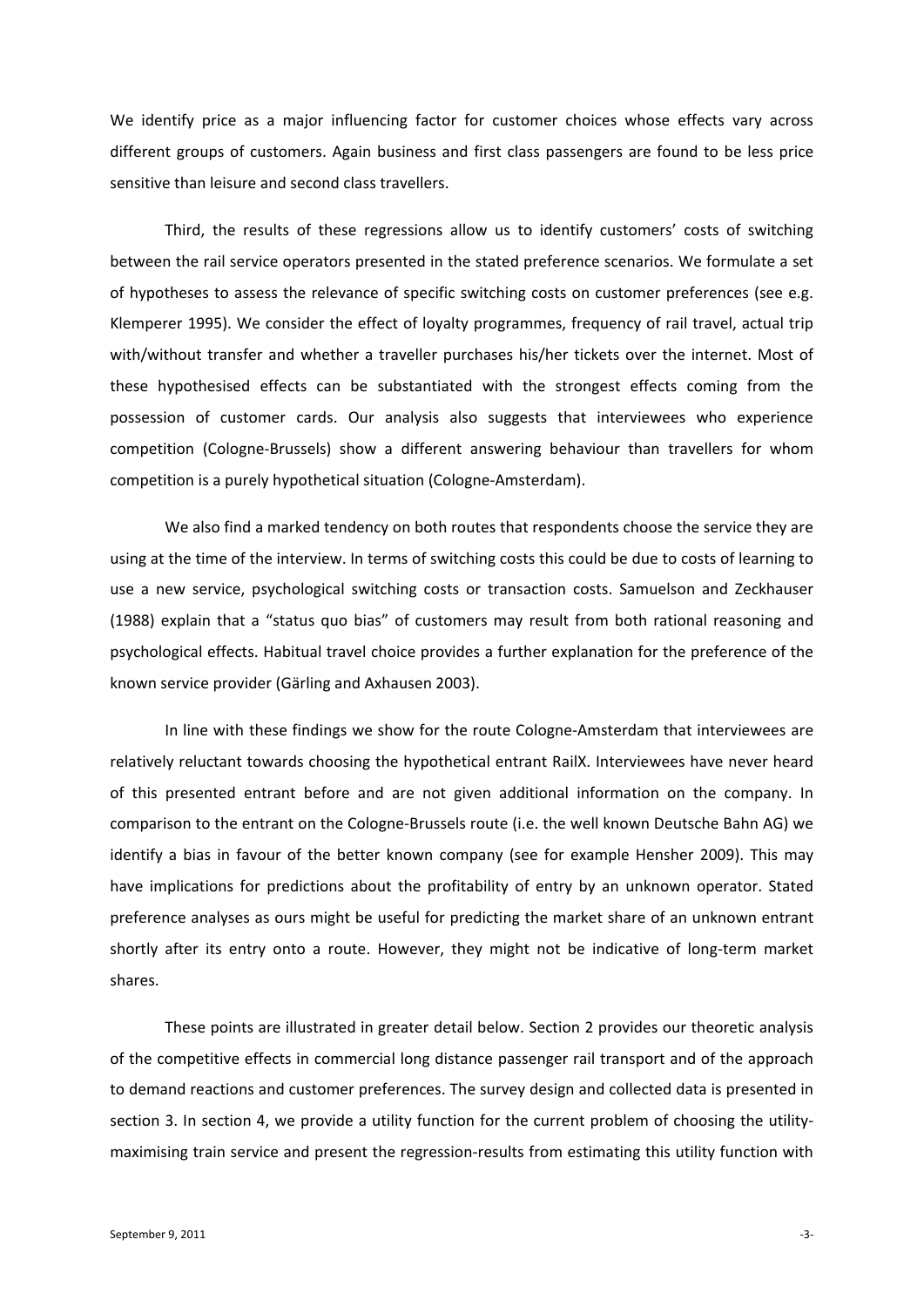the collected data. Based on the regression results in section [5](#page-17-0) we calculate choice probabilities for cooperation and entrant and discuss the effects of switching costs. Sectio[n 0](#page-25-0) concludes.

# **2 Related Literature**

In this section, we show how our paper relates to existing literature on commercial passenger rail transport. Moreover, we give an overview on relevant (psychologically motivated) effects that arise when customers choose among competing products.

#### **2.1 Competition in Commercial Passenger Rail Transport**

In this section we present the theoretical foundations of customer choices and of competition in long distance passenger rail transport. Studies on the effects of competition in commercial passenger rail concentrate on the analysis of intramodal competition or look at rail as one possible choice in intermodal competition. (see, e.g., Ivaldi and Vibes 2008). In the latter models, a reduction in the prices of two competing rail companies does not only affect these companies' relative market share (intramodal effect). The reduction in prices is also likely to attract customers who, otherwise, would have taken the plane or a car (intermodal effect). These types of analysis are nested in each other insofar as a traveller can be modelled to, first, decide on taking the train or not and, second, choosing a rail-operator (see, e.g., Preston et al. 1999: 83).

A comprehensive study on passenger rail competition was carried out by Preston et al. (1999) who perform a simulation-analysis on the potential for on-track competition in the UK passenger rail industry and its welfare effects. They focus on the intramodal effects, but take intermodal shifts into account. On the demand side they use stated and revealed preference data obtained from a survey looking at customer choices of preferred departure times, ticket types, class and mode of travel on a specific UK route. The analysed scenarios vary in the price levels of entrant and incumbent and in the interavailability of tickets. They find that a few entry scenarios could be attractive, e.g. creamskimming and niche entry through product differentiation, but also conclude "that on-track competition can increase benefits to users but usually reduces welfare because of greater reductions in producer surpluses" (Preston et al. 1999: 92).

The same model was used for simulation of competition in the Swedish market (see Preston 2009), with a major difference being lower track access charges. For Sweden the model indicates that head-on competition could also be commercially feasible on the important intercity routes, although the welfare maximising scenario would be a regulated monopolist incumbent with fare reductions and frequency increase.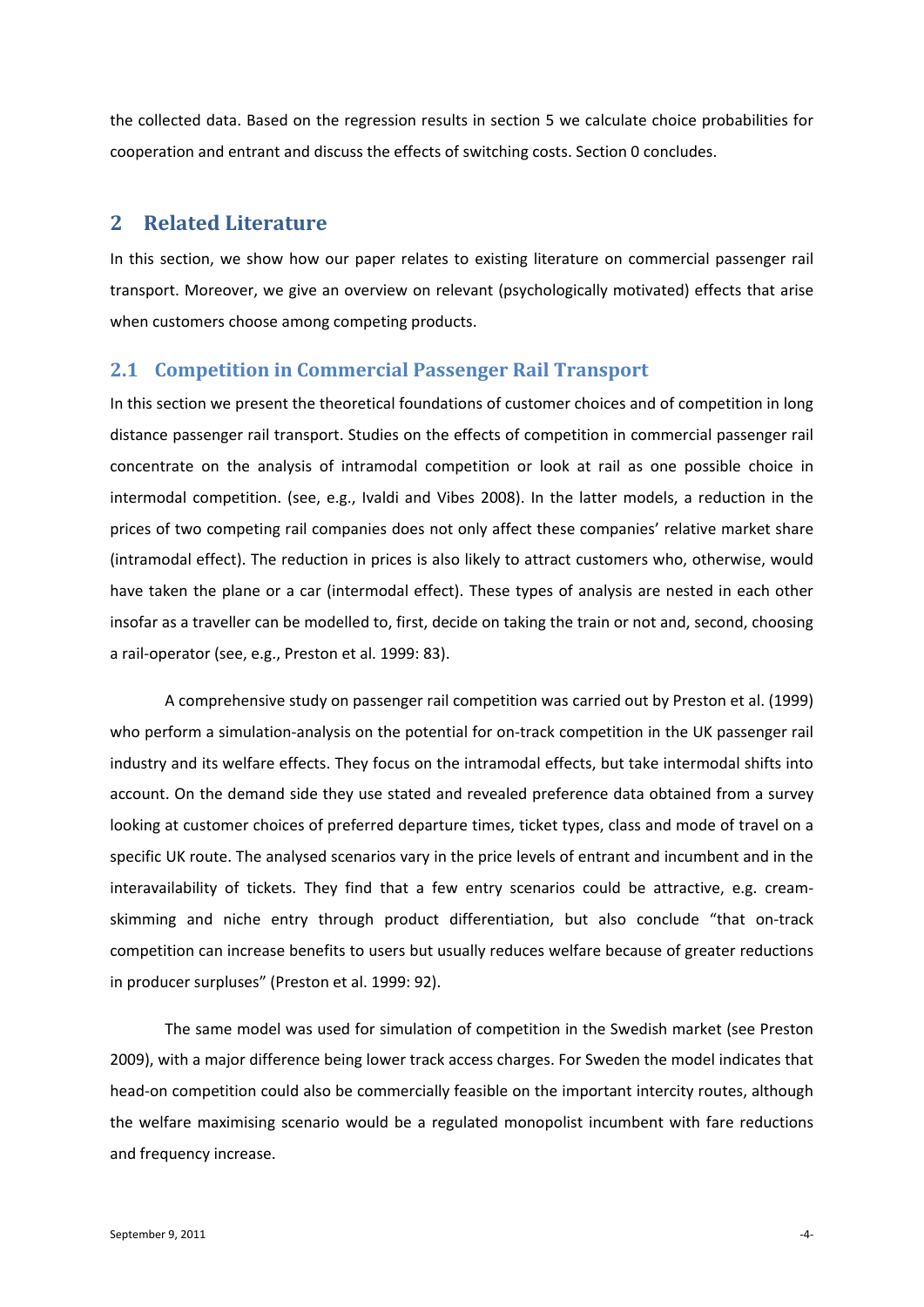Steer Davis Gleave (2004) use a similar approach for modelling the effects of intramodal competition on two international high-speed routes and for assessing the overall impact of competition in European high speed rail. Based on the model results, on case studies and stakeholder views they see potential for competition in international passenger rail services with cabotage.

Ivaldi and Vibes (2008) use a game theoretic simulation model for analysing intramodal *and* intermodal (rail, road, and air) competition. On the demand side, this model is based on discrete choice theory. In section [4](#page-10-0) below, we present a similar, non-nested (i.e. for intramodal competition only) demand model. On the supply-side, firms are assumed to compete in prices á la Betrand. Due to the lack of sufficient data, Ivaldi and Vibes (2008) do not *estimate* their model but instead *calibrate* it to the link Cologne-Berlin in Germany. Based on this calibrated model they evaluate the effect of structural and regulatory changes. For intramodal competition they conclude that low-cost entry could be viable and beneficial to consumers.

Friederiszick et al. (2009), on the one hand, look at intermodal competition between air and rail travel. On the other hand, they analyse intramodal competition in a separate approach. In the latter analysis they explore the entry potential on 207 national and international routes starting or ending in Germany. Based on a profitability analysis for the routes they conclude that entry could be attractive on intercity routes. However they do not consider strategic interactions between entrant and incumbent and do not take intermodal shifts into account.

The demand models of the discussed studies are usually based on a few influencing factors like price, travel time, departure time and specific quality indicators. These factors have a major influence on customer choice in an inter- and intramodal perspective. However, the choice between intramodal operators could also be influenced by switching costs and some psychological persistence effects which have been documented for other industries but have not been researched for the passenger rail market yet. We focus our analysis on the impacts of these factors. With our empirical data we thus provide a novel view on the effects of competition in commercial passenger rail transport. The effects which we identify should be seen as complementing previous studies. They could affect the market potential of firms as well as welfare effects of competition.

#### **2.2 Customer Choice Behaviour for Competing Products**

The impact of switching costs on competition has largely been discussed for other industries, for example, by Farrell and Klemperer (2007) and by Klemperer (1995). Seabright et al. (2003: 60) point out for the passenger rail sector, that "switching costs (natural or strategic) should be a strong limitation to competition". Switching costs are defined by Klemperer (1995) as costs that a consumer incurs from switching to a competitor's product even when the products of the two firms are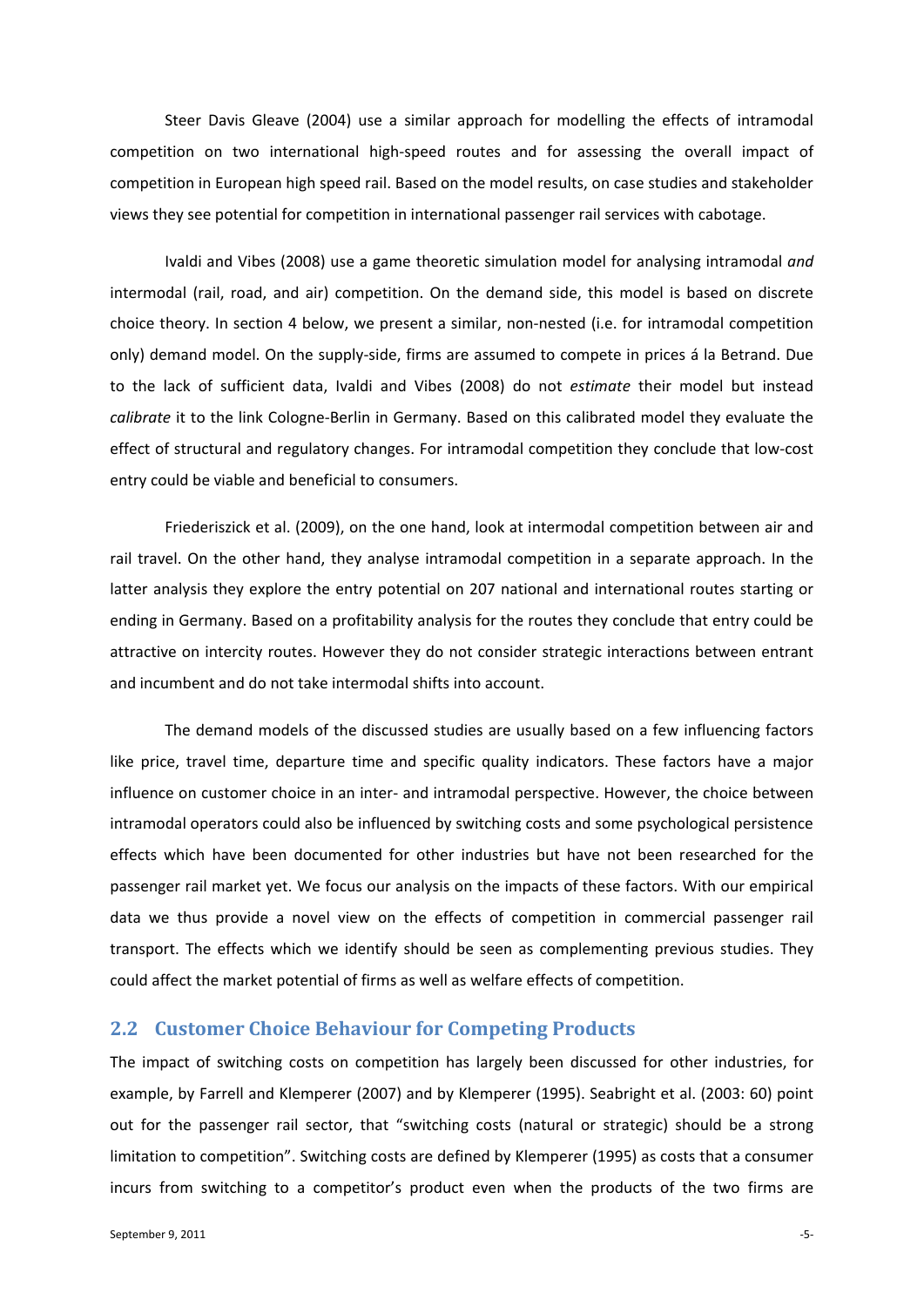functionally equal. He identifies several types of costs potentially involved with switching service providers, i.e. need for compatibility with existing equipment/services, transaction costs of switching suppliers, costs of learning to use new brands, uncertainty about the quality of untested brands, effects of discount coupons and similar devices and non-economic brand-loyalty. In the passenger transport sector, switching costs have mainly been analysed for airline competition. Studies focus strongly on the impact of customer loyalty programmes and brand-loyalty (see for example Banerjee and Summers 1987, Carlsson and Löfgren 2004) and identify substantial switching costs.

In this context, habitual behaviour, i.e. the repeated performance of behaviour sequences (Gärling and Axhausen 2003), is a further factor that needs to be considered. Habitual behaviour may be a strong driver of travel choices. It could be seen as deliberate or as non-deliberate repeated actions. In the first case customers would decide rationally, in the second case they would not think about their decision but make script-based choices. Habit as deliberate action could partly be based on switching costs as for example transaction and learning costs or uncertainty with regard to untested brands.

Behavioural economics can give further explanations for customer preferences under competition. Samuelson and Zeckhauser (1988) propose that consumers are disproportionately likely to stick with the status quo. They explain the "status quo bias" with rational decision making in the presence of transaction cost and/or uncertainty (note: link to switching costs), with cognitive misperceptions and psychological commitment. Samuelson and Zeckhauser (1988: 10) suggest that the "individual may retain the status quo out of convenience, habit or inertia, policy (company or government) or custom, because of fear or innate conservatism, or through simple rationalization." They also argue that in comparison to laboratory experiments this effect should be much stronger for decision makers in the real world, for example because the experiment presents alternatives to customers they might not have thought about in the first place.

The status quo effect thus describes the general effect of preferring the actual/known product. It includes the above described effects of switching costs and habitual behaviour. Such an effect is well known to stated preference analysis in the transport sector. It is often discussed as "inertia" effect and strongly explained by habitual behaviour (see e.g. Goodwin 1977 for a discussion of habitual choice and Train 2009).

In our stated preference experiment we expect that a status quo bias would lead to an especially high preference for the rail service operator on whose trains the travellers were interviewed (see also Cantillo et al. 2007: 196). They also point out that the same behaviour could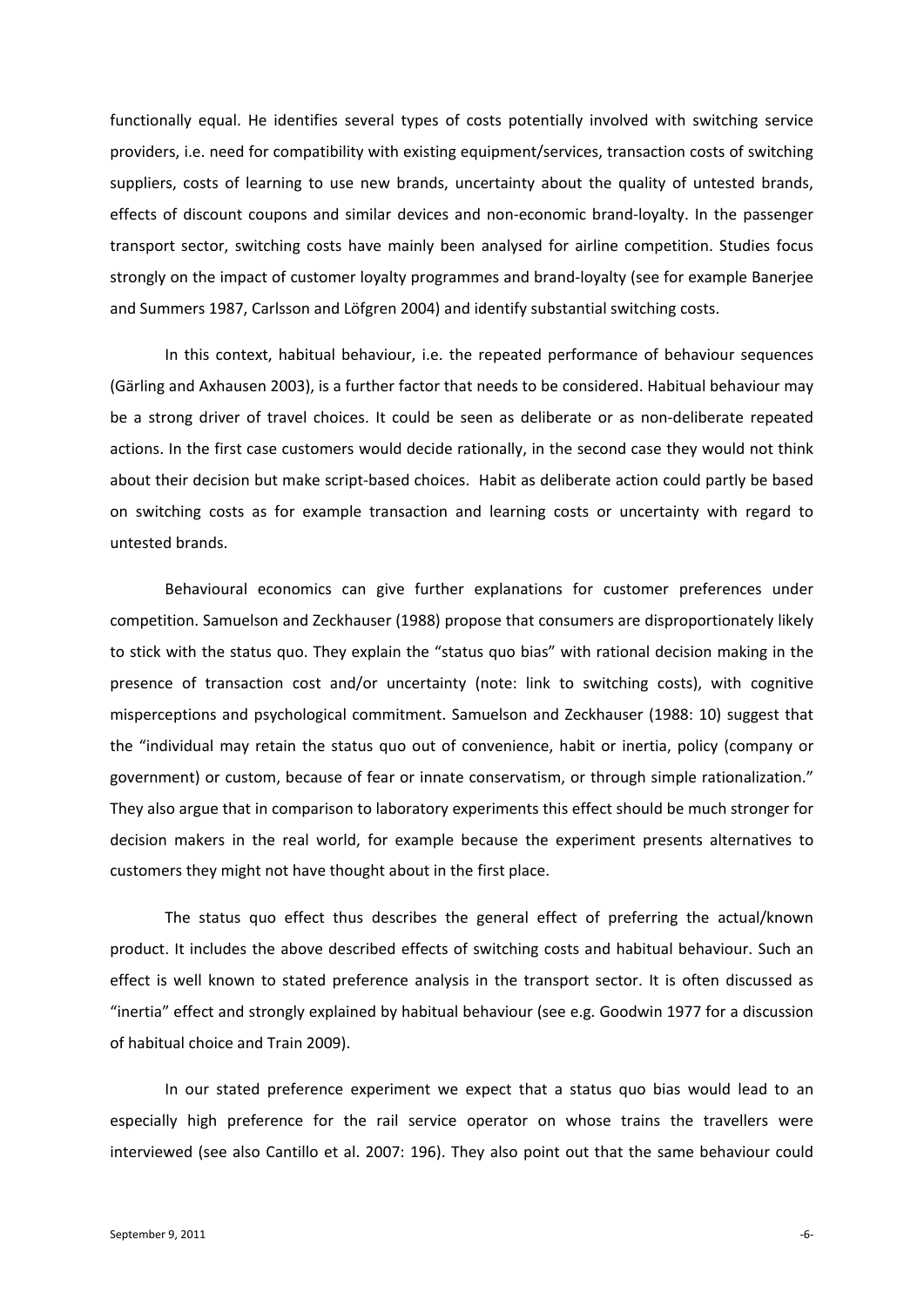prevail after a change in circumstances, as a change might involve costs, both objective and psychological. Thus, we would find a status quo bias also on the route with established competition.

Summing up, as a contribution to the analysis of open access competition in passenger rail, our study looks at customer choices in intramodal competition with a strong focus on the perception of switching costs and on other psychological influences on travel choice as explained above which could lead to a status quo bias. Based on the comparison of two routes – one currently with competition, the other with a cooperative service – we aim to identify patterns of rail customers' behaviour in order to predict their likely reaction to competition.

#### <span id="page-6-0"></span>**3 The Data**

#### 3.1 **Study Design and Data**

In this section, we provide information on the study design and the data collected. The data set consists of stated and revealed preference data as well as socio-demographic information of almost 700 passengers on trains of Deutsche Bahn and Thalys on the two international routes Cologne-Brussels and Cologne-Amsterdam. The passenger-interviews were conducted by students of the International School of Management in Frankfurt/Main during two weeks in May 2010.

The routes Cologne-Brussels and Cologne-Amsterdam were chosen because they share the characteristics of being international routes with a similar distance and a similar mix of customers, e.g. business and leisure travellers. The main difference of the two routes is the fact that rail customers on the Brussels-route already experience competition between Thalys and Deutsche Bahn. In contrast, on the Amsterdam-route passenger rail services are provided by Deutsche Bahn and Dutch Railways (NS) in cooperation. This allows us to study the effect of experience with competition on the preferences of the interviewees.

At the time of the interview, competition between Thalys and Deutsche Bahn takes the following form: Customers face two generally separate information and sales systems (only DB systems inform about Thalys trains and partly sell tickets, but not vice versa), independent pricing systems and different customer retention programs. In case of delay, customers cannot easily access a train of the other company. Coordination only occurs in some areas such as schedule planning.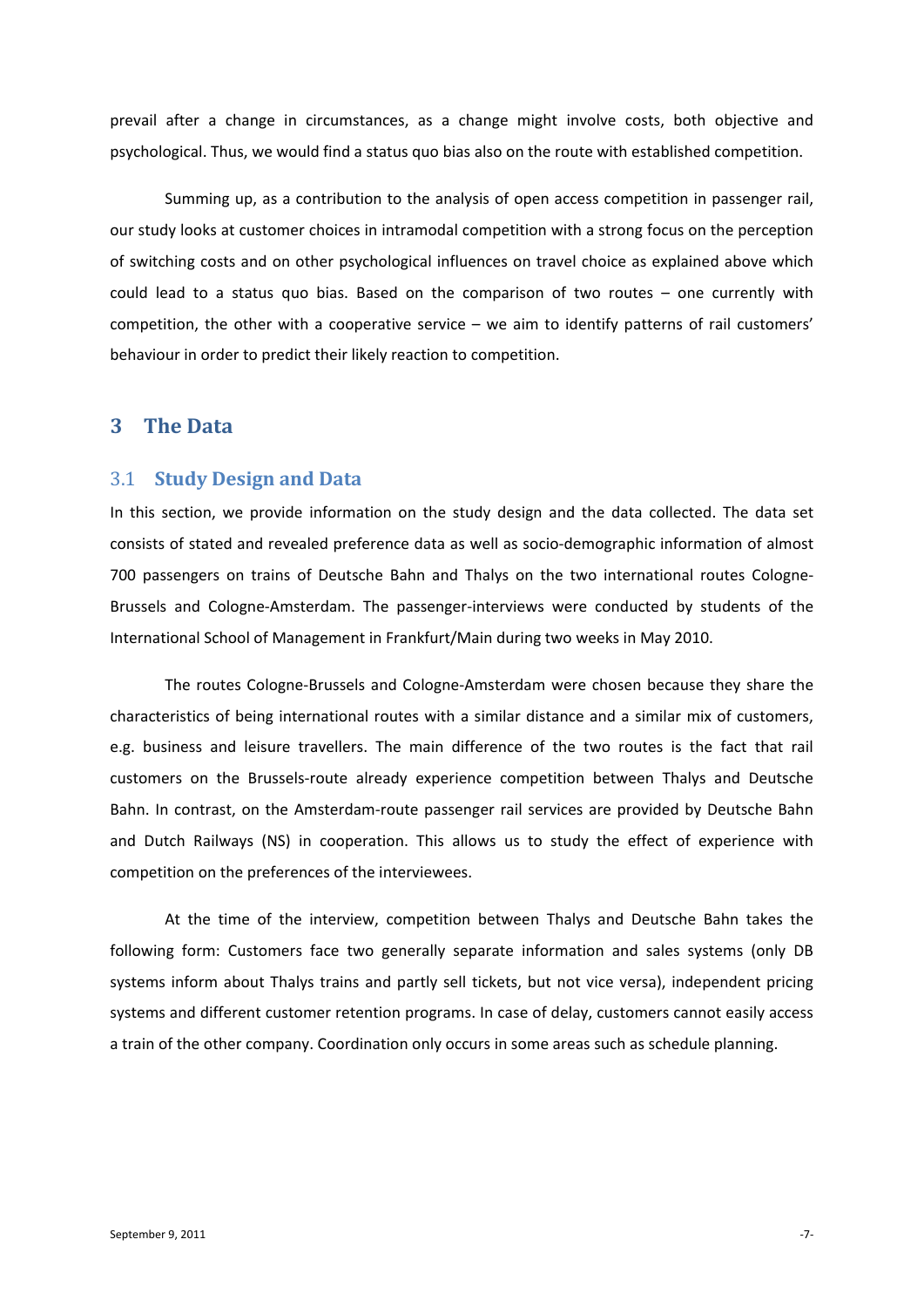The market survey consisted of two parts:

- (1) We collected data on the socio-demographic characteristics of the customers as well as characteristics of their journey and ticket at the time of the interview.
- (2) We collected stated preference data on the preferences of the interviewees in 21 scenarios of intramodal competition between an entrant and an incumbent.

The socio-demographic and general travel characteristics of the customers include gender, age, the frequency of travels on this route during the last 12 months and the possession of a discount/loyalty card. Other characteristics are related to the specific journey of the decision maker. These are the purpose of the journey, the chosen class and the distribution channel. An overview on the definitions of these variables is provided in the Appendix.

In the second part of the interview, the rail passengers were asked to rank – i.e. to make a discrete choice – three types of train-service on the respective route for different combinations of prices (see [Figure 1](#page-7-0) for an example). The *J* = 3 alternatives in the choice set of traveller *n* are:

- (1) Service provided by an entrant in a situation with competition
- (2) Service provided by an incumbent in a situation with competition
- (3) Integrated service provided in cooperation by the two railways

This choice set satisfies the criteria of choice sets for discrete choice analysis (Train 2009: 11). First, the alternatives are *mutually exclusive* because choosing one alternative implies not choosing any of the other alternatives. Second, the choice set is *exhaustive* in that all possible alternatives of making a rail-travel are included. This implies that the below results on customers' preferences must be interpreted conditional on their previous choice of taking the train instead of other modes of transportation. Third, the number of alternatives is *finite*, which is the defining characteristic of a discrete choice model.



<span id="page-7-0"></span>**Figure 1: Example of stated choice scenarios**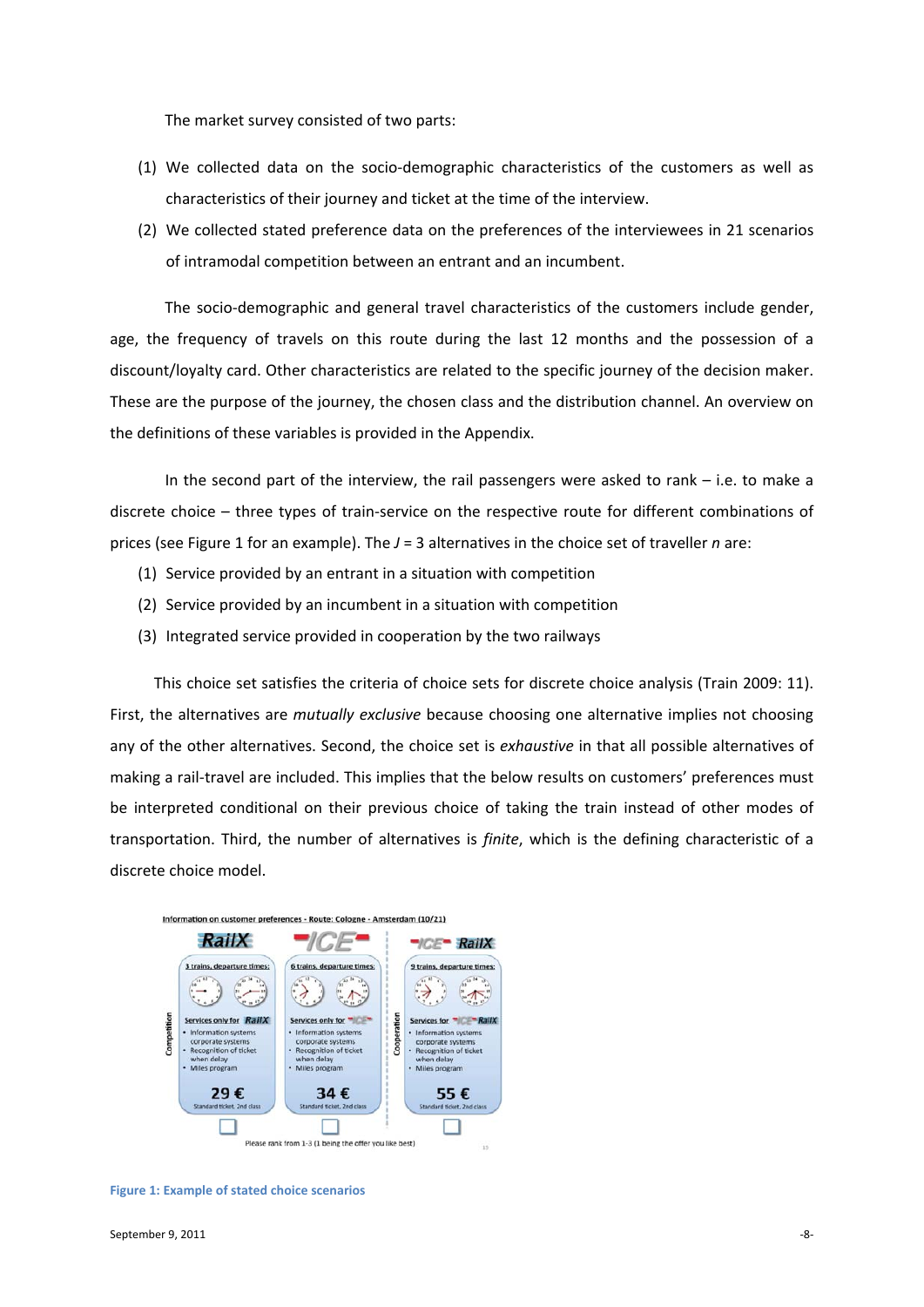Interviewees on both routes were given the information that the difference between cooperative and competitive services lies in integrated or separate (i) information and sales systems, (ii) ticket acceptance in case of train disturbances, and (iii) bonus programs. On the Brussels-route, Thalys is the incumbent and DB the entrant. On the Amsterdam-route, DB is presented as the incumbent with a hypothetical firm RailX being the entrant. Hence, competition on the route Cologne-Amsterdam constitutes a hypothetical situation. On both routes the incumbent is assumed to provide a higher number of services than the entrant (6 vs. 3 train pairs per day). This depicts the situation with Thalys and Deutsche Bahn on the Brussels- Cologne itinerary for the train schedule in 2010. The number of integrated services by the cooperation equals the sum of services of entrant and incumbent, i.e. there is no change in the total number of services between cooperation and competition.

The alternative "cooperation" in the SP experiment represents the dominant way international services are currently organised in Europe. The involved railways usually cooperate, providing a joint monopoly service. For the competitive alternatives we assume a specific situation with infrastructure bottlenecks impeding an increase in frequency. Entry would only be possible if the entrant replaces services of the incumbent. This is a probable situation on many national and international connections in Europe due to infrastructure bottlenecks on links or in nodes. We also use the fixed total number of services as a simplification to identify how customers value the presented potential drawbacks from competition (e.g. disintegration of services on the marketing and sales side) compared to cooperation. In many cases on-track competition would lead to benefits with regard to higher frequency and other service improvements which we do not consider here. Frequency increase has for example been included in the simulations by Preston (Preston et al. 1999, Preston 2009).

In the stated preference scenarios, the price of the incumbent  $(p_i)$  and that of the entrant  $(p_e)$ varies in the interval between the regular price for a second class-trip on each route and the lowest price for special offers. The cooperative price  $(p_c)$  is kept constant at the value of the second class regular price charged at the time of the survey. The incumbent never charges a price below that of the entrant. In order to cover a large number of possible price variations, 21 scenarios were defined. The below table shows that on the Brussels route prices are varied in six steps of either 5€ or 6€. For the Amsterdam route prices (in parentheses) are varied in six steps of up to 10€.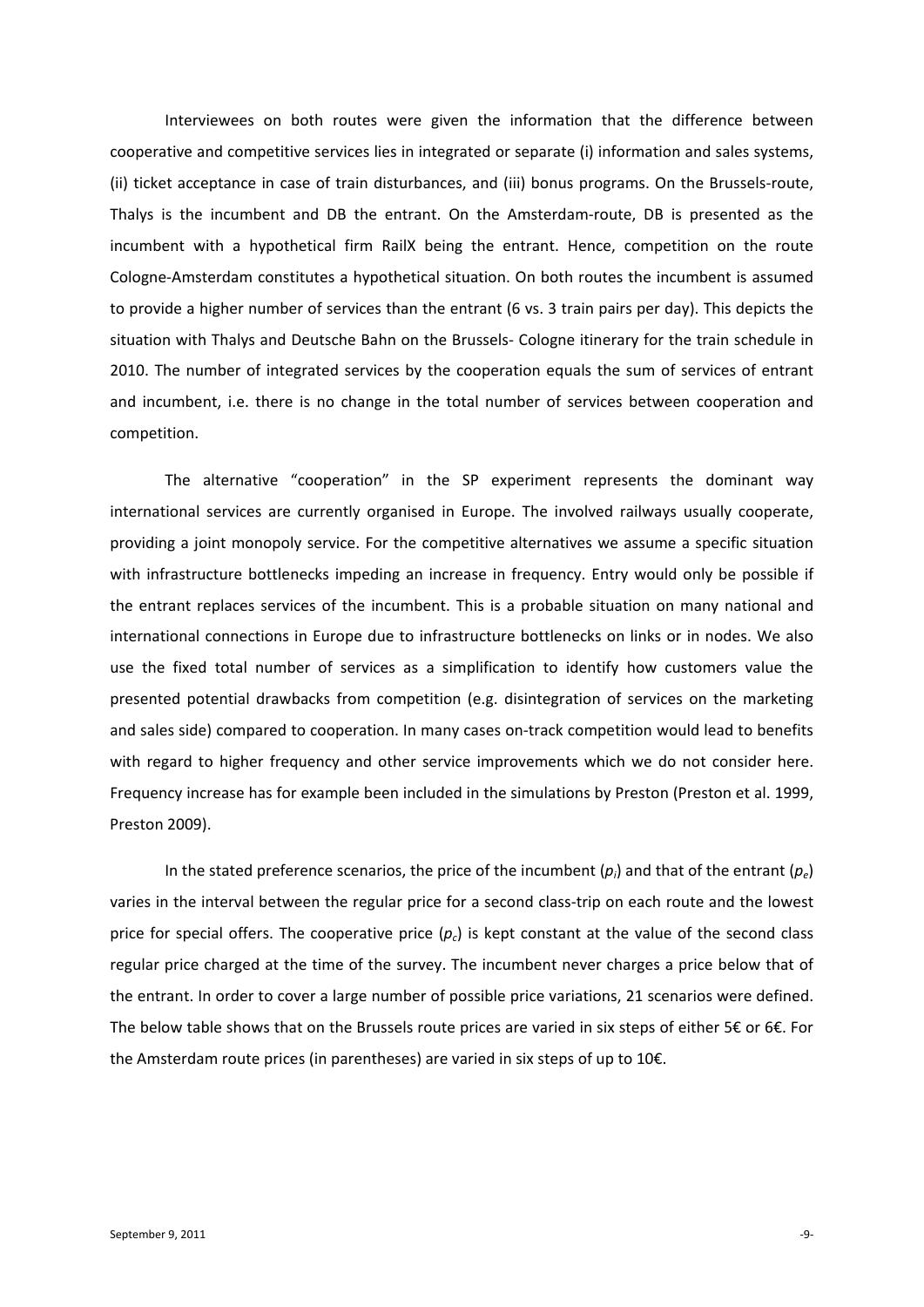| $p_i - p_e$ | 45 (55) | 39 (45) | 34 (39)  | 29 (34)  | 24 (29)  | 19 (19)  |
|-------------|---------|---------|----------|----------|----------|----------|
| 45 (55)     | scen. 1 | scen. 7 | scen. 12 | scen. 16 | scen. 19 | scen. 21 |
| 39 (45)     |         | scen. 2 | scen. 8  | scen. 13 | scen. 17 | scen. 20 |
| 34 (39)     |         |         | scen. 3  | scen. 9  | scen. 14 | scen. 18 |
| 29(34)      |         |         |          | scen. 4  | scen. 10 | scen. 15 |
| 24 (29)     |         |         |          |          | scen. 5  | scen. 11 |
| 19 (19)     |         |         |          |          |          | scen. 6  |

**Table 1: Price scenarios for Cologne-Brussels and Cologne-Amsterdam (in parentheses)**

#### **3.2 Data Quality**

How well is real market behaviour captured by stated preference data? Bates (1998) and Wildert (1998) discuss some issues with regard to data quality of stated preference experiments that can be summarised to the following two questions: How well does the scenario setting relate to the interviewees' actual decisions (design of the study)? How was the attitude towards answering the questionnaire (inclination to respond)? We analyse these two questions in turn.

Regarding the design of the questionnaires used in our study, we chose a form that closely resembles the concrete situation that customers face when making their travel decisions. After deciding for travelling by rail, customers would search for train departure times and compare the prices of the (hypothetical) rail companies operating on the desired route either competitively or cooperatively as is reflected in our questionnaires. We deliberately did not choose a two level approach in which the customers would, first, have been asked if they prefer competition or cooperation and, second, would have had to decide between entrant and incumbent in a competitive situation. We decided against this approach as the decision between cooperation and competition is quite abstract and, thus, might have lowered the quality of answers and increased a hypothetical bias.

Concerning interviewees' inclination to respond, including 21 scenarios must not be considered too extensive for our stated preference analysis. Louviere and Hensher (2001: 129) point out: "There is little agreement on what "complicated" or "lengthy" means and little empirical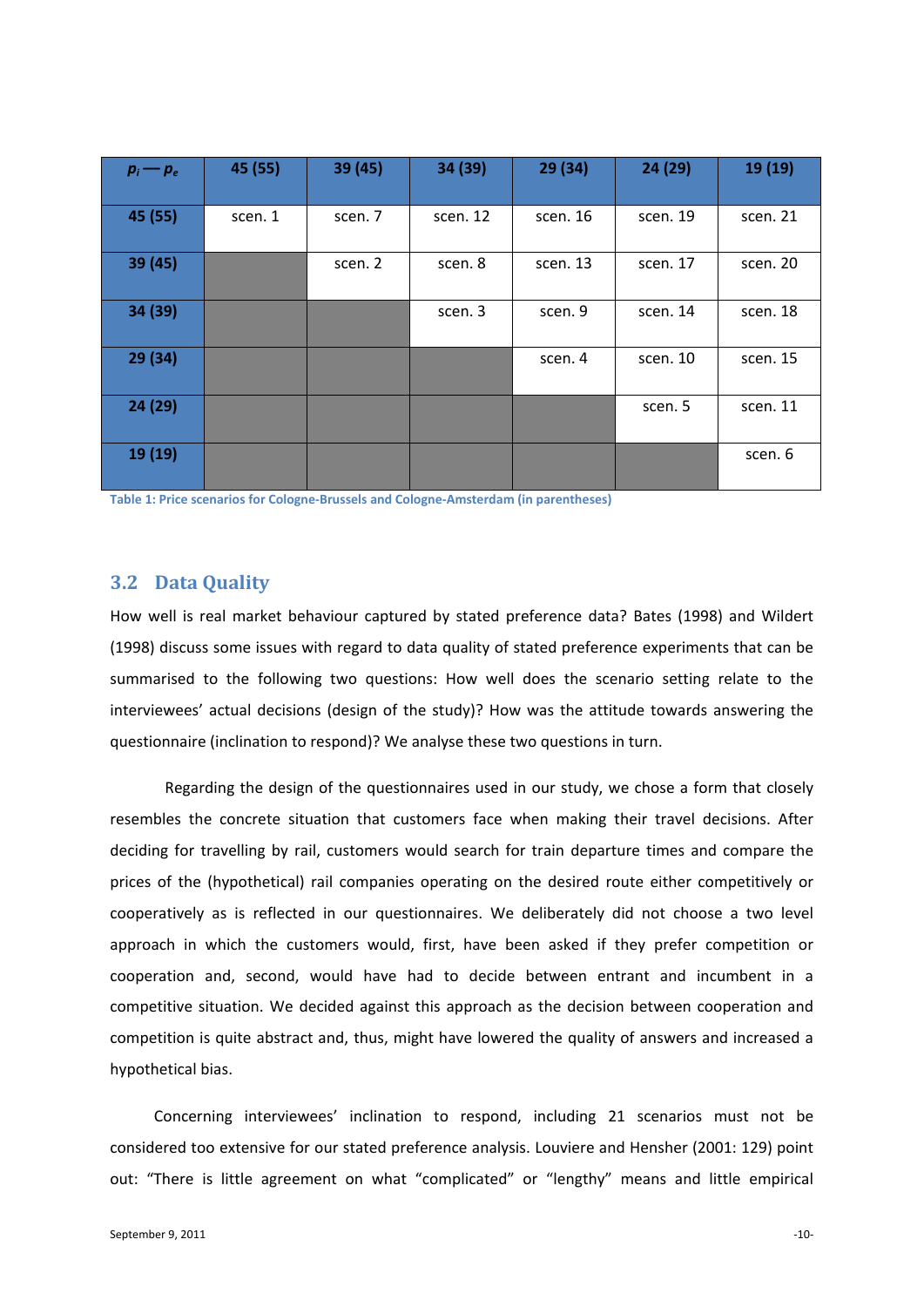evidence to support this conventional wisdom". They list several studies that did not find significant effects from "lengthy" stated preference experiments on response means or model parameters, but rather on differences in random component variance. We decided to use a high number of scenarios because the complexity of our study is low, as only one attribute (price) is changing. Additionally, pre-tests showed that the questionnaires could be answered in reasonable time. In total it took respondents 15 to 20 minutes to answer the questionnaire.

With idle time during their train journey, the travellers were positively inclined to answering the questions. Only in very few cases, we observe effects like weariness that might have affected their answers. As such effects are unsystematic, they may be expected to only increase the variance of the error term in our below regressions. As a result, economically plausible effects might not be found to be statistically significant. Since the number of observations in our regressions is large and the number of possibly impaired observations is so small, we do not find any indication of an effect on statistical significance.

## <span id="page-10-0"></span>**4 Empirical Analysis**

In the following, we present the design and the results of our empirical analysis of the above data. In particular, we analyse the process of decision making of the interviewed passengers by performing multinomial logit regressions for discrete choices. These are based on the assumption that the interviewed passengers ranked the three alternatives – i.e. *rival*, *Deutsche Bahn*, or *cooperation* – according to their utility function. The alternative that yields the interviewee the highest utility receives rank 1 and is assumed to be the respondent's observed choice in a real-world situation. In section [4.1,](#page-10-1) we present the utility function and the underlying hypotheses for our specific decision problem. Section [4.2](#page-15-0) presents the regression results for this utility function and draws economic inferences from this regression.<sup>[2](#page-10-2)</sup>

#### <span id="page-10-1"></span>**4.1 The Utility-Function and its Underlying Hypotheses**

We assume that decision maker *n* obtains utility *Unj* from alternative *j*. *j*=1 applies if the decision maker chooses the *rival* of Deutsche Bahn, i.e. Thalys on the Brussels-route and RailX on the Amsterdam-route. *j*=2 applies for choosing the service of *Deutsche Bahn*, and *j*=3 applies for the *cooperation* offer. On basis of this *unobservable* utility function an interviewed passenger makes his/her *observable* ranking-decision and chooses alternative *j* if and only if *Unj*>*Uni* ∀ *j*≠*i*.

The basic idea of discrete choice modelling is to infer information about the interviewees' unobservable decision making process by analysing their observable choices. This is done by

<span id="page-10-2"></span> $S$ eptember 9, 2011  $\sim$ 11- $2$  A more technical description of discrete choice models and the regression tables is presented in Appendi[x 8](#page-32-0)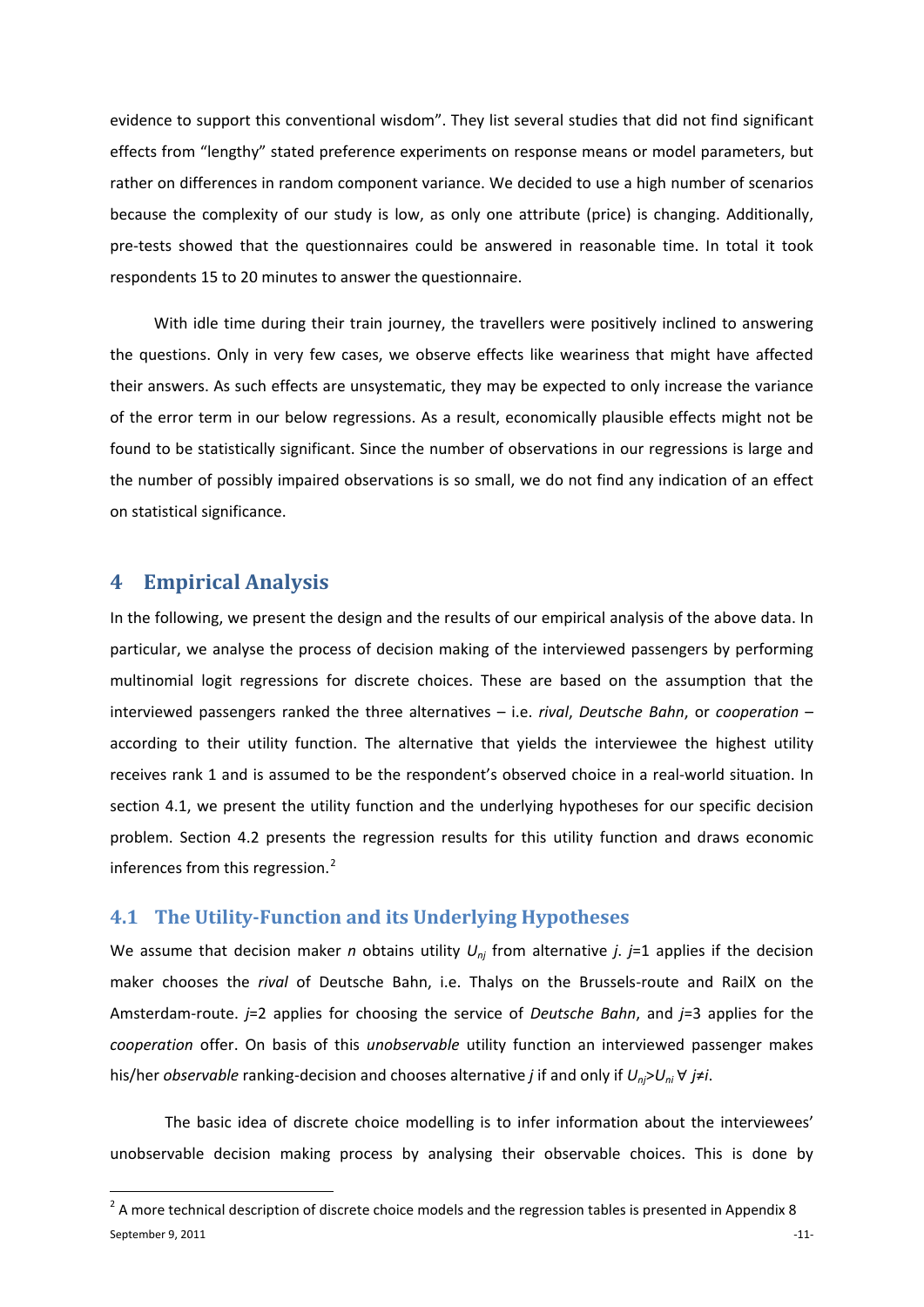specifying utility *Unj* as a function that relates the three above alternatives to observable attributes of both the alternatives and of the decision maker. The economic reasoning for including certain attributes, labelled *xnj* ∀ *j*, is explained further below in this section. They enter utility function (1) in form of the column-vector *xnj*.

$$
U_{nj} = \boldsymbol{\beta}_j \, ^{\mathsf{T}} \boldsymbol{x}_{nj} + \varepsilon_{nj} \tag{1}
$$

Given the assumption that the error term  $\varepsilon_{n}$  is independently, identically distributed extreme value one can calculate the probability of a particular decision maker to prefer either of the alternatives *j* to the others. The column-vector of coefficients  $\beta_i$  is estimated as the set of parameters that maximises the likelihood to observe the decision makers' choices as stated in the interviews. We assume a utility function that applies to all customer groups. Therefore, β*<sup>j</sup>* is not indexed by *n.* Note that econometrically estimating this utility function does not mean to cardinally measure utility, which would be at odds with utility theory. Rather, the estimated function is a means to predict the probability that a certain type of customer would choose one of the alternatives *j*. The specification of the utility-function in non-matrix form looks as follows.

$$
U_{nj} = \beta_{j,1} + \beta_{j,2} \cdot D_{\text{class}=1} + \beta_{j,3} \cdot D_{\text{business}} + \beta_{j,4} \cdot D_{25} + \beta_{j,5} \cdot D_{6+} + \beta_{j,6} \cdot D_{\text{DB}} + \beta_{j,8} \cdot D_{\text{discount\_r}} + \beta_{j,21} \cdot D_{\text{direct}} + (p_r/p_c) \cdot \begin{bmatrix} \beta_{j,9} & +\beta_{j,10} \cdot D_{\text{discount\_r}} & +\beta_{j,12} \cdot D_{\text{business}} \\ +\beta_{j,13} \cdot D_{\text{internet}} & +\beta_{j,22} \cdot D_{\text{direct}} \end{bmatrix} + (p_{DB}/p_c) \cdot \begin{bmatrix} \beta_{j,14} & +\beta_{j,16} \cdot D_{DB25} & +\beta_{j,17} \cdot D_{DB50} \\ +\beta_{j,18} \cdot D_{DB100} & +\beta_{j,19} \cdot D_{\text{business}} & +\beta_{j,20} \cdot D_{\text{internet}} \\ +\beta_{j,23} \cdot D_{\text{direct}} \end{bmatrix}
$$
\n(2)

We start with including a constant associated with coefficient  $\beta_{i,1}$ . This constant ensures that the unobserved part of utility  $\varepsilon_{nj}$  has zero mean by construction.  $\beta_{j,1}$  measures the overall likeliness of a group of passengers to prefer the *rival* ( $\beta_{1,1}$ >0) or *Deutsche Bahn* ( $\beta_{2,1}$ >0) to the cooperative offer. Moreover, we include a set of dummy variables to control for the possibility that different groups of passengers differ in their non-price related inclination to choose either of the alternatives. Dummies<sup>[3](#page-11-0)</sup> are included for the following groups of customers, which are sometimes overlapping:

<span id="page-11-0"></span> <sup>3</sup> As is standard, a dummy variable takes a value of 1 if interviewee *<sup>j</sup>* belongs to a certain group of customers and 0 otherwise. An overview on the definition of variables is provided in the Appendix.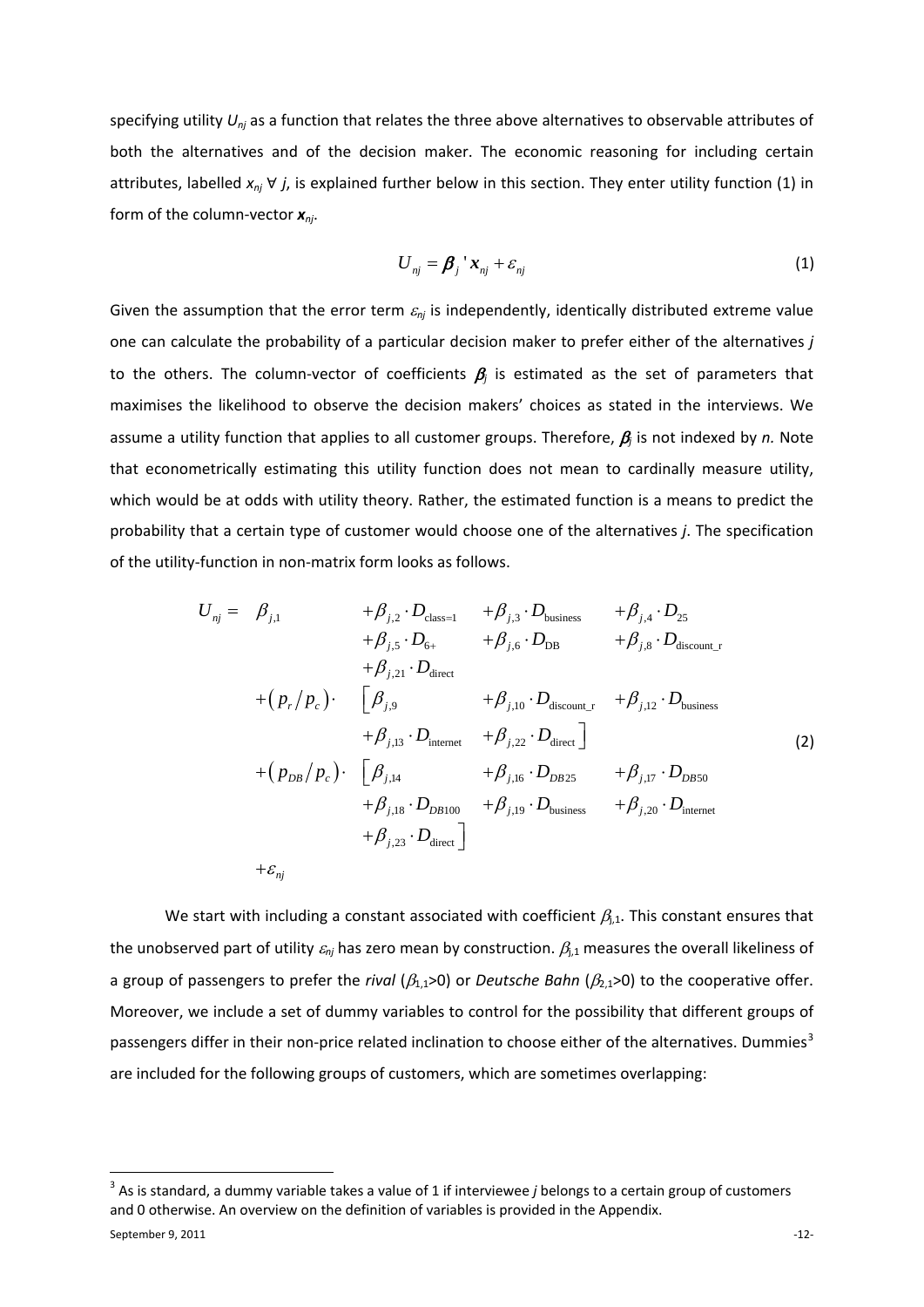- (1) First-class passengers (D<sub>class=1</sub>)
- (2) Business travellers (D<sub>business</sub>)
- (3) Frequent travellers ( $D_{25}$  and  $D_{6+}$ , i.e. an interviewee has travelled 2-5 times or at least 6 times on this route over the 12 months prior to the interview)
- (4) Holders of a discount card of Deutsche Bahn  $(D_{DB})$  or its rival  $(D_{discount r})$
- (5) Travellers who (at the time of the interview) only travel between places on the routes Cologne-Amsterdam or Cologne-Brussels without the need to switch trains (*D*<sub>direct</sub>)

Concerning the signs of the coefficients  $\beta$  of these variables we have the following expectations. These are formulated as crosschecks or hypotheses. The earlier should be satisfied in order to show the general plausibility of our calculations. The latter are at the focus of our research. Accepting or rejecting these hypotheses helps to better understand the demand characteristics of commercial passenger rail transport.

- Hypothesis 1: We expect the coefficient of the dummy variable for first-class passengers ( $D_{\text{class}=1}$ ) to be negative ( $\beta_{1,2}$ <0). This is because first-class passengers are expected to have a high preference for comfort as has, e.g., been shown by Oum et al. (1986) for the demand for air travel. One aspect of comfort is the convenience to have a high number of connections on a route. The number of connections per day is highest for the cooperative offer.
- **Hypothesis 2:** Business travellers (*D*business) are expected to have an above-average preference for frequent connections ( $\beta_{1,3}$ <0). This is because it is more important for business travellers to keep their appointments than for leisure travellers. Whitaker et al. (2005) show for the airline sector that business travellers are much less flexible on departure/arrival times and value a preferred schedule four to five times higher than leisure travellers.
- **Hypothesis 3:** Customers who possess a customer card are (at least to some extent) locked in to the issuer of the card. BahnCard-holders ( $D_{DB}$ ) are expected to have a reduced preference for the *rival* of *Deutsche Bahn* (β1,6<0). Customers who hold a discount-card of the *rival* (*D*<sub>discount</sub>, are expected to have a reduced preference for *Deutsche Bahn* (β<sub>2,7</sub><0).

This expectation of a positive relationship between customer loyalty programmes and the market share of the respective company is in line with, e.g., Bolton et al. (2000), Rust et al. (2000) and Verhoef (2003). They show that customer loyalty programmes have a significant positive effect on customer retention. For the airline sector, empirical studies (e.g. Carlsson and Löfgren 2004) conclude that members of loyalty programmes have higher switching costs.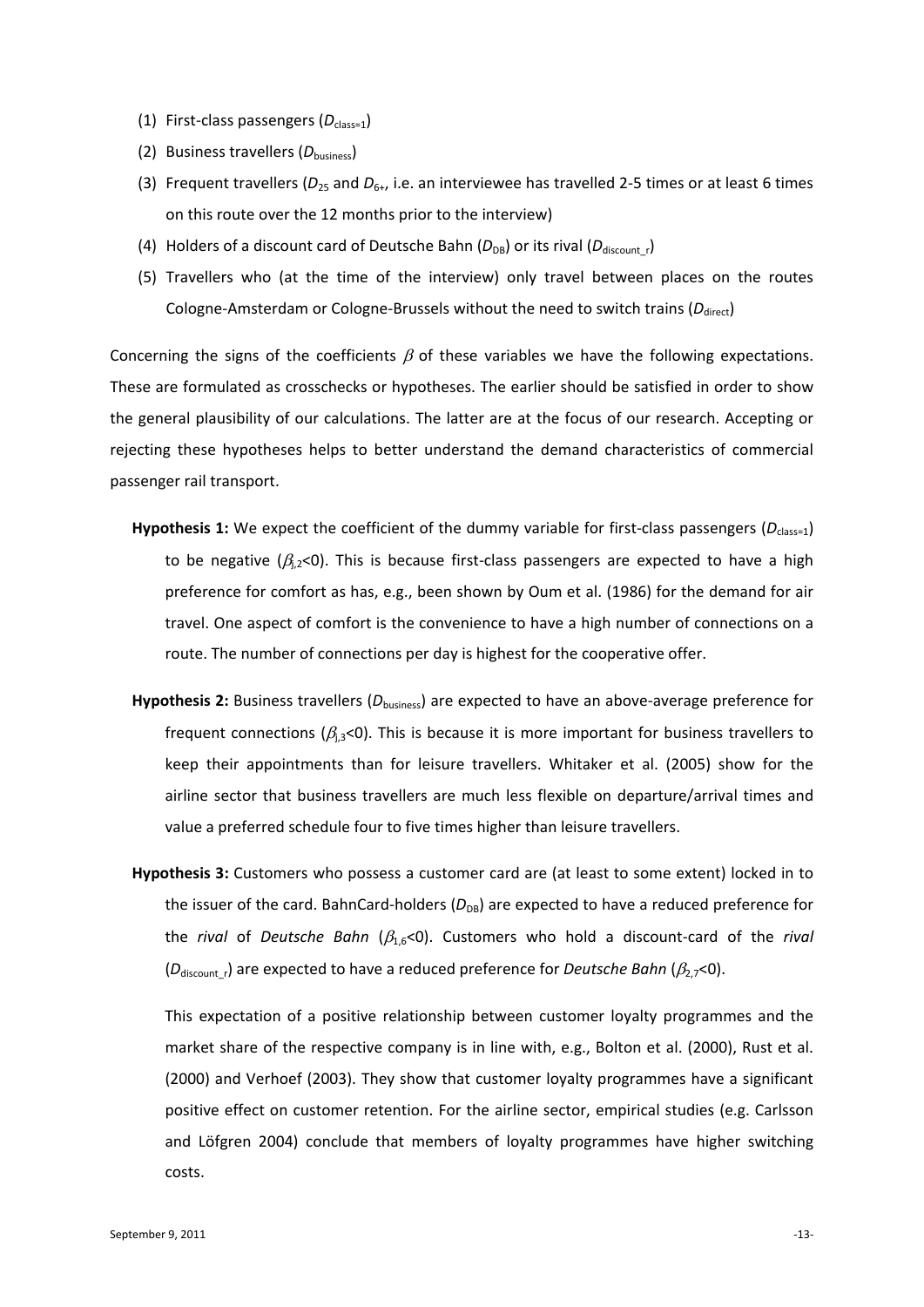- **Hypothesis 4:** We expect customers with a discount-card to have a higher preference for the cooperative offer as compared to an isolated offer by the issuer of the card, i.e. *Deutsche Bahn* ( $\beta_{2.6}$ <0) or its rival ( $\beta_{1.7}$ <0). This is because in case of cooperation a discount card can be used on the trains of both competitors. Thus, in the cooperative case a discount card would be of greater value to customers.
- **Hypothesis 5:** Passengers who (at the time of the interview) travel on a direct train on the two routes ( $D_{direct}$ ) are expected to have a higher preference for competition ( $\beta_{j,21}$ >0) than customers on itineraries beyond Brussels, Cologne and Amsterdam that involve a change of trains. We expect that travellers on direct trains have lower transaction costs and could more easily switch between the offers of the competitors. In contrast, travellers who need to switch trains may have an additional preference for buying a single ticket for their entire trip. Their preference for competition might possibly be lower because of an additional preference for exploiting network effects.<sup>[4](#page-13-0)</sup>

The variables  $D_{25}$  and  $D_{6+}$  indicate travellers ( $D_{25}$ ) who have travelled on this route 2-5 times over the 12 months prior to the interview and those  $(D_{6+})$  who have travelled on this route six and more times. We expect different effects for frequent travellers. They could (i) show an especially high habitual behaviour, (ii) reveal high experiences with competitive or cooperative market situations or (iii) have a preference for high service frequencies. In this context Seabright et al. (2003) assume that frequent travellers may have high switching costs, while occasional travellers are unlikely to have switching costs. Because of this multitude of effects we do not have specific expectations concerning the signs of the coefficients  $\beta_{1,4}$  and  $\beta_{1,5}$  that are associated with these frequent traveller variables but include  $D_{25}$  and  $D_{6+}$  in order to prevent an omitted variables bias.

In addition to these fixed effects, the utility depends on the price of the *rival* (*pr*) and the price of *Deutsche Bahn* ( $p_{DB}$ ). Therefore, we include these variables in the specification of utility function (1). Note that prices are not included in levels but relative to the cooperative price  $(p_c)$ , i.e. we include  $p_{DB}/p_c$  and  $p_r/p_c$ . This scaling does not affect the interpretation of the estimates because the cooperative price is the same in all 21 scenarios. However, the scaling facilitates the comparison of the regression-results for the route Cologne-Amsterdam (with  $p<sub>c</sub>=55$ ) and the route Cologne-

<span id="page-13-0"></span> $4$  On the route Cologne-Brussels there are two further relevant groups of customers. First, passengers who travel from Cologne to Paris. This route is served as a direct train by Thalys. Second, passengers who travel from Frankfurt to Brussels. This route is served as a direct train by Deutsche Bahn. Our empirical results show that these two groups answered the questionnaire no different than passengers whose journey goes beyond Cologne/Brussels and who, thus, have to switch trains in between. Therefore, we do not further distinguish between customer-groups according to their destinations.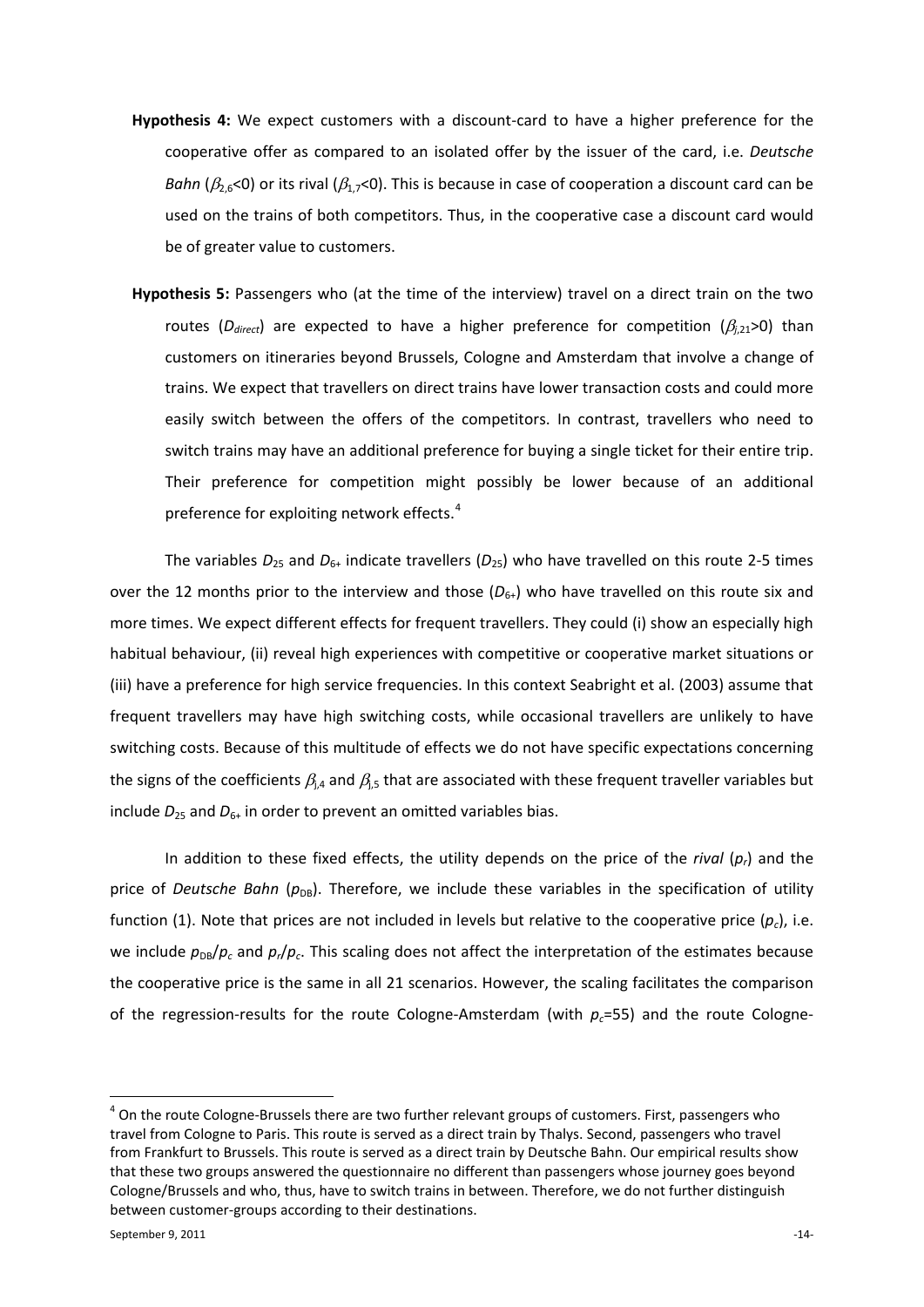Brussels (with  $p_c$ =45). Regarding the coefficients associated with these variables we formulate hypothesis 6.

**Hypothesis 6:** The own-price elasticity of rail-travel is negative. The utility of choosing either alternative depends negatively on its own price ( $\beta_{1.9}$ <0 and  $\beta_{2.14}$ <0). The related price effect of competition may be considered particularly important in book-ahead markets such as long distance rail services (Preston 2009: 4) as analysed in this paper. Empirical studies on price elasticities are for example summarised by Oum et al. (1990).

Prior research as well as pre-tests with our dataset suggest that interviewees' sensitivity towards price changes varies across different groups of customers. Therefore, we control for these effects by including interaction terms where relative prices are multiplied with dummy variables that indicate the respective groups of customers.<sup>[5](#page-14-0)</sup> Regarding the related coefficients we have the following expectations.

- **Crosscheck 1:** We expect business travellers ( $D_{\text{business}}$ ) to be less price sensitive than leisure customers because they often do not pay for the trip themselves  $(\beta_{1,1} > 0$  and  $\beta_{1,1} > 0$ . This expectation is confirmed by a large number of studies (see Oum et al. (1990) for an overview).
- Hypothesis 7: We expect that passengers who have bought their ticket on the internet (D<sub>internet</sub>) react more sensitively to changes in the price of a ticket ( $\beta_{1,13}$ <0 and  $\beta_{2,20}$ <0). This hypothesis is based on the assumption that internet users are inclined to search for best prices and are used to check with a number of service providers. They can be expected to have less transaction and learning costs and be less cautious with the quality of untested brands.
- **Crosscheck 2:** We expect that travellers who possess a loyalty card are less sensitive to changes in the price of the service of the card's issuer ( $\beta_{2,16}$ >0,  $\beta_{2,17}$ >0,  $\beta_{2,18}$ >0, and  $\beta_{1,10}$ >0). The loyalty cards included in the study provide benefits/rewards to frequent travellers (Thalys The Card) and discounts (DB BahnCards, NS RailPlus).

<span id="page-14-0"></span><sup>&</sup>lt;sup>5</sup> For example, the coefficient  $\beta_{1,9}$  measures the sensitivity of a customer's decision to choose *rival* when the price of the rival is varied and when the customer is of the following type: He/she

does not possess a discount card of the rival ( $D_{\text{discount}}$ <sub>r</sub>=0),

is a private traveler ( $D_{\text{business}}=0$ ),

did not buy the ticket over the internet ( $D<sub>internet</sub>=0$ ), and

considers the route Cologne-Amsterdam or Cologne-Brussels only part of his/her current journey  $(D_{\text{direct}}=0)$ .

The price sensitivity of an otherwise identical business traveler is measured by the sum of the coefficients  $\beta_{1.9}$ and  $\beta_{1.12}$ .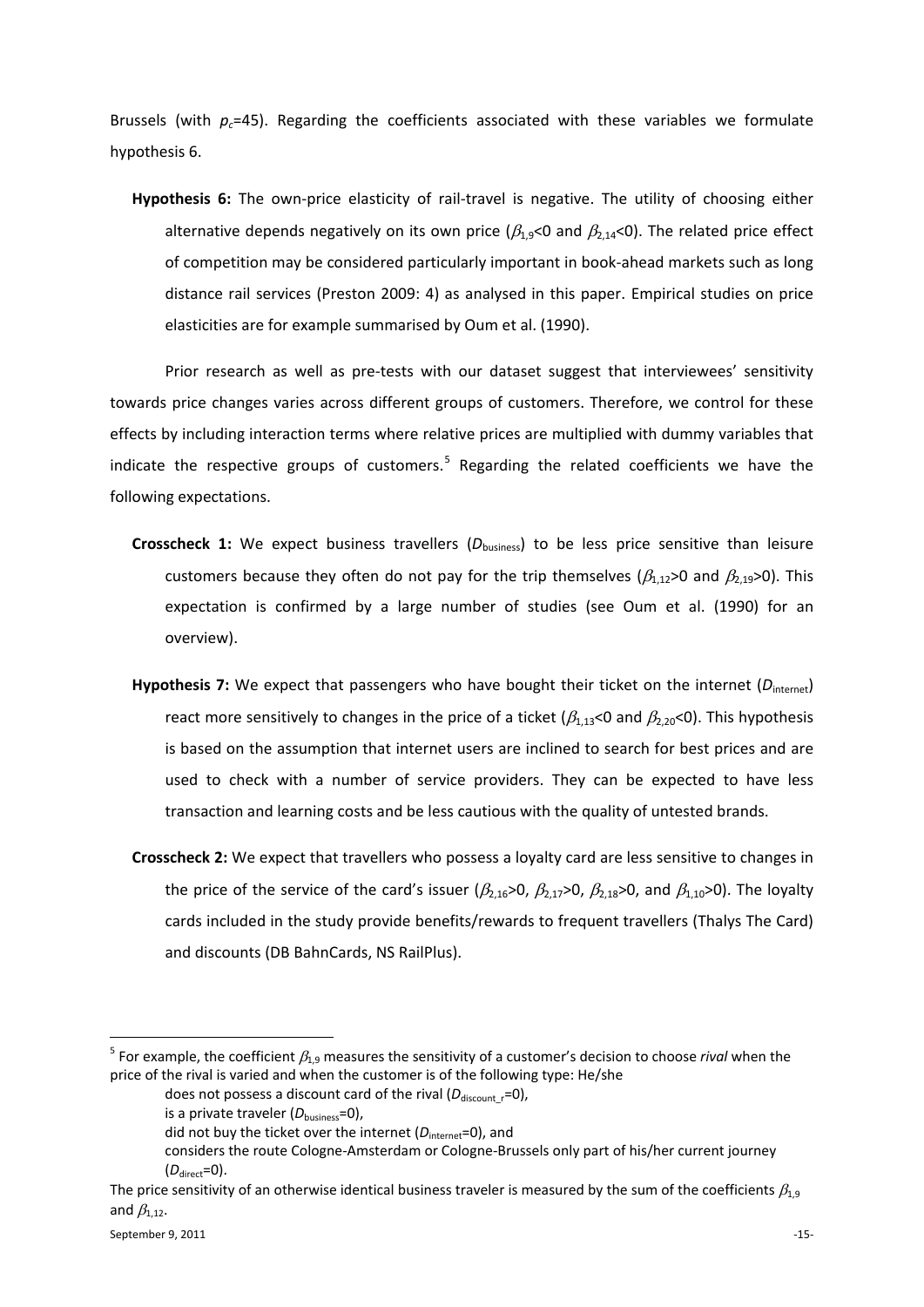- **Crosscheck 3:** The price-sensitivity should be the lower the higher the discount of the card  $(\beta_{2.16} \leq \beta_{2.17} \leq \beta_{2.18})$ . The DB BahnCard can be bought with 25%, 50% or 100% discount. We assume that the level of discount influences the price sensitivity of the respondents.
- **Crosscheck 4:** In accordance with Hypothesis 5, we expect that passengers who travel on a direct train between Cologne and Brussels (or Amsterdam) react more sensitively to price-changes than customers who have to switch trains ( $\beta_{1,22}$ <0 and  $\beta_{2,23}$ <0).

Although the services by Deutsche Bahn and its rival are expected to be substitutes, which implies positive cross-price elasticities, the coefficients  $\beta_{2,9}$  and  $\beta_{1,14}$  need not necessarily take positive signs. This is because, e.g., an increase in the price of Deutsche Bahn makes customers switch to the rival and to the alternative cooperation. Finding  $\beta_{1,14}$ >0 would indicate that a greater portion of passengers switches to the entrant than to the cooperation. We do not have any expectations concerning this switching behaviour.

In section [4.2](#page-15-0) we present the results of the estimation of utility function (2) for the two routes Cologne-Amsterdam and Cologne-Brussels. In the latter case we run the regression for the two datasets collected on Thalys-trains and on DB-trains. The regressions support the vast majority of the above hypotheses.

#### <span id="page-15-0"></span>**4.2 The Results of the Regression**

We estimate the above model by means of multinomial logit-regressions. We only include business and leisure travellers in the regressions, because we expect commuters to have a different utility function in comparison to passengers who only occasionally travel on this route. In our regressions we find some evidence for this effect that is likely to distort our estimates. Therefore, the below results apply to non-commuters only, who account for the vast majority of respondents in our samples (94% on average). The tables of the estimated regressions are provided in Appendix [8.](#page-32-0) $^{6}$  $^{6}$  $^{6}$ 

In this section, we interpret the signs and significance levels of the estimated effects with regard to the above hypotheses and crosschecks. We first interpret the estimated **fixed effects**. Firstclass passengers are found to prefer cooperation (i.e. frequent connections and integrated marketing services) to either of the competitive offers (hypothesis 1). However, this effect is not always statistically significant. In all cases, business travellers show a significant preference for cooperation (hypothesis 2). Concerning the effect of customer loyalty cards, we find that holding a BahnCard or a Thalys-card significantly affects customers' choices. The stated preference analysis of travellers who

<span id="page-15-1"></span> $6$  Note that the absolute values of the coefficients in these regressions cannot be compared because the coefficients are scaled by the standard error of the unobserved factors. Coefficients and standard errors are not separately identified and the standard errors differ for each two regressions (Train 2009: 41).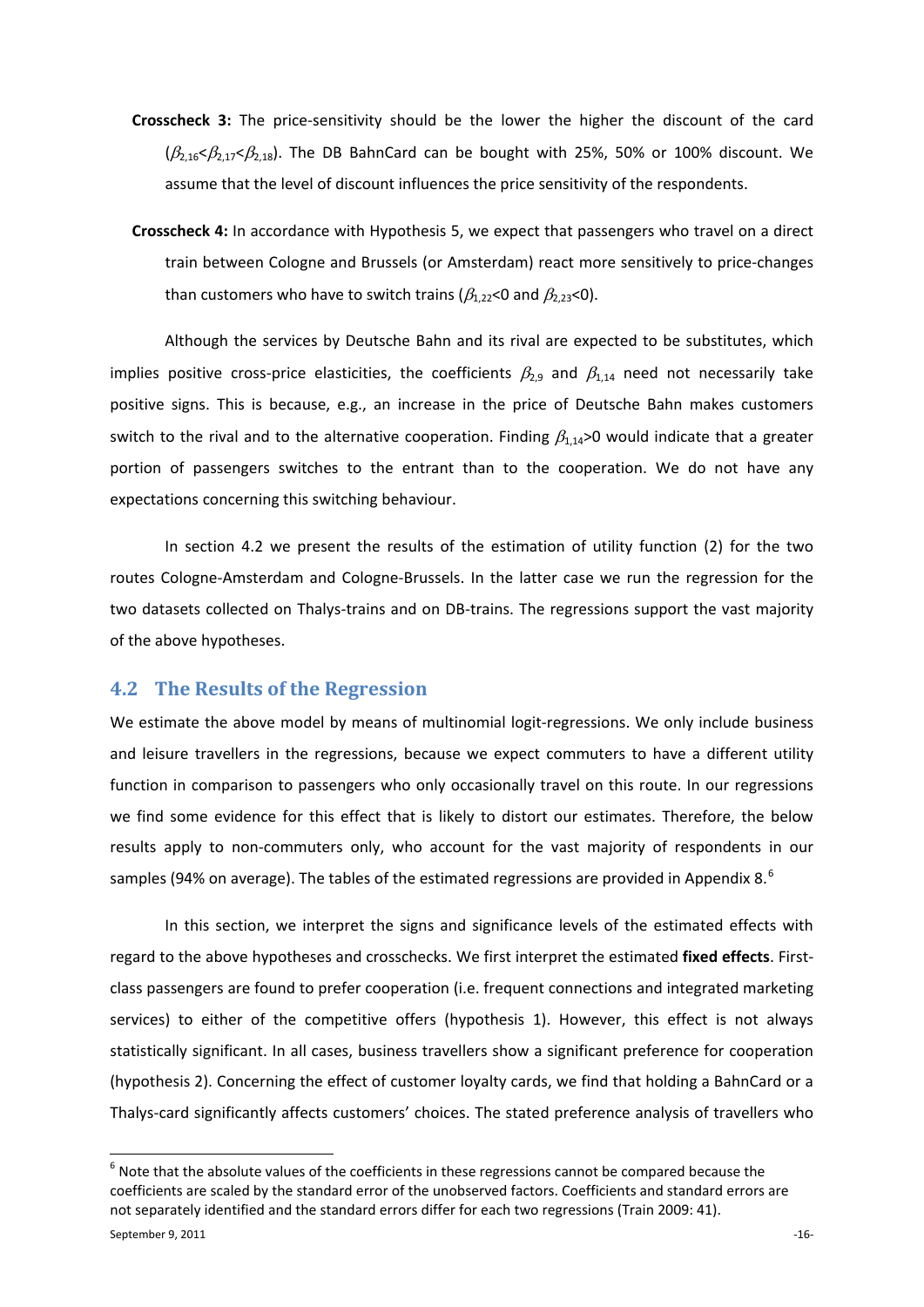were interviewed on DB-trains supports the propositions that holding a BahnCard (i) reduces the probability to choose the *rival* and (ii) increases the interviewees' preference for *cooperation*  $(\beta_{1.6} < \beta_{2.6} < 0$ ; hypotheses 3 and 4). The holders of the Thalys loyalty card show an even stronger preference for cooperation. They represent a small group of interviewed customers (max. 5%) who go by train on the route relatively frequently. Please note that the aggregate effect of holding a customer card cannot be determined solely with regard to these fixed effects but requires taking into account the effect of the discount cards on price-sensitivity. The evidence regarding customers, who have their starting point and destination in or between the two cities Cologne-Amsterdam respectively Cologne-Brussels and, thus, are expected to switch between operators relatively easily, is inconclusive (hypothesis 5). The estimated coefficients for frequent travellers do not show a clear pattern. However, we can neither reject the presumption that frequent travellers show habitual travel choice behaviour.

The **own-price effects** are negative and statistically significant at the 1%-level in all regressions (hypothesis 6). In the case of Brussels the own price effect is considerably higher for the incumbent which could be explained by its higher service frequency. Except for one case,<sup>[7](#page-16-0)</sup> we find that business customers have a lower price-sensitivity than leisure travellers (crosscheck 1). BahnCard-holders tend to react less sensitive to changes in DB's price than customers without a BahnCard – and the same effect can be found for owners of Thalys The Card with respect to Thalys (crosscheck 2). However, these effects are not always statistically significant. Moreover, we do not find price-sensitivity to decrease with the size of the discount granted (crosscheck 3). This indicates that some BahnCard-holders either do not consider the possession of this discount card in their answers or they are unsure whether they would buy a BahnCard in case the examined hypothetical situations became true. A discount card of NS (on the route Cologne-Amsterdam) has no effect on customers' price-sensitivity as it has no connection to any of the presented operators in the scenarios. The own-price effect that is associated with internet-users is either negative or statistically insignificant. This provides some faint evidence that internet-users are more price-sensitive than travellers who buy their tickets offline (hypothesis 7). These results prove fairly robust to changes in the specification of the regression and are not indicative of difficulties like a bias caused by the endogeneity of regressors. In this context, one might argue that certain types of travellers (for example, frequent travellers) are more likely to buy a loyalty card than others. This would cause some of the dependent variables included in our regressions to be in an endogenous causal relationship. We examine this hypothesis and find only weak evidence which would support this objection (see the Appendix). Therefore, we also examine whether this endogeneity impacts the

<span id="page-16-0"></span><sup>&</sup>lt;sup>7</sup> See  $\beta_{2,19}$  in the regression for the route Cologne-Brussels with the data of Thalys-customers, which is statistically insignificant.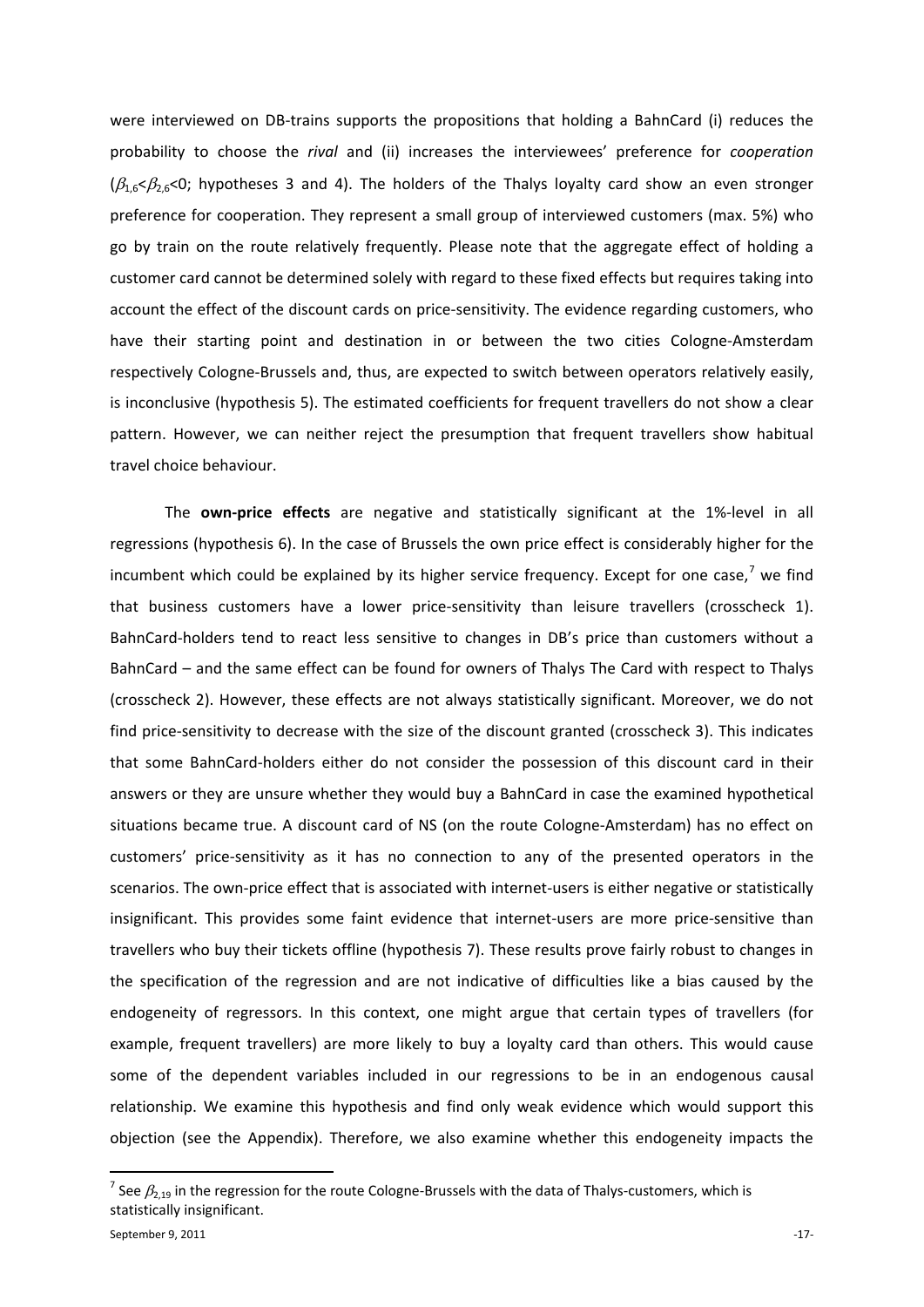coefficients estimated in our multinomial Logit-regressions. We do not find any evidence that the estimated coefficients are subject to a bias caused by the endogeneity of regressors.

**Summary of our findings:** Our analysis supports hypotheses 1, 2, 3, 4, 6 and 7. We cannot substantiate hypothesis 5. The results of the crosschecks imply that the regression-results are economically plausible.

# <span id="page-17-0"></span>**5 Deriving Choice Probabilities**

In this section, we use the above regression to forecast and interpret the choice probabilities of the cooperative and competitive offers for several scenarios. In subsection [5.1,](#page-17-1) we provide analyses of interviewees' preferences for cooperation versus competition. In subsection [5.2,](#page-21-0) we analyse interviewees' preferences for the competitors. Subsection [5.3](#page-24-0) is concerned with findings regarding travellers' costs of switching among the offers.

# <span id="page-17-1"></span>**5.1 Analysing Interviewees' Choice Probability of Cooperation**

The above interpretation of coefficients' signs and significance-levels does not allow for comparisons across the three regressions. This is because the estimated coefficients constitute ratios of the underlying coefficients and the standard deviation of the error term, which differs across the regressions. Therefore, in this section we calculate and compare the probabilities *Pn,j* (see equation (8) in the Appendix) that some homogeneous group of customers *n* chooses the alternative *rival* (*j*=1), *Deutsche Bahn* (*j*=2), or *cooperation* (*j*=3).

We obtain the aggregate probabilities from these group-specific probabilities by means of aggregation using the classification-method (Ben-Akiva and Lerman 1985: 138). Hence, we approximate the aggregate probability by the sum of group-specific probabilities weighted by the probability  $\phi_n$  that group *n* is observed among all customers.

$$
P_j = \sum_n \phi_n \cdot P_{n,j} \tag{3}
$$

In case of the above regressions we consider 512 customer groups, as every of the eight variables  $D_{class=1}$ ,  $D_{business}$ ,  $D_{25}$ ,  $D_{6+}$ ,  $D_{DB}$ ,  $D_{discount}$ ,  $D_{foreign}$ , and  $D_{internet}$  can take a value of 1 or 0. Moreover, BahnCard-customers  $(D_{DB} = 1)$  may possess one of three types of BahnCard.<sup>[8](#page-17-2)</sup> The probabilities φ*<sup>n</sup>* are calculated on basis of the occurrence-probabilities for each of these features in the sample. In case of first-class and business travellers we do not use the sample probabilities but

<span id="page-17-2"></span> $8$  There are 2<sup>7</sup> combinations of the 7 dummy variables excluding  $D_{DB}$ . A traveler may either possess no or one of three types of BahnCard. Therefore, the total number of combinations is 4 $\cdot$ 2<sup>7</sup>=512. In the Thalys-sample we do not observe travelers possessing a BahnCard100. In this sample, the total number of combinations is 3∙2<sup>7</sup>=384.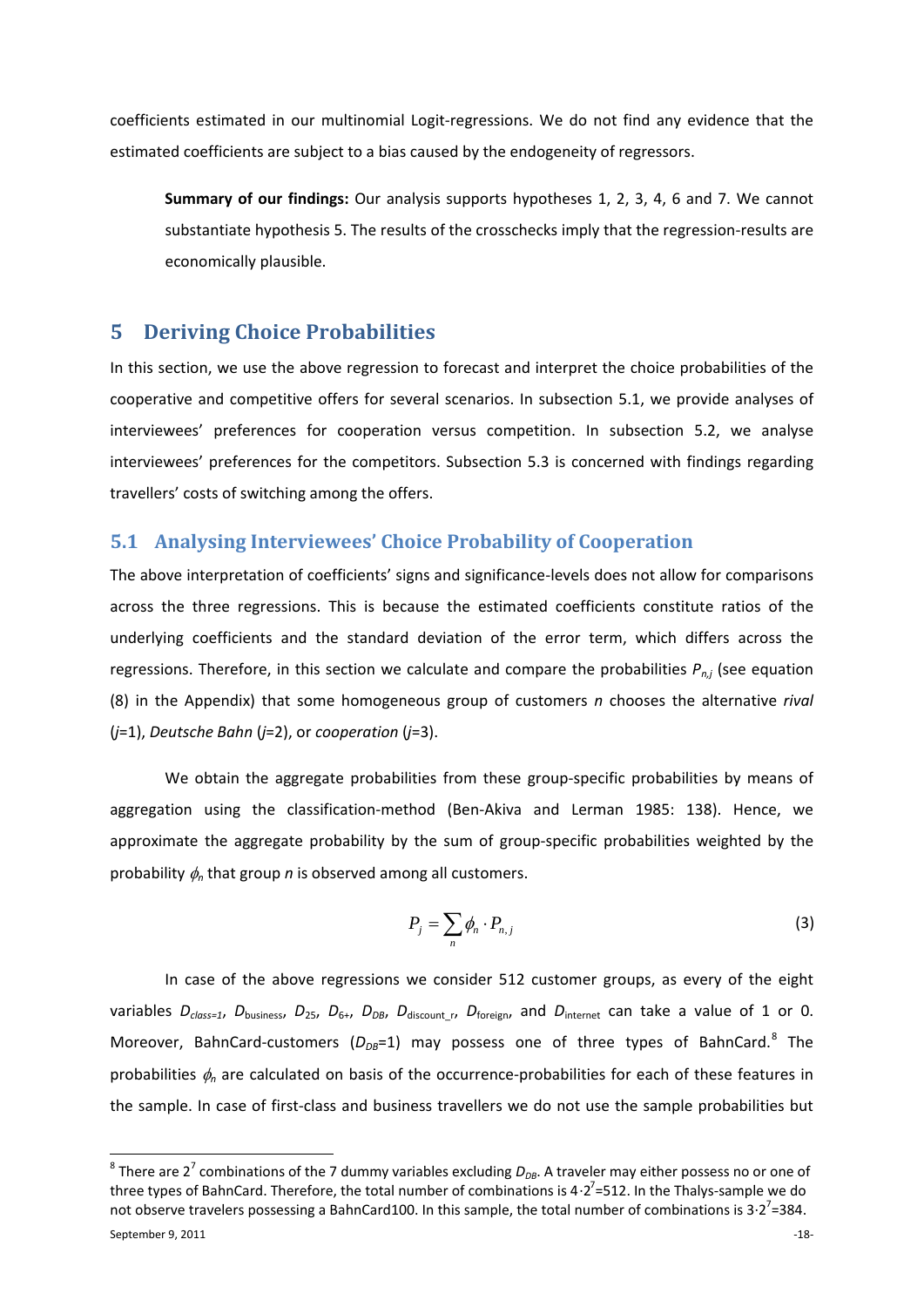probabilities provided by Deutsche Bahn and Thalys which were obtained from surveys larger than our sample. The latter choice affects the calculated values only to a small extent and does not change our qualitative conclusions at all.

Travellers' probability of choosing the alternative *cooperation* is shown on the ordinate in the below graphs for our three samples. On the abscissa we map the price of the entrant relative to the cooperative price (*pe*/*pc*). We show two scenarios which are possible based on the stated preference data. First, both firms lower their prices by the same amount (see [Figure 2\)](#page-18-0). Second, the entrant varies its price while the incumbent leaves its price at the cooperative price (see [Figure 3\)](#page-19-0). The alternative *cooperation* is found to be rather meaningless when the two firms set individual prices at a level below 60% of the cooperative price. Therefore, we only show the curves for relative prices above that level.



<span id="page-18-0"></span>**Figure 2: Probability that cooperation is the first choice if entrant and incumbent both lower their price**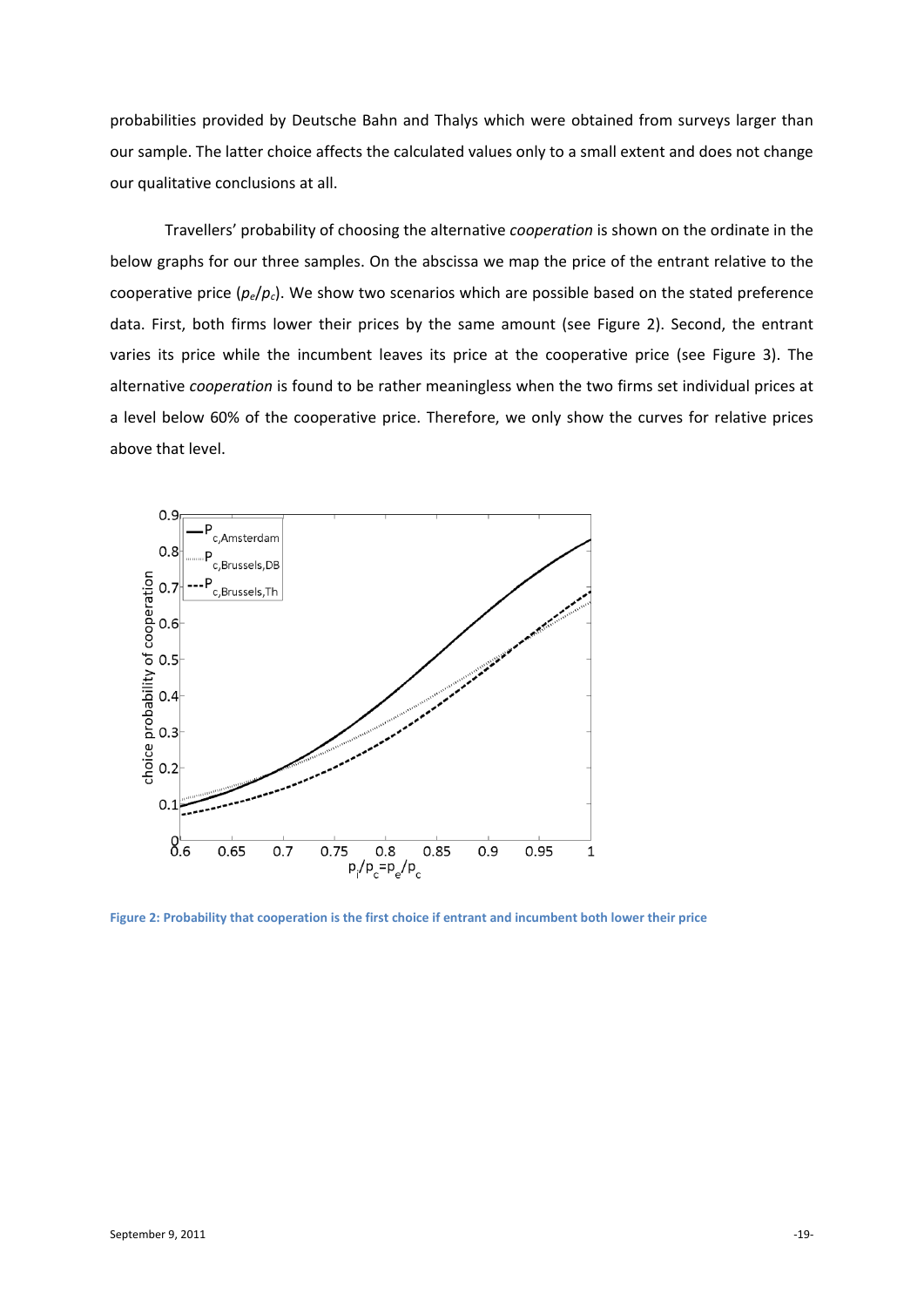

<span id="page-19-0"></span>**Figure 3: Probability that cooperation is the first choice if only entrant lowers its price**

For the situation where the tickets of the incumbent, the entrant and the cooperation among the two are sold at the same price some customers prefer the separate offers to the cooperative one. This feature is present in the raw data and translates into our econometric analysis. In contrast to this observation, we would have expected 100% of respondents to prefer cooperative services if prices are equal, as the service alternative was presented with the highest frequency and with integrated marketing services, i.e. the alternative cooperation should Pareto-dominate the other alternatives. We examined this effect but do not find any evidence that this answering-behaviour is specific to any particular group of customers. Therefore, we provide some possible explanations for this behaviour and suggest further research on this issue:

- (a) Some respondents might have a generally positive attitude towards competition and other expected benefits which were not presented in the scenario. In this context, Cantillo et al. (2007: 197) point out that "some individuals may be endowed with a high disposition to change (negative inertia)".
- (b) Another explanation might be the prevalence of a status quo bias, i.e. a strong tendency to choose the known operator.
- (c) Some groups of customers might not see a value added in the service offered by the cooperation. For example, a private traveller, who is little sensitive to departure times, might already be satisfied with the six departures offered by the incumbent. In combination with the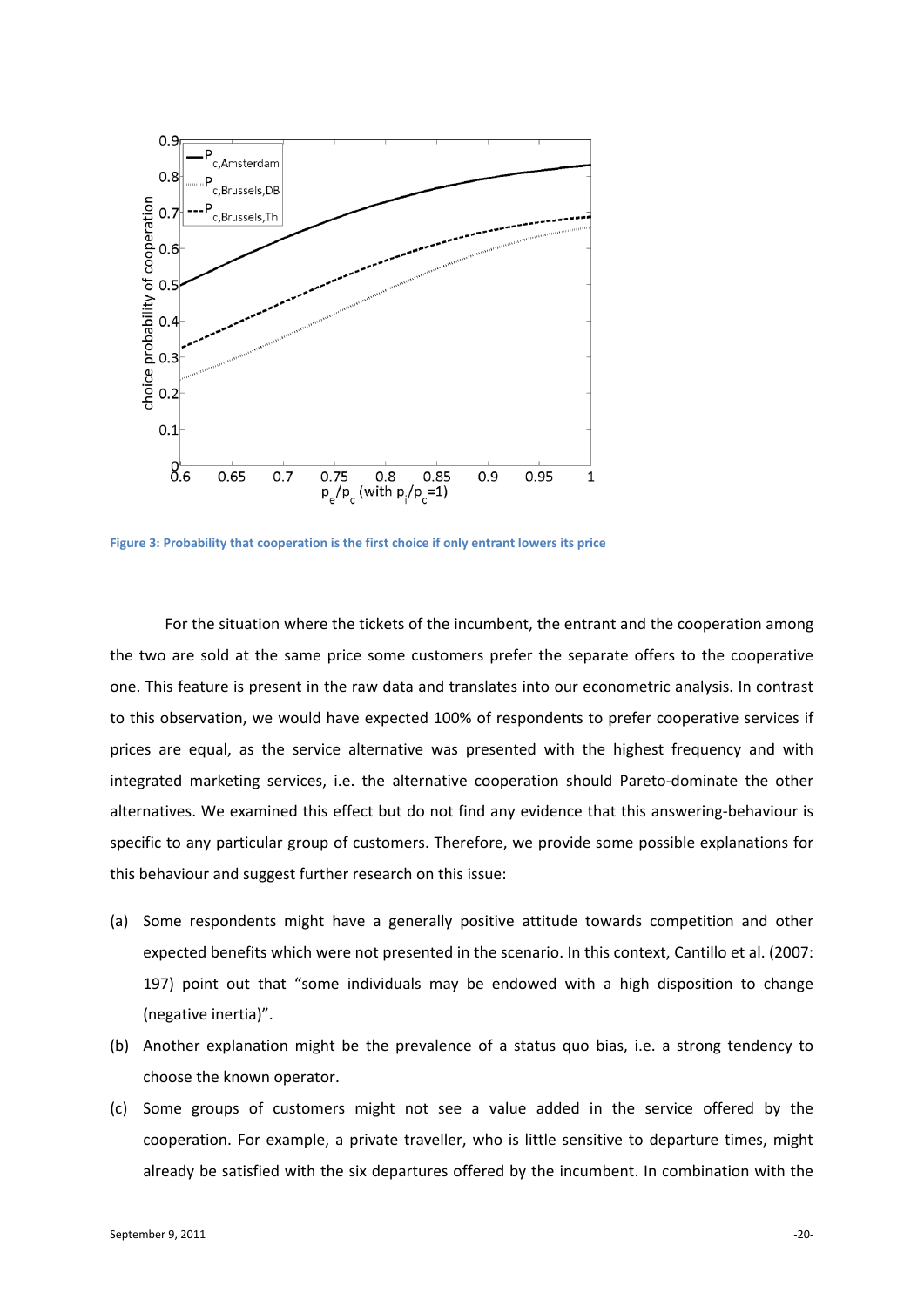above status quo bias, a customer of this type would choose the incumbent rather than the cooperation at equal prices.

Analysing the curves yields the following conclusions.

- 1. Most interviewees see benefits in cooperative offers. When the competitors charge identical prices at the level of the cooperative price 66% (Brussels, DB), 69% (Brussels, Thalys), or 83% (Amsterdam) of the interviewed travellers prefer cooperation to one of the competitive offers. When the competitors charge identical prices at a level of 80% of the cooperative price the share of customers that would choose the cooperative offer reduces to 28% (Brussels, Thalys), 32% (Brussels, DB), or 39% (Amsterdam).
- 2. On the route to Amsterdam we generally find a stronger preference for *cooperation* than on the route to Brussels. First, this finding may indicate that travellers on this route are unfamiliar with competition which is a new, unknown market structure for them. Second, this finding may also reflect that the entrant (RailX) is a hypothetical company so that interviewees' uncertainty about this unknown brand is high. This also results in low choice probabilities for the entrant on the Amsterdam-route.
- 3. On the route to Brussels we find a relatively higher preference for one of the competitive offers. This might indicate that the travellers on this route are already used to competition and have experienced that the service offered by competitors needs not imply a lower utility than that of an integrated cooperation.

We conclude that the customers have a preference for the market structure and the firms that they know and whose service-quality they can appraise. We thus identify a status quo bias in the choice probabilities.

A majority of the interviewees prefers the cooperative offer to competitive services unless these grant a price discount that is sufficiently high. Our scenario setting implies drawbacks from competition for them. In a situation with infrastructure bottlenecks as assumed in the study, customers for example might have costs from a split of frequencies and from a disintegration of marketing and sales services. They might also have costs from using or learning to use new competitive services. The above choice probabilities with regard to the entrant's price decreases show that a majority of customers expects negative effects from the competitive scenarios presented in the stated preference experiment and requires a price discount to change their preference for cooperation. We can identify the price decreases required to change choice probabilities (see also chapter [5.3\)](#page-24-0) as an indication for the perceived drawbacks form the introduction of competition as presented in our stated preference experiment. It remains to be analysed if benefits from service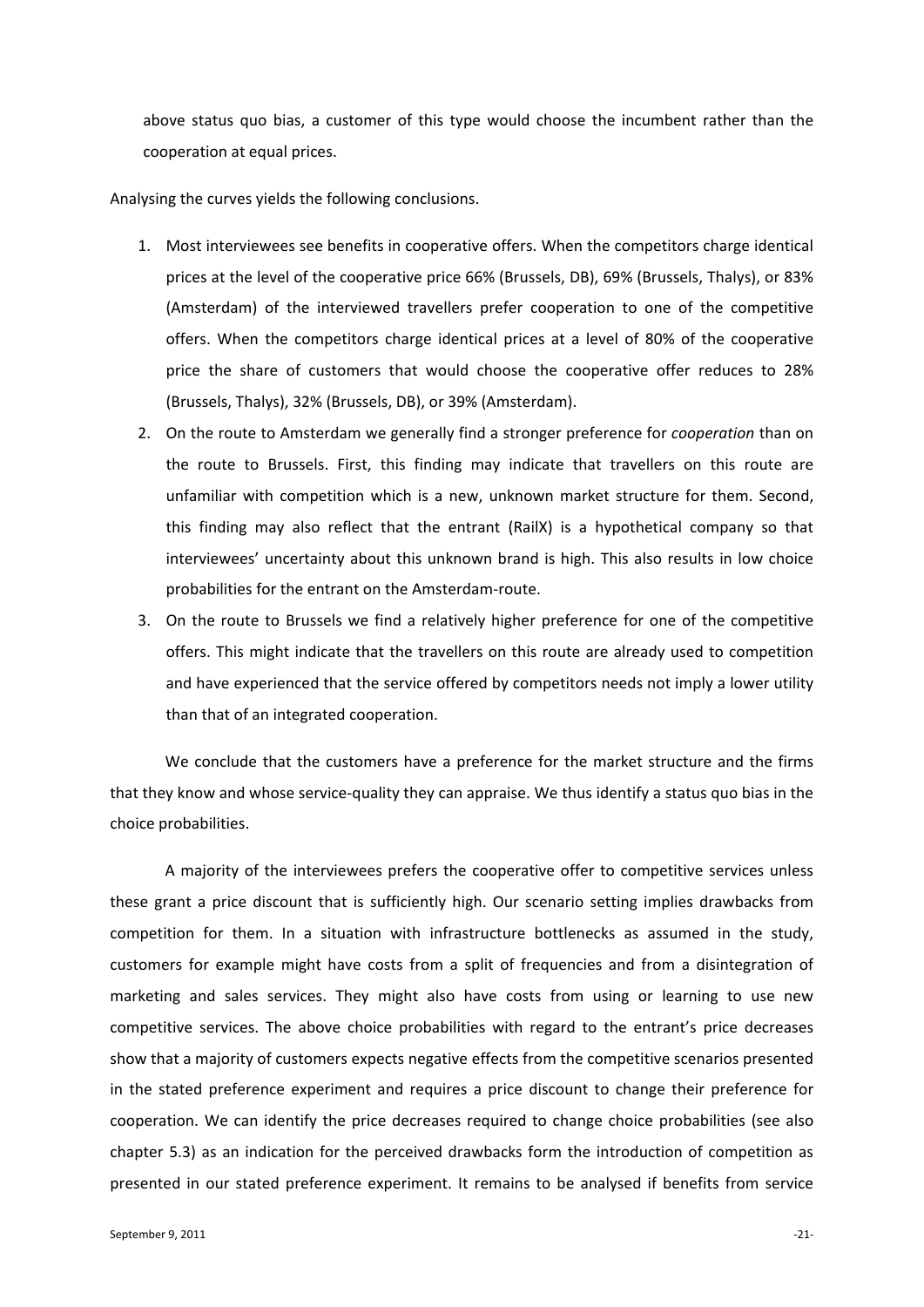quality improvements or potential increases in frequency which were not included in our study outweigh these costs of competition.

#### <span id="page-21-0"></span>**5.2 Analysing Interviewees' Choice Probabilities for the Entrant**

We turn to an analysis of the interviewed passengers' responses when being faced with the decision for one of the two competitors only. Below, we provide the choice probabilities for the entrant on the two routes for different combinations of relative prices. These choice probabilities can be derived from our regressions in the following way. In equations (7) and (8) we define the probability *Pn,j* that some homogeneous group of customers *n* chooses alternative *j*. Therefore, the choice probability of some firm *j* (<sup>ρ</sup>*n,j*) given that the cooperative offer is not chosen, which occurs with probability 1-*Pn,c*, is defined as follows.

$$
\rho_{n,j} = P_{n,j} / (1 - P_{n,c}) \tag{4}
$$

We obtain the aggregate choice probabilities  $(\rho_i)$  from the group-specific values by means of aggregation using the classification-method (Ben-Akiva and Lerman 1985: 138) as described above.

In the below graphs, we show the choice probabilities  $\rho_e$  of the entrant (i.e. RailX on the Amsterdam-route and DB on the Brussels-route) for varying prices of the entrant. By mapping choice probabilities on the abscissa and prices on the ordinate, these graphs are designed to resemble (residual) demand schedules and, thus, show the (own-)price effects of varying the entrant's price.<sup>[9](#page-21-1)</sup> To get an impression of the effects of changes in the incumbent's price we show the choice probability curves for  $p_i/p_c$  equalling 1.0, 0.9, or 0.8. Please note that the curves show the complete pricing range, although very low price ratios and prices of the incumbent below the entrant's prices have not been covered by the scenarios.

The horizontal and vertical dotted lines mark the price that the entrant must charge for an average consumer to be indifferent between choosing the entrant or the incumbent, i.e. both companies are chosen with a probability of 50%. These prices are also shown in the lower part of [Table 2](#page-22-0) As an example, consider a situation where the incumbent on the Amsterdam route sets its price at the current level  $(p_i/p_c=1.0)$ . In order to win half of the market the entrant must lower its price to a level of 80% of the current price. Hence, for  $p_i/p_c=1.0$  a traveller's average costs of switching from the incumbent to the entrant amount to 20% of the current price.

<span id="page-21-1"></span> <sup>9</sup> The choice probability of the incumbent <sup>ρ</sup>*<sup>i</sup>* =1-<sup>ρ</sup>*<sup>e</sup>* can be inferred from these graphs as the horizontal distance between the curves and the vertical axis at the right side.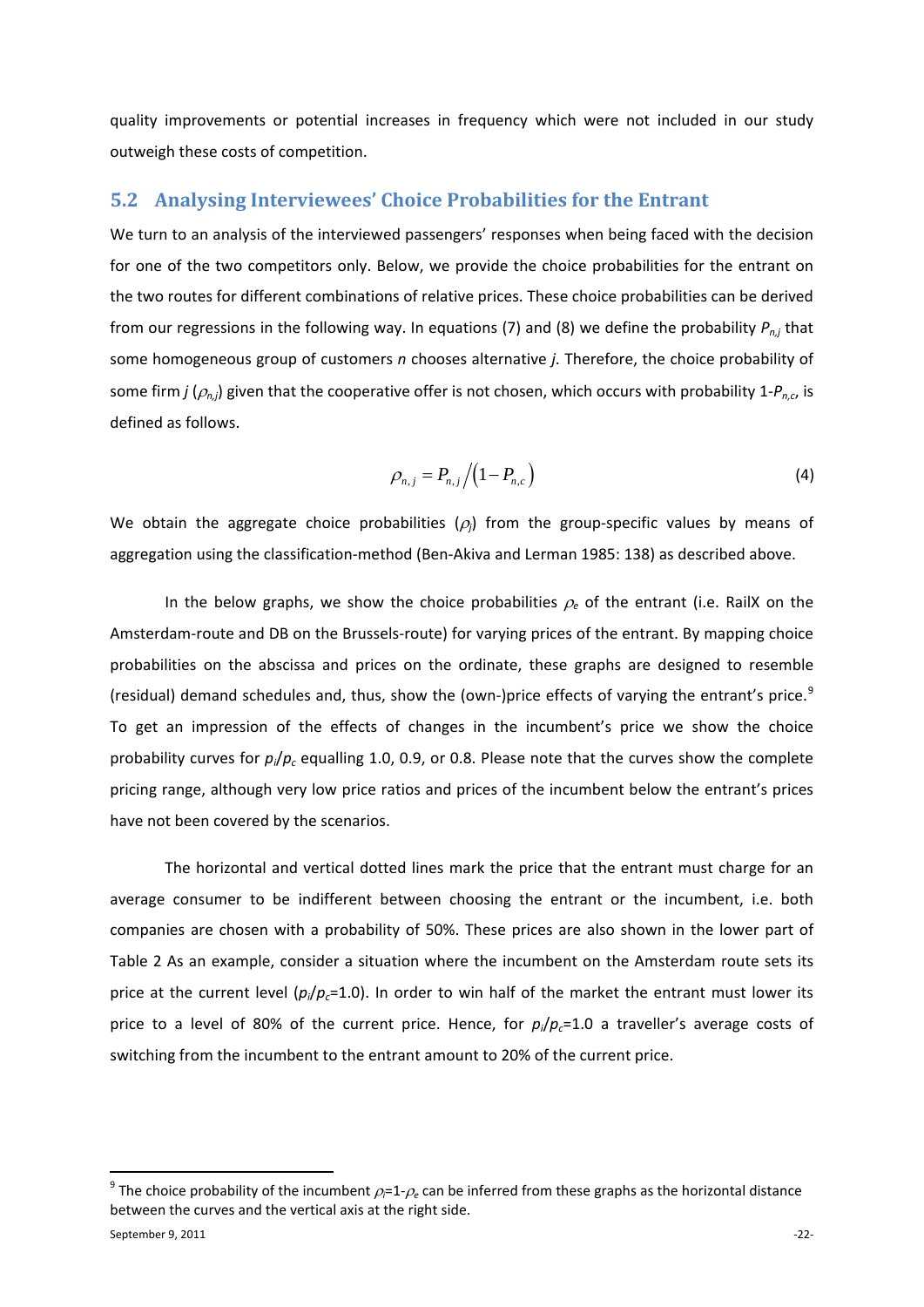

**Figure 4: Choice probabilities of the entrant on the route Cologne-Brussels**



<span id="page-22-1"></span>**Figure 5: Choice probabilities of the entrant on the route Cologne-Amsterdam**

|                 | A'dam     | <b>Brussels</b> |               |
|-----------------|-----------|-----------------|---------------|
|                 |           | <b>Thalys</b>   | DB            |
|                 | $p_e/p_c$ | $p_e/p_c$       | $p_e/p_c$     |
| $p_i/p_c = 1.0$ | 0.80      | 0.88            | $\approx 1.0$ |
| $p_i/p_c = 0.9$ | 0.67      | 0.77            | 0.88          |
| $p_i/p_c = 0.8$ | 0.53      | 0.65            | 0.76          |

<span id="page-22-0"></span>**Table 2: Price decrease required for 50% choice probability**

Analysing the curves yields the following conclusions.

1. The interviewees show a preference for the company on whose trains they were interviewed. This can be seen particularly well for the two Brussels-samples. The travellers who were interviewed on the DB-trains are relatively indifferent between DB and Thalys as long as both companies set about the same prices. The travellers who were interviewed on Thalys-trains are less inclined to choose the entrant DB. In order to make travellers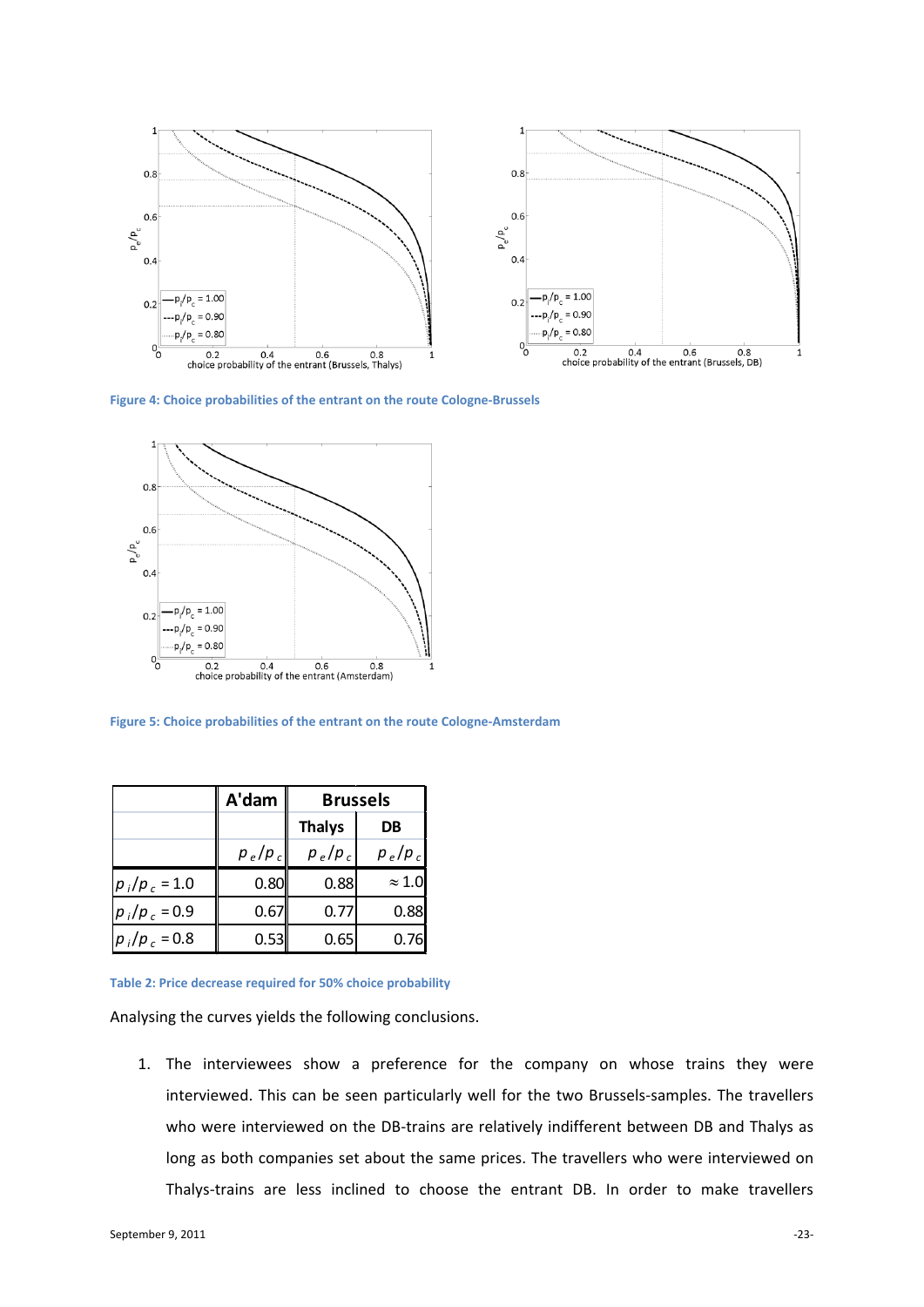indifferent between Thalys and DB, the entrant DB must choose lower prices than the incumbent Thalys.

2. Interviewees on the Amsterdam route are reluctant to choose the hypothetical entrant RailX. To make travellers indifferent between choosing the entrant or the incumbent, the entrant must grant a more pronounced price-advantage as in the Brussels case. When the incumbent sets a price at the level of 100% (90%, 80%) of the current price the entrant would have to choose a price at the level of 80% (67%, 53%) of the current price.

The above choice probabilities are aggregated over different groups of customers. This aggregation hides the effect of possessing a discount-card on a firm's market share. Therefore, we calculate the change in the probability for choosing the one or the other firm when a traveller owns a discount or loyalty card. This change is computed relative to a reference group when both railcompanies charge the high cooperative price that is the highest price presented in the scenarios. The reference group consists of second-class leisure travellers, who (i) travelled on this route only once over the last twelve month, (ii) do not possess a discount card, and (iii) did not buy their current ticket on the internet. Regarding the discount cards of Deutsche Bahn and Thalys, we find the following pattern. As stated above, holding a NS-discount card does not have a significant effect.

- 1. On the Brussels-route, holding a Thalys-card raises the probability of choosing the incumbent Thalys by 25 percentage points (ppt.) in the Thalys-sample and by 28 ppt. in the DB-sample. This means the probability of buying a DB-ticket is reduced by 25 ppt. respectively 28 ppt.
- 2. On the Brussels-route, buying a BahnCard raises the probability of choosing the entrant DB by 22 ppt. in the Thalys-sample and by 27 ppt. in the DB-sample.
- 3. On the Amsterdam-route, buying a BahnCard raises the probability of choosing the incumbent DB by 26 ppt.

Our results for Cologne-Amsterdam mirror the risk of a hypothetical bias and its implications for the interpretation of results. The choice probabilities could be used to calculate the market share of an entrant (with additional information on commuters and an extrapolation to represent all customers on the route). Our results imply that an unknown entrant – as on the route Cologne-Amsterdam – should only expect a low market share. Our results for the route Cologne-Brussels indicate that this might only be a temporary phenomenon as customers would get familiar with the new market player resulting in an increase in market share. Therefore, the results for the route Cologne-Amsterdam should not be used to calculate long-term market shares of the entrant. A study for the high speed rail connection Madrid-Barcelona (Román et al. 2007) shows how difficult forecasts on the basis of stated and revealed preference data are. The authors had suggested that even under the least favourable conditions for airlines the rail market share would not exceed 35%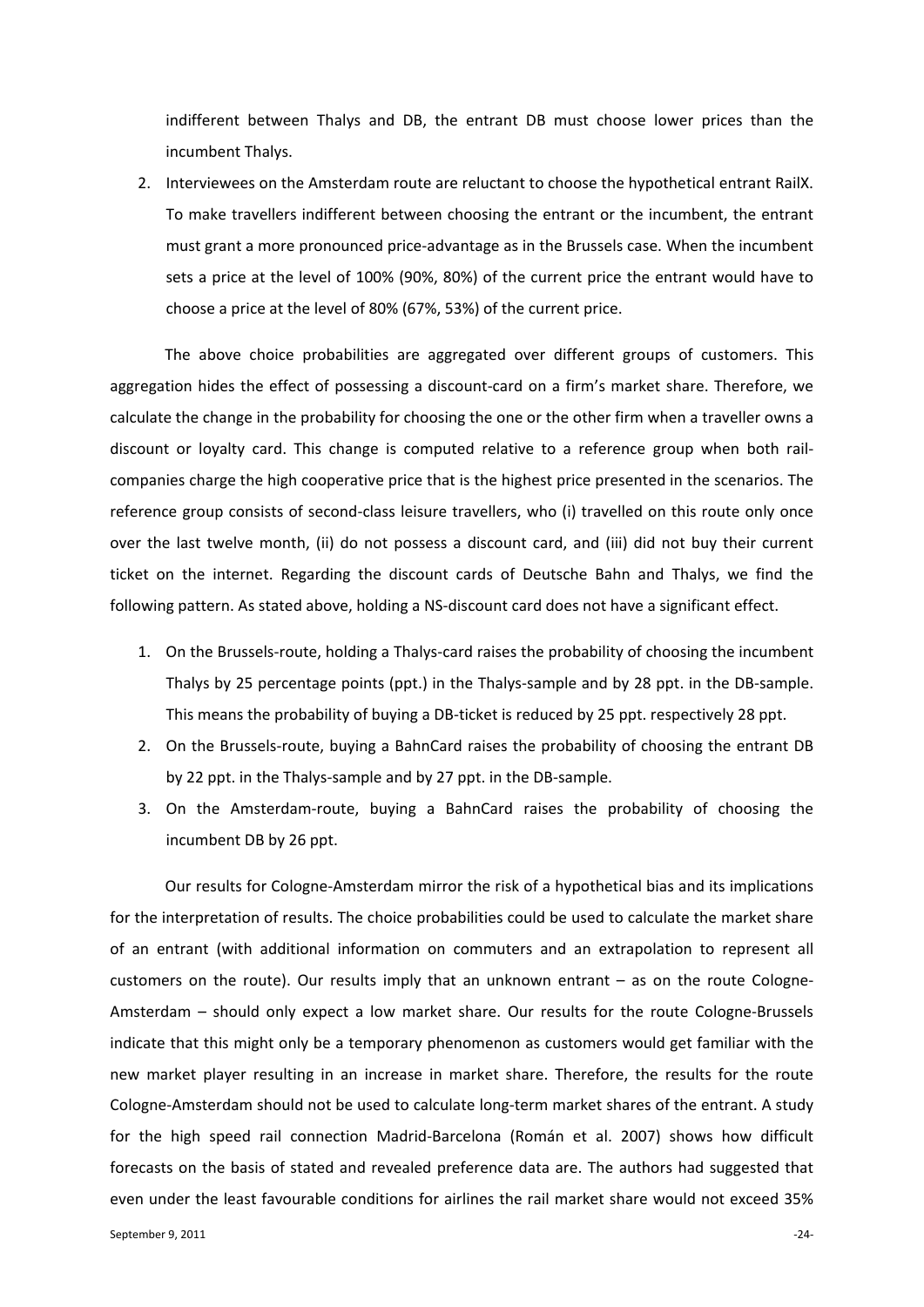and had questioned the necessity of high speed rail investments between Madrid and Barcelona. However, after two years of operation high-speed rail in 2010 accounted for more than 50% of market share $^{10}$  $^{10}$  $^{10}$  (rail vs. air).

#### <span id="page-24-0"></span>**5.3 Findings With Regard to Switching Costs**

The regressions confirm two specific cost effects associated with switching rail service providers. Customer card holders show a significant lock-in effect to the issuing company and also reveal a higher preference for cooperation. Internet users appear a bit more price sensitive (direct price effect) and hence have a higher preference for competitive offers than non-internet users.

The main results with regard to costs of changing the service provider are implied in the choice probabilities for cooperation and entrant. They show the overall valuation of the three service alternatives that were presented to the interviewees. For example, we can identify by how much the price of the competitive offers must be lowered in order to gain a certain share from the cooperative service offer. The price discount required to make customers switch then equals the monetary equivalent of their valuation of the disadvantages associated with switching. Due to differences in service frequencies these costs are not fully identical to Klemperer's (1995) definition of "switching cost" which would require functionally equal products. Also these costs would mirror intensifying influences from a status quo bias that might not be related to the switching costs categories. In the following we therefore speak of "changing costs" which include the valuation of all drawbacks perceived by the interviewees in the comparison of the scenario alternatives.

About 17 to 34% of the rail customers see a higher value in the competitive offers if prices of all three alternatives are the same at the level of the current price.<sup>[11](#page-24-2)</sup> All other customers associate a higher value with the cooperative offer and choosing a competitive service is involved with costs for them. For example the below table shows the unilateral price discount that a firm must at least grant before the probability of choosing the cooperative offer drops below 50%. We find that the incumbent must generally lower its price less strongly (i.e. by 10%; Brussels, Thalys) than the entrant (i.e. by 26%; Brussels, Thalys) to attract additional customers from the cooperation. As discussed above, the price discount that any of the two firms on the Amsterdam-route must grant is markedly higher than those required on the Brussels-route.

<span id="page-24-1"></span> $^{10}$  "High-Speed Rail Gains Traction in Spain." New York Times, March 15 2010.

http://www.nytimes.com/2010/03/16/science/earth/16train.html

<span id="page-24-2"></span> $11$  Se[e Figure 2](#page-18-0) and [Figure 3.](#page-19-0)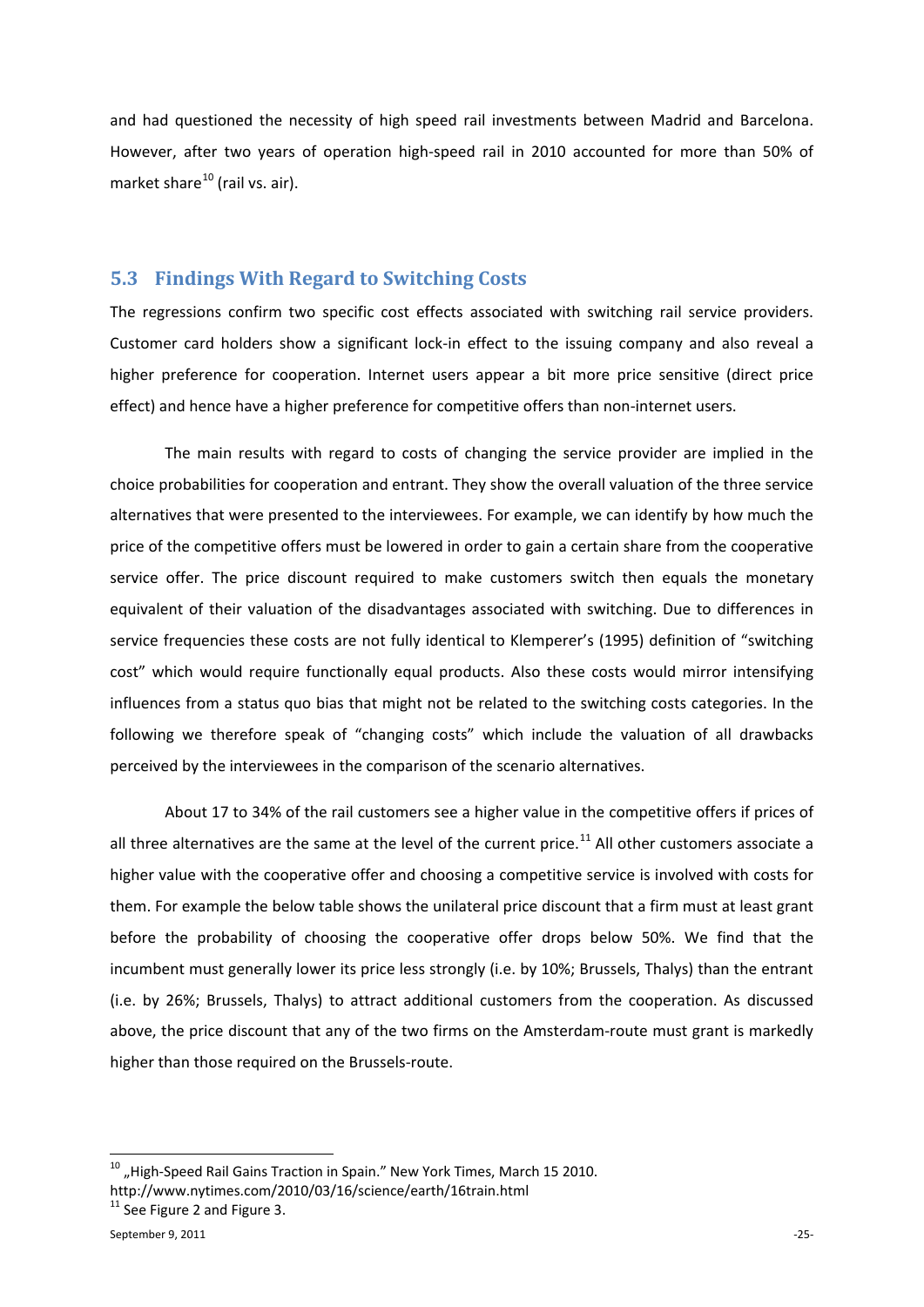|             | A'dam | <b>Brussels</b> |      |
|-------------|-------|-----------------|------|
|             |       | <b>Thalys</b>   | DBI  |
| $ p_i/p_c $ | 0.17  | 0.10            | 0.10 |
| $ p_e/p_c $ | 0.40  | 0.26            | 0.19 |

**Table 3: Minimum unilateral price discount such that the share of cooperation drops below 50%**

The different costs of changing to the entrant or to the incumbent indicate the importance of frequencies. It is less costly for rail customers to change from the cooperation with 9 daily train pairs to the incumbent's offer with 6 daily train pairs than to the entrant's offer with only 3 train pairs per day.

We also derive the costs involved with switching between entrant and incumbent from the analysis of preferences for competitors. Without price discount, about 28% of customers (example for Brussels, Thalys<sup>[12](#page-25-1)</sup>) see a higher value in the entrant's service offers. They might have no or negative changing costs. To attract the other 72% of customers the entrant would have to lower its price as they associate a higher value with the incumbent's services. As explained above, we define customers' changing costs as the price discount required to make customers switch. For example, these include the valuation of frequencies and other costs involved with switching as identified by Klemperer (1995). However, we cannot separate the frequency effects from other impacts of service disintegration in marketing (e.g. sales system, information system) which were part of the study. Further research would be required in this field.

The comparison between the three regressions leads us to further indications with regard to switching costs. We identify Klemperer's category "quality of untested brands" in case of RailX on the Amsterdam route: customers are less inclined to choose RailX than to select the entrant on the Brussels route. We have also seen above that rail passengers show a strong tendency to choose the company they were using at the time of the interview. Such a status quo bias is often identified in stated choice experiments. Both rational (switching costs) and psychological persistence effects lead to changing costs.

<span id="page-25-1"></span><span id="page-25-0"></span> $S$ eptember 9, 2011  $-26$ <sup>12</sup> Se[eFigure 5](#page-22-1)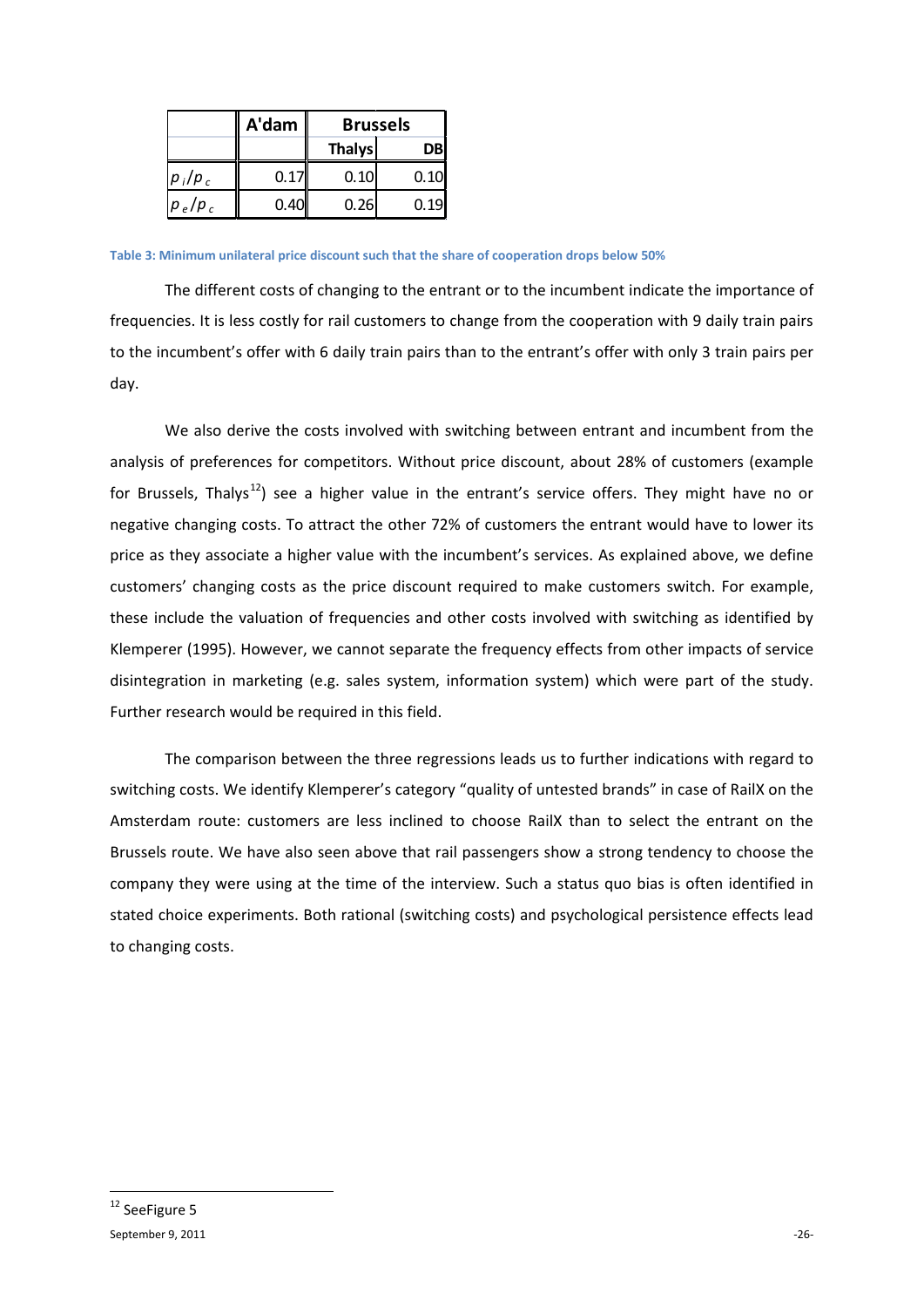#### **6 Conclusion**

In this paper we present a newly collected dataset of travellers' preferences for long distance passenger rail transport. This dataset was collected by performing almost 700 interviews on-board trains on the two cross-border routes Cologne-Brussels and Cologne-Amsterdam. It contains sociodemographic data of the interviewed travellers, information regarding their trip at the time of the interview and stated-preference data for alternative service scenarios on these routes.

We use this dataset to explore the preferences of the interviewees for different long distance transport services and specifically look for switching costs. This analysis is performed by estimating a multinomial Logit, discrete choice model of demand. As general effects we find that customers with a supposed preference for frequent connections/day (i.e. business- and first class-travellers) have a preference for cooperation among the two competitors, as this allows the travellers to easily use the trains of both firms. Additionally, the regressions support the hypotheses that business travellers react less sensitive to changes in ticket-prices. Travellers, who buy their ticket online react more sensitive to ticket-prices.

We identify considerable costs for switching from cooperation to competitive offers. From a regulatory view our results imply that customers do not automatically benefit from the introduction of competition as they could have costs due to the disintegration of services and a split of frequency. Moreover on the Amsterdam-route, we find that competition after the entry of a new company is a hypothetical situation that customers find hard to imagine. With an unknown entrant they have a high uncertainty about the quality of the entrant. The high uncertainty leads to a high preference for cooperation, while on the Brussels-route we identify a higher preference for the well-known competitive situation. On both routes we find benefits of higher service frequency and of loyalty cards working in favour of cooperation.

September 9, 2011 **Figure 2012** -27-With regard to the choice between incumbent and entrant customers tend to prefer the competitor they are using during their current trip which shows a status quo bias based for example on switching costs or habitual travel behaviour. Customers who were interviewed on DB-trains have an especially strong preference for Deutsche Bahn, and customers who were interviewed on Thalystrains have a relatively stronger preference for Thalys. The unknown entrant on the Amsterdam route faces a high percentage of reluctant customers that rather prefer the known incumbent operator. However, it should be a question of time for customers to get familiar with an entrant's services. We also identify specific switching costs. Customers who possess a discount or loyalty card of one of the service providers have a preference for this firm as compared to its rival and show a lower price sensitivity. So we identify several effects which would work in favour of an incumbent in intramodal choice decisions. In general entrants could be most successful and gain most passengers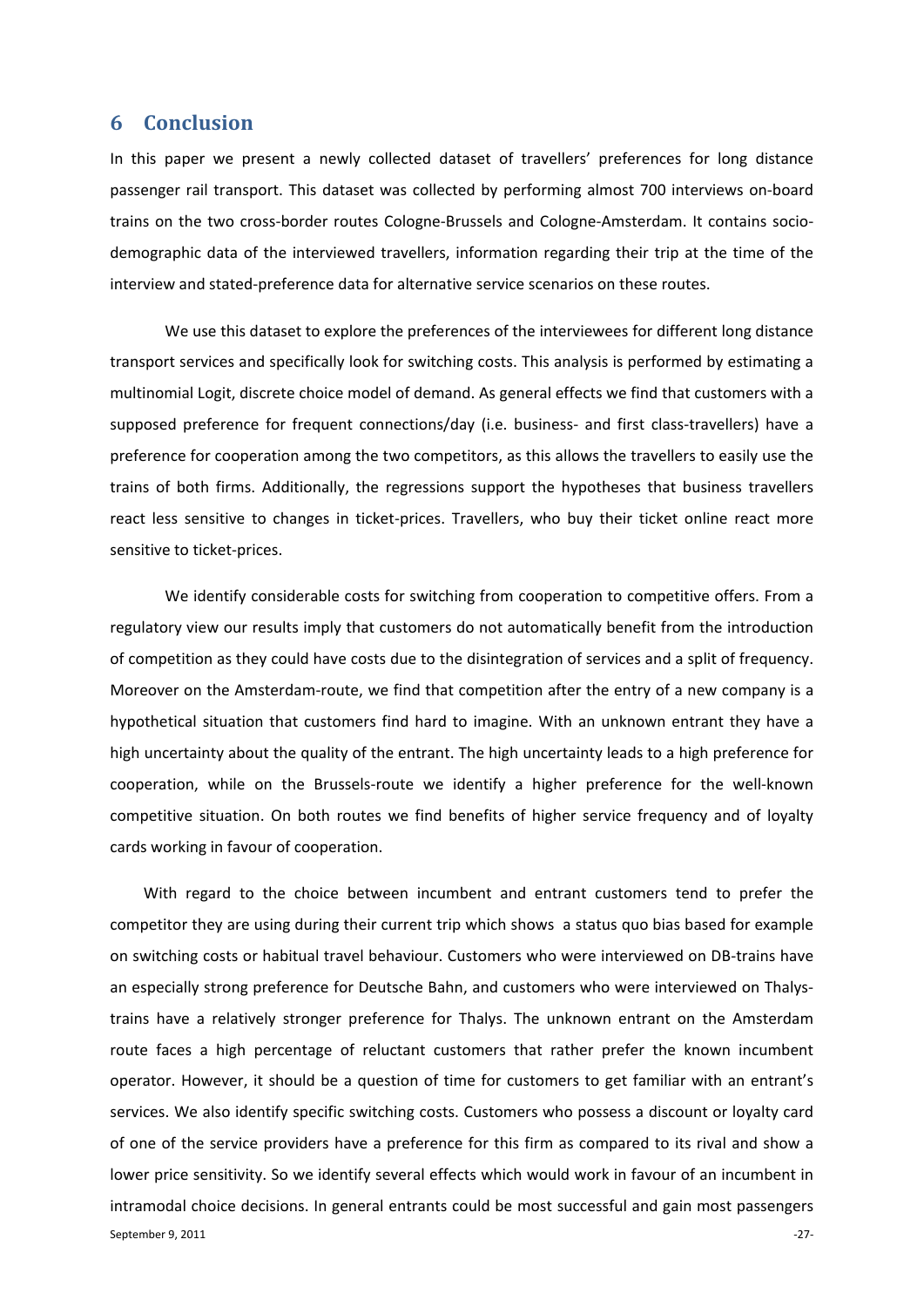on routes with a high share of second class leisure travellers that do not possess a customer loyalty card and use the internet for purchasing tickets.

With our stated preference study we analyse demand effects that affect intramodal competition. We look at customer choice behaviour between two rail companies in a simple setting and specifically identify switching costs and psychological persistence behaviour. Our results complement the findings of previous research on competition in passenger rail markets. In particular, taking the status quo bias in intramodal competition into account, entry into commercial passenger rail is more challenging than simulation models so far predicted.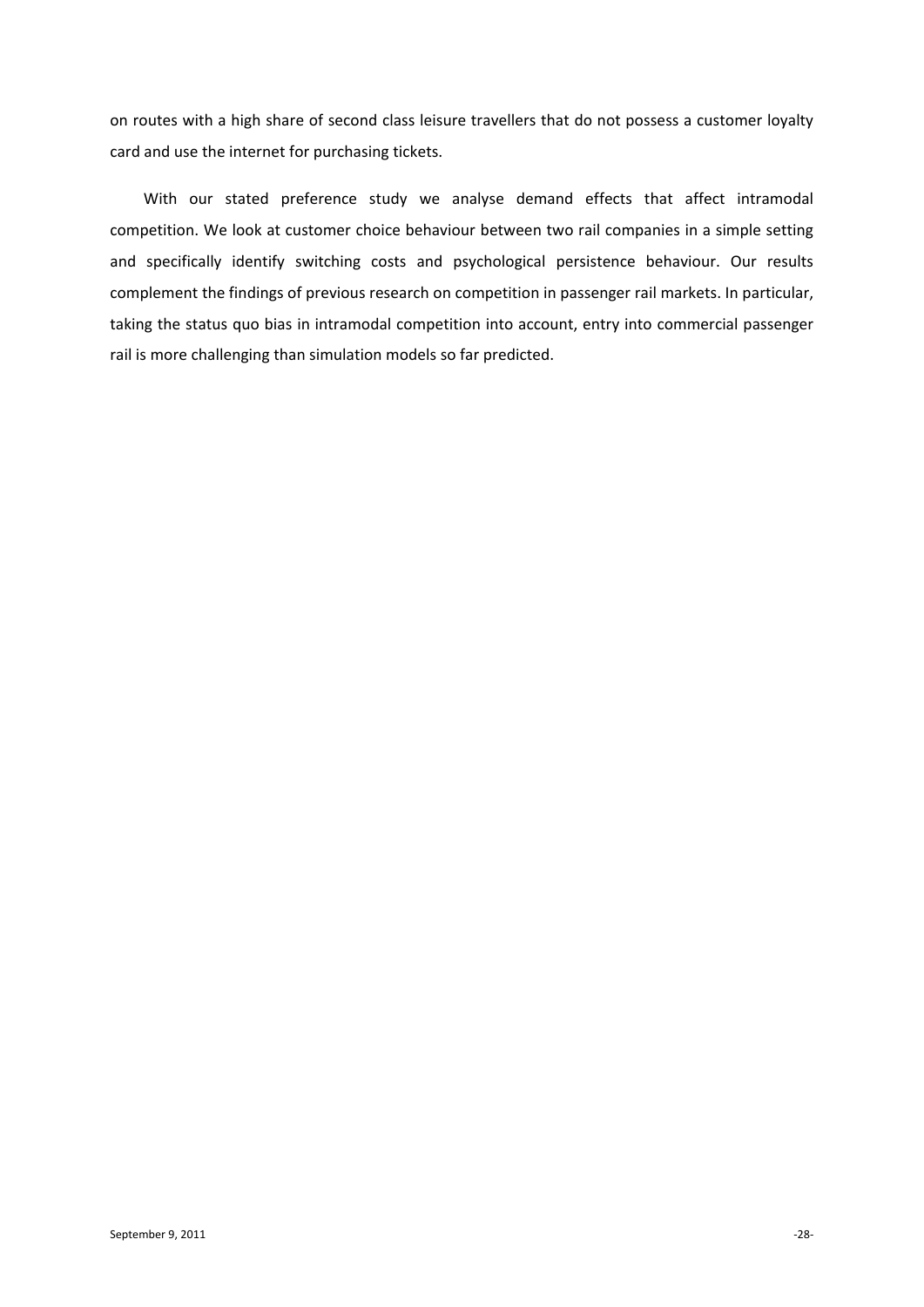## **7 References**

- Banjeree, A. and Summers, L. (1987). "On frequent flyer programs and other loyalty-inducing economic arrangements." Discussion Paper Number 1337, Harvard Institute of Economic Research, Cambridge
- Bates, J. (1988). "Econometric Issues in Stated Preference Analysis." Journal of Transport Economics and Policy. Vol. 22 No. 1, pp. 59-69
- Bates, J. (1998). "Reflections on Stated Preference: Theory and Practice." In Ortúzar, J. de D., Jara-Diaz, S. and Hensher, D. "Travel Behaviour Research: Updating the State of Play." Pergamon Press, OxfordBen-Akiva, M. And Lerman, S.R. (1985). "Discrete Choice Analysis: Theory and Application to Travel Demand." The MIT Press: Cambridge
- Ben-Akiva, M. and Lerman, S.R. (1985). "Discrete Choice Analysis: Theory and Application to Travel Demand." The MIT Press: Cambridge, MA
- Bolton, R.N. (1998). "A Dynamic Model of the Duration of the Customer's Relationship with a Continuous Service Provider: The Role of Satisfaction." Marketing Science, Vol. 17, pp. 45-65
- Bolton, R.N., Kannan, P.K. and Bramlett, M.D. (2000). "Implications of Loyalty Program Membership and Service Experiences for Customer Retention and Value." Journal of the Academy of Marketing Science. Vol. 28, No. 1, pp. 95-108
- Button, K. (2010). "Transport Economics." 3<sup>rd</sup> Edition, Edward Elgar Publishing Limited, Cheltenham
- Cameron, A.C. and Trivedi, P.K. (2005). "Microeconometrics Methods and Applications." Cambridge University Press: Cambridge
- Cantillo, V., Ortúzar, J. And Williams, C.W.L (2007). "Modeling Discrete Choices in the Presence of Inertia and Serial Correlation." Transportation Science, Vol 41, No. 2, pp. 195-205
- Carlsson, F. and Löfgren, Å. (2004). "Airline choice, switching costs and frequent flyer programs." Working Papers in Economics no. 123, Gothenburg University
- Dowling, G.R. and Uncles, M. (1997). "Do Customer Loyalty Programs Really Work?" Sloan Management Review. Vol. 38 (4), pp. 71-82
- Farrell, J. and Klemperer, P. (2007). "Coordination and Lock-In: Competition with Switching Costs and Network Effects." In: Armstrong, M. And Porter, R. (Ed.). "Handbook of Industrial Organisation, Volume 3." Elsevier, pp. 1967-2072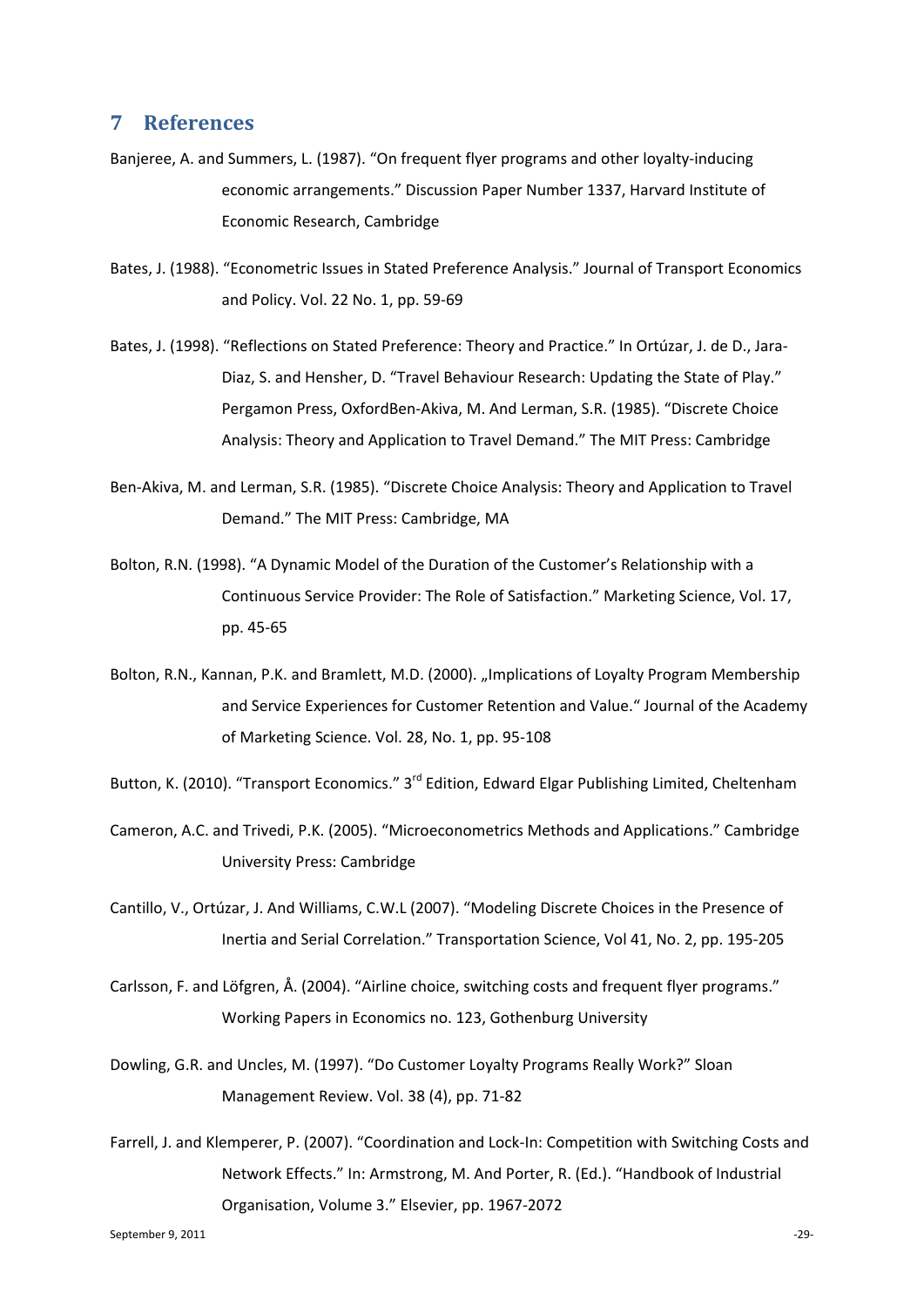- Friederiszick, H., Gantamur, T., Jayaraman, R., Röller, L.-H. and Weinmann, (2009). "Railway Alliances in EC Commercial Passenger Transport: A Competitive Assessment Post-Liberalization 2010." ESMT White Paper No. WP-109-01, ESMT European School of Management and Technology
- García-Ferrer, A., Bujosa, M., Juan, A. and Poncela, P. (2006). "Demand Forecast and Elasticities Estimation of Public Transport." Journal of Transport Economics and Policy. Vol. 40 No. 1, pp. 45-67
- Gärling, T. and Axhausen, K.W. (2003). "Introduction: Habitual travel choice." Transportation. Vol. 30, pp. 1-11
- Goodwin, P.B. (1992). "A Review of New Demand Elasticities with Special Reference to Short and Long Run Effects of Price Changes. " Journal of Transport Economics and Policy. Vol. 26 No. 2, pp. 155-169
- Goodwin, P.B. (1977). "Habit and Hysteresis in Mode Choice." Urban Studies, Vol 14, pp. 95-98
- Hensher, D.A. and Brewer, A.M. (2001). "Transport an economics and management perspective." Oxford University Press: Oxford
- Hensher, D.A. (2009). "Hypothetical bias, choice experiments and willingness to pay." Working Paper ITLS-WP-09-01, Sydney.
- Ivaldi, M., and Vibes, C., (2008). ["Price](http://ideas.repec.org/p/ide/wpaper/4261.html) Competition in the Intercity Passenger Transport Market: A Simulation Model." Journal of Transport Economics and Policy, Volume 42, Number 2, pp. 225-254.
- Klemperer, P. (1995). "Competition when Consumers have Switching Costs." The Review of Economic Studies, Vol. 62, No. 4, pp. 515-539
- Kroes, E.P. and Sheldon, R.J. (1988). "Stated Preference Methods An Introduction." Journal of Transport Economics and Policy. Vol. 22 No. 1, pp. 11-25
- Louviere, J.J. and Hensher, D.A. (2001). "Combining Sources of Preference Data." In Morris, A.E. and Hensher, D.A. "Travel Behaviour Research: The Leading Edge." Pergamon Press, Oxford
- Louviere, J.J., Hensher, D.A. and Swait, J.D. (2000). "Stated Choice Methods Analysis and Application." Cambridge University Press, New York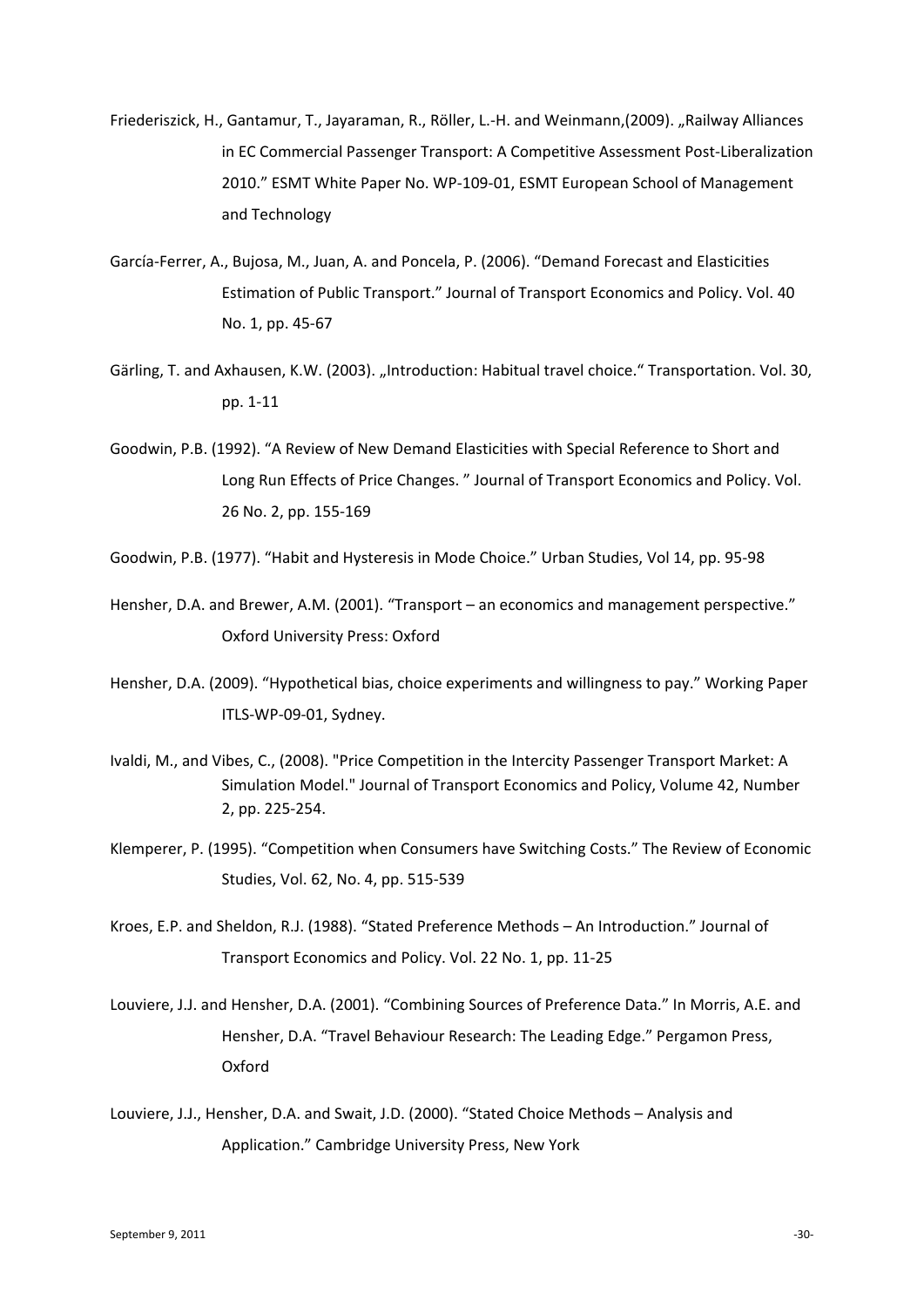- Oum, T.H., Waters, W.G. and Jong, J.S. (1990). "A Survey of Recent Estimates of Price Elasticities of Demand for Transport." Working Paper WPS 359, World Bank
- Oum, T.H. and Waters, W.G. and Yong J.S. (1992). "Concepts of Price Elasticities of Transport Demand and Recent Empirical Estimates – An Interpretative Survey." Journal of Transport Economics and Policy. Vol. 26 No. 2, pp. 139-154
- Oum, T.H., Gillen, D.W. and Noble, S.E. (1986). "Demand for Fare Class and Pricing in Airline Markets." Logistics and Transportation Review, 22, pp. 195-222
- Preston, J., Whelan, G. and Wardman, M. (1999). "An Analysis of the Potential for On-track Competition in the British Passenger Rail Industry." Journal of Transport Economics and Policy, 33, Part 1, pp. 77-94
- Preston, J. (2009). "Competition for Long Distance Passenger Rail Services: The Emerging Evidence." OECD/ITF, Discussion Paper No. 2009-23
- Román, C., Espino, R. and Martín, J.C. (2007). "Competition of high-speed train with air transport: The case of Madrid-Barcelona." Journal of Air Transport Management, 13, pp. 277- 284
- Samuelson, W. and Zeckhauser, R. (1988). "Status Quo Bias in Decision Making." Journal of Risk and Uncertainty, Vol. 1, pp. 7-59
- Seabright, P., et al. (2003). "The Economics of Passenger Rail Transport: A Survey." IDEI Report No. 1 on Passenger Rail Transport
- Steer Davis Gleave (2004) "EU Passenger Rail Liberalisation: Extended Impact Assessment." Study for European Commission, DG-TREN
- Train, K.E. (2009). "Discrete Choice Methods with Simulation." 2<sup>nd</sup> edition. Cambridge University Press: Cambridge
- Verhoef, P.C. (2003). "Understanding the Effect of Customer Relationship Management Efforts on Customer Retention and Customer Share Development." Journal of Marketing, Vol. 67 (October 2003), pp. 30-45
- Whitaker, B., Terzis, G., Soong, E. and Yeh, W. (2005) "Stated Preference as a Tool to Evaluate Airline Passenger Preferences and Priorities." Transportation Research Record: Journal of the Transportation Research Board, No. 1915, Transportation Research Board of the National Academies, Wahington D.C., pp. 55-61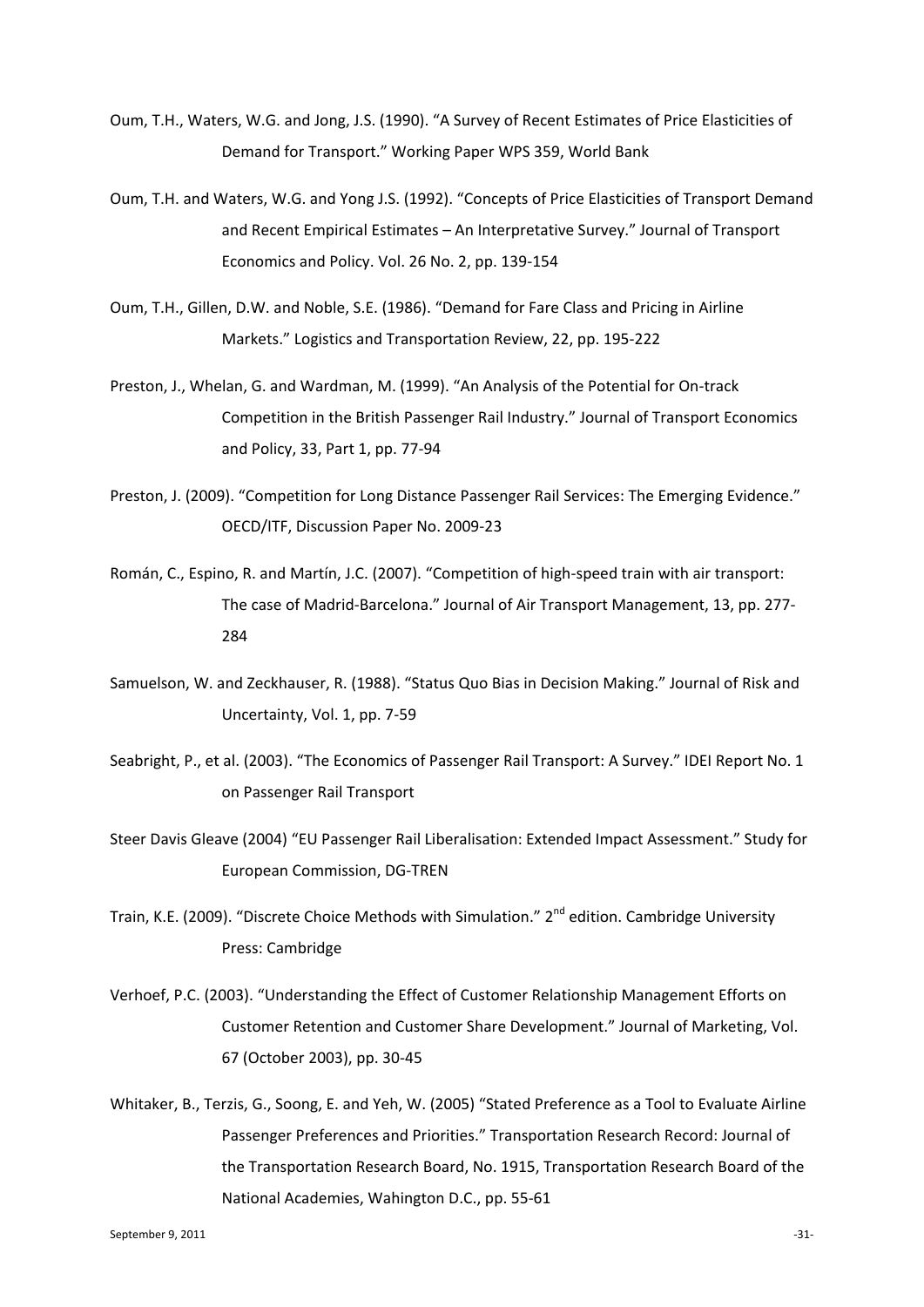Widlert, S. (1998). "Stated Preference Studies: The Design Affects the Results." In Ortúzar, J. de D., Jara-Diaz, S. and Hensher, D. "Travel Behaviour Research: Updating the State of Play." Pergamon Press, Oxford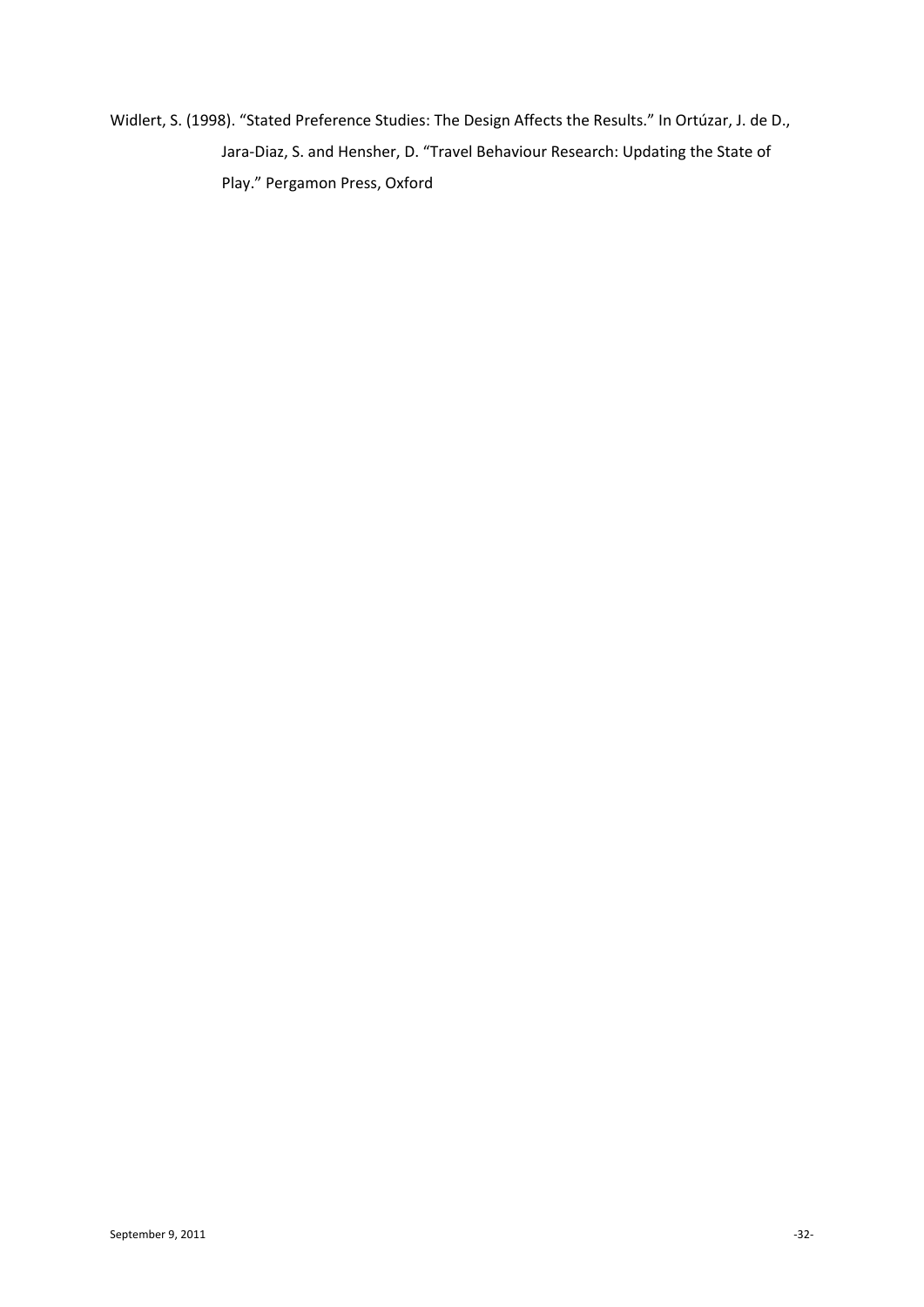#### <span id="page-32-0"></span>**8 Appendix**

In this appendix, we present a brief review of discrete choice modelling and show the results of our regressions. Moreover, we present results of some tests which indicate that the coefficients calculated by means of these regressions are unlikely to suffer from an endogeneity bias. Furthermore, we do not find evidence that a possible correlation of an interviewee's answers across the 21 scenarios biases our results.

As presented in section [4,](#page-10-0) we assume that some decision maker *n* obtains utility *Unj* from alternative *j* with *j*=1 denoting the *rival* of Deutsche Bahn, *j*=2 denoting *Deutsche Bahn*, and *j*=3 applying for the *cooperation* offer. This utility is unobservable. However, in our dataset we observe the ranking order of the three alternatives as chosen by the interviewee. A rational decision maker prefers alternative *i* to alternative *j* if and only if *Uni*>*Unj* ∀ *j*≠*i*. The basic idea of discrete choice modelling is to infer information about the interviewees' unobservable decision making process by analysing their observable choices.

We do this by econometrically relating interviewees' choices to observable attributes of (i) the three above alternatives *j* and of (ii) the decision maker. These attributes, labelled  $x_{nj}$   $\forall$  *j*, are described in section [3](#page-6-0) and summarised in [Table 4.](#page-33-0) We specify a representative utility function that relates these observed factors to the decision maker's observed utility

$$
V_{nj} = \beta_j \dot{x}_{nj} \forall j \tag{4}
$$

where *xnj* is a vector of variables that relate to alternative *j* as faced by decision maker *n*. β*<sup>j</sup>* denotes the coefficients of these variables. The specific functional form for the observed part of utility of this problem is described by equation (2). Since there are aspects of utility that the researcher does not or cannot observe, the observed part of utility  $V_{ni}$  does not perfectly equal the true utility  $U_{ni}$ . Utility is decomposed as

$$
U_{nj} = V_{nj} + \varepsilon_{nj} \,, \tag{5}
$$

where <sup>ε</sup>*nj* captures the factors that affect utility but are not included in *Vnj*. The researcher does not know  $\varepsilon_{nj}$   $\forall$  *j* and therefore treats these terms as random.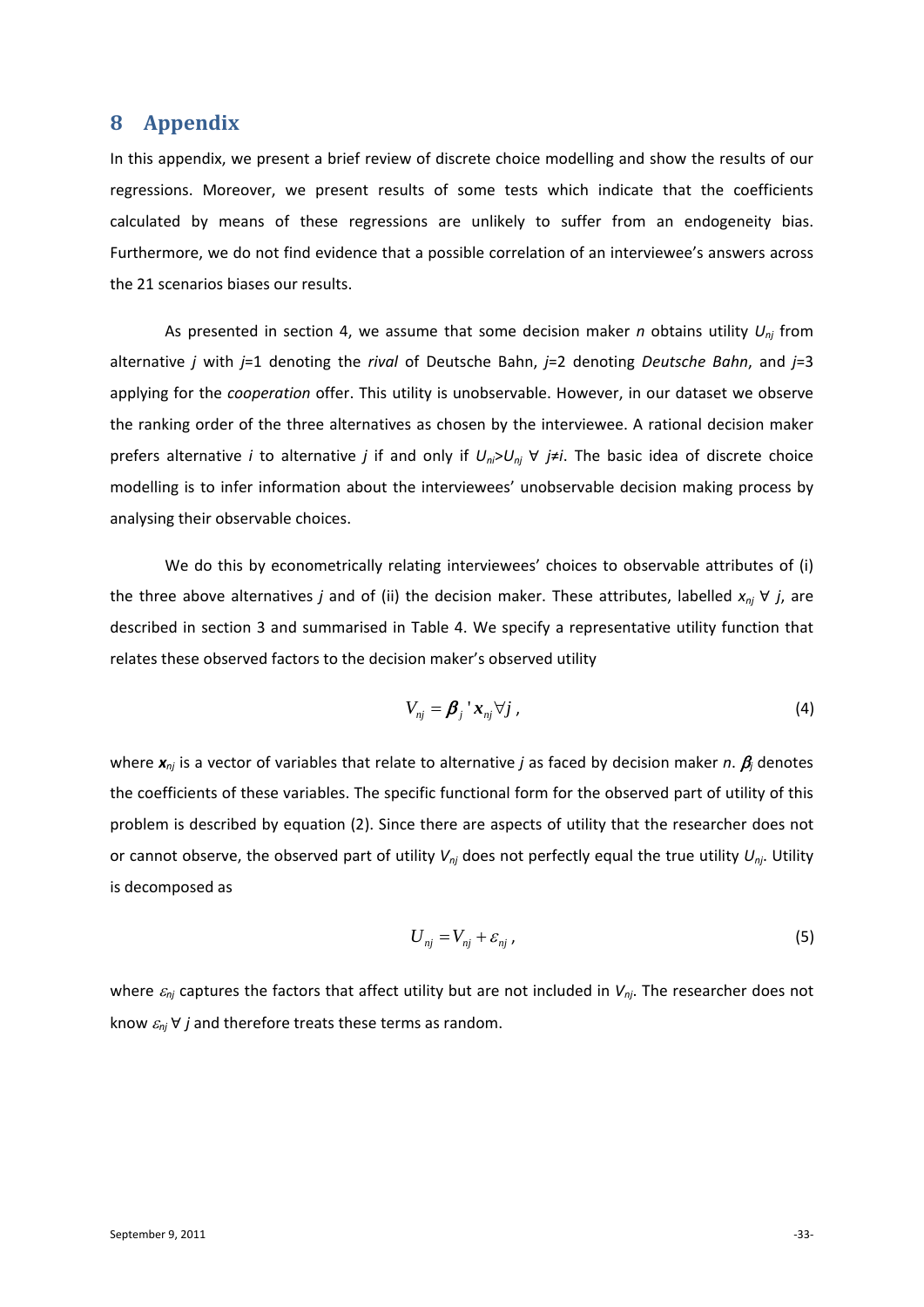|                                       | 0         | 1                                            |
|---------------------------------------|-----------|----------------------------------------------|
| $\boldsymbol{D}_{\mathrm{class}=1}$   | 2nd class | 1st class                                    |
| $D_{\text{business}}$                 | private   | business travel                              |
| $D_{25}$                              | otherwise | 2-5 rail travels on this route/year          |
| $D_{6+}$                              | otherwise | 6 or more rail travels on this route/year    |
| $D_{DB}$                              | otherwise | possession of a BahnCard                     |
| $D_{DB25}$                            | otherwise | possession of a BahnCard 25                  |
| $D_{DB50}$                            | otherwise | possession of a BahnCard 50                  |
| $D_{DB100}$                           | otherwise | possession of a BahnCard 100                 |
| $\boldsymbol{D}_{\text{discount\_r}}$ | otherwise | possession of a RailPlus Card (NS)           |
|                                       |           | or: possession of Thalys The Card            |
| $\boldsymbol{D}_{\mathsf{internet}}$  | otherwise | ticket was bought online                     |
| $\boldsymbol{D}_{\mathsf{direct}}$    | otherwise | start/end of current trip is no further than |
|                                       |           | Cologne/Amsterdam                            |
|                                       |           | or: Cologne/Brussels                         |

<span id="page-33-0"></span>**Table 4: Variable definitions**

The joint density of the random vector  $\varepsilon'_n = \langle \varepsilon_{n1}, ..., \varepsilon_{nJ} \rangle$  is denoted  $f(\varepsilon_n)$ . With this density, the researcher can make probabilistic statements about the decision maker's choice. The probability that decision maker *n* chooses alternative *i* is

$$
P_{ni} = \text{Prob}(U_{ni} > U_{nj} \forall j \neq i)
$$
  
= 
$$
\text{Prob}(\varepsilon_{nj} - \varepsilon_{ni} < V_{ni} - V_{nj} \forall j \neq i)
$$
  
= 
$$
\int_{\varepsilon} I(\varepsilon_{nj} - \varepsilon_{ni} < V_{ni} - V_{nj} \forall j \neq i) f(\varepsilon_n) d\varepsilon_n
$$
 (6)

where *I*(⋅) is the indicator function, equalling 1 when the expression in parentheses is true and 0 otherwise (Train 2009: 15). The density  $f(\varepsilon_n)$  is the distribution of the unobserved portion of utility within the population of people who face the same observed portion of utility (see our analysis in section [5\)](#page-17-0). Given the assumption that each <sup>ε</sup>*nj* is independently, identically distributed extreme value we can estimate *Vnj* by means of a multinomial logit model and compute the choice probability *Pni* of alternative *i* by decision maker *n* as

$$
P_{ni} = \frac{e^{\beta' x_{ni}}}{\sum_{j} e^{\beta' x_{nj}}}.
$$
\n(7)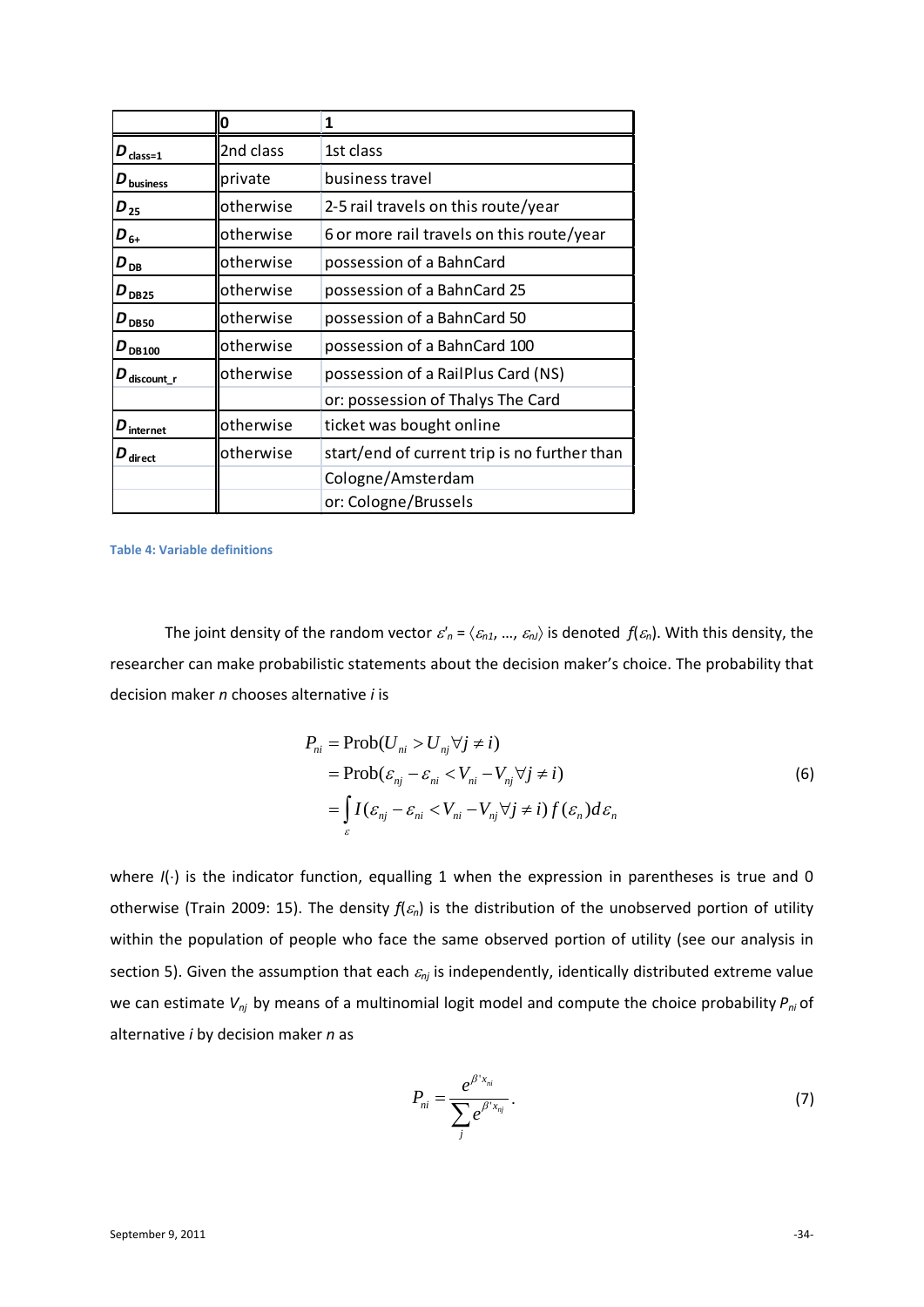Based on this theoretical groundwork of our empirical analysis we specify the interviewees' utility function as described in section [4.1.](#page-10-1) Concerning the interpretation of the below regression tables note that the same variables enter the utility-function of all alternatives. Therefore, any model with the same difference in corresponding coefficients is equivalent (Train 2009: 20) so that the utility and the coefficients of the alternative *cooperation* are normalized to zero. As a consequence the estimated coefficients for the alternatives *rival* and *Deutsche Bahn* must be interpreted relative to the alternative *cooperation*.

In the following, we provide the regressions underlying the evaluations presented in the main part of this paper. The column E(sign) shows the expected sign of the estimated coefficients according to the hypotheses provided in section [4.1](#page-10-1) For example,  $(-)$  / $(+)$  means that the coefficient associated with the *rival* is expected to be negative, while that associated with *Deutsche Bahn* is expected to be positive. (-) means that both coefficients are expected to be negative.  $(\pm)$  means that we do not have particular expectations regarding the sign of the respective coefficient. \*, \*\*, or \*\*\* denote the 10%, 5%, or 1% level of significance. The variables used must be interpreted as shown in [Table 4.](#page-33-0) Prices of Deutsche Bahn ( $p_{DB}$ ) and its rival ( $p_t$ ) are defined as percentages of the cooperative price  $(p_c)$ .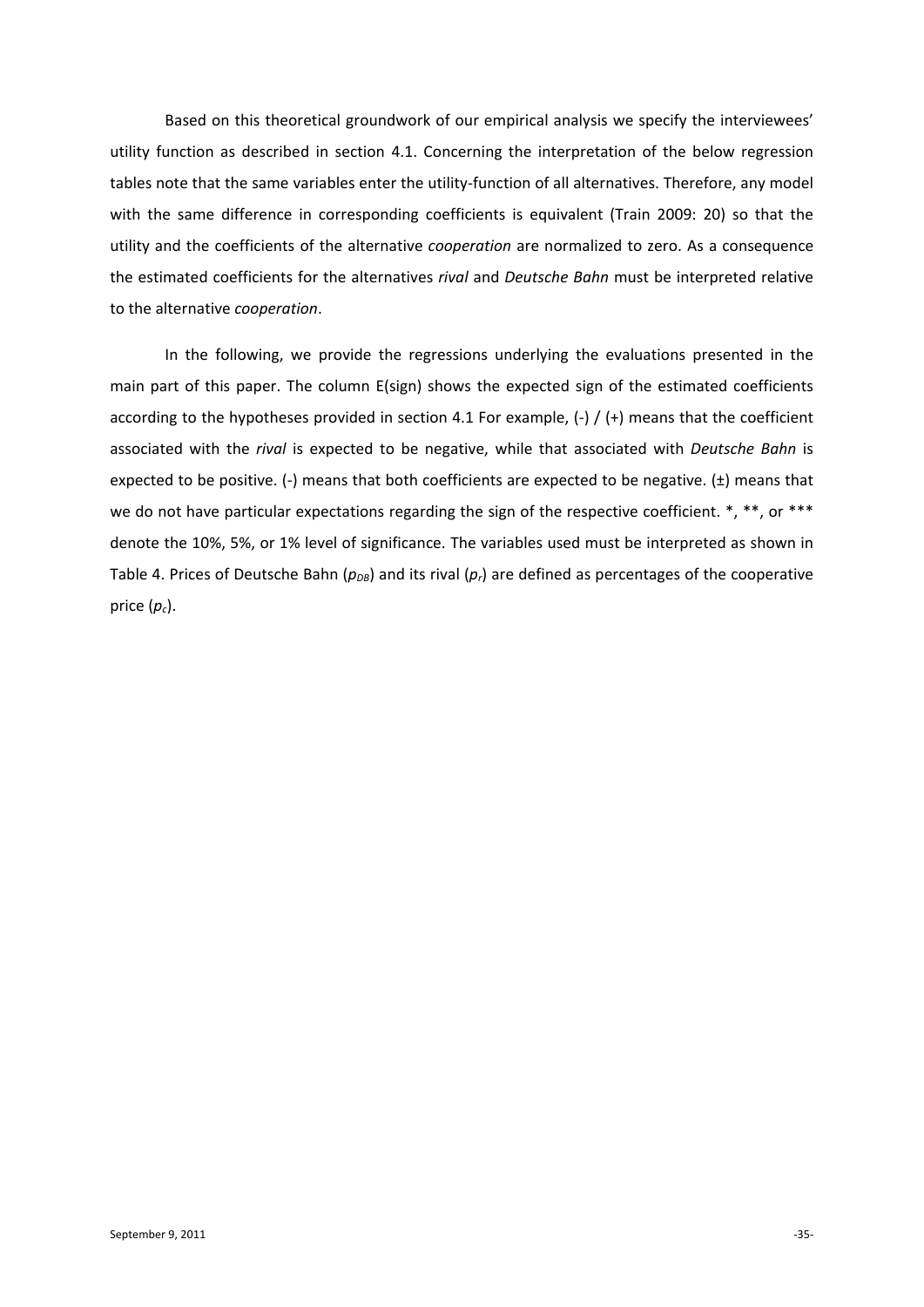|                |                                                              |                   | <b>Cologne to Amsterdam</b> |                                  |       |             |                               |  |  |  |  |
|----------------|--------------------------------------------------------------|-------------------|-----------------------------|----------------------------------|-------|-------------|-------------------------------|--|--|--|--|
|                |                                                              |                   |                             | observed utility (rival, $j=1$ ) |       |             | observed utility (DB, $j=2$ ) |  |  |  |  |
|                |                                                              | E(sign)           | coefficient                 | std. error                       |       | coefficient | std. error                    |  |  |  |  |
| $\beta_{j,1}$  | constant                                                     | $(\pm)$           | 8.8428                      | $0.6615$ ***                     |       | 11.3020     | $0.6227$ ***                  |  |  |  |  |
| $\beta_{j,2}$  | $D_{\text{class}=1}$                                         | $(-)$             | $-1.5973$                   | $0.2142$ ***                     |       | $-1.2394$   | $0.1678$ ***                  |  |  |  |  |
| $\beta_{j,3}$  | $D_{\text{business}}$                                        | $(-)$             | $-6.6087$                   | $0.8142$ ***                     |       | $-4.4295$   | $0.6418$ ***                  |  |  |  |  |
| $\beta_{j,4}$  | $D_{25}$                                                     | $(\pm)$           | $-1.5013$                   | 0.1425                           | $***$ | $-0.4107$   | $0.1311$ ***                  |  |  |  |  |
| $\beta_{j,5}$  | $D_{6+}$                                                     | $(\pm)$           | $-0.8763$                   | 0.2241                           | $***$ | $-0.2205$   | 0.1721                        |  |  |  |  |
| $\beta_{j,6}$  | $D_{DB}$                                                     | $(-)$             | $-2.3220$                   | $0.7484$ ***                     |       | $-1.4570$   | $0.5719$ **                   |  |  |  |  |
| $\beta_{j,7}$  | $D_{\text{discount}_r}$                                      | $(-)$             | $-0.3287$                   | 0.7499                           |       | 0.6876      | 0.6981                        |  |  |  |  |
| $\beta_{j,9}$  | $p_r/p_c$                                                    | $(-)   (±)$       | $-9.0442$                   | 0.7223                           | ***   | $-1.5133$   | $0.6677$ **                   |  |  |  |  |
| $\beta_{j,10}$ | $(p_r/p_c) \cdot D_{\text{discount r}}$                      | $(+)$ $(\pm)$     | 0.7858                      | 1.1917                           |       | $-0.4154$   | 1.0339                        |  |  |  |  |
|                | $\beta_{j,12}$ $(p_r/p_c) \cdot D_{\text{business}}$         | $(+)$ $(\pm)$     | 3.4270                      | 0.8851                           | ***   | 1.1820      | $0.6952$ *                    |  |  |  |  |
|                | $\beta_{j,13}$ $(p_r/p_c) \cdot D_{\text{internet}}$         | $(-)$ $(\pm)$     | $-1.3391$                   | $0.8091$ *                       |       | 0.8478      | 0.6977                        |  |  |  |  |
| $\beta_{j,14}$ | $p_{DB}/p_c$                                                 | $(\pm)$   (-)     | $-1.7327$                   | $0.7568$ **                      |       | $-11.1562$  | $0.7875$ ***                  |  |  |  |  |
|                | $\beta_{j,16}$ $(p_{DB}/p_c) \cdot D_{DB25}$                 | $(\pm)$ $ $ $(+)$ | 1.3230                      | 0.8935                           |       | 1.8962      | $0.7161$ ***                  |  |  |  |  |
| $\beta_{j,17}$ | $(p_{DB}/p_c) \cdot D_{DB50}$                                | $(\pm)$ $(\pm)$   | 0.8445                      | 0.8894                           |       | 1.6879      | $0.7153$ **                   |  |  |  |  |
| $\beta_{j,18}$ | $(p_{DB}/p_c) \cdot D_{DB100}$                               | $(\pm)$ $ $ $(+)$ | 0.2290                      | 0.9392                           |       | 0.7006      | 0.7612                        |  |  |  |  |
|                | $\beta_{j,19}$ $(\rho_{DB}/\rho_c)\cdot D_{\text{business}}$ | $(\pm)$ $ $ $(+)$ | 2.5872                      | $0.9359$ ***                     |       | 3.0619      | $0.8540$ ***                  |  |  |  |  |
| $\beta_{j,20}$ | $(p_{DB}/p_c) \cdot D_{\text{internet}}$                     | $(\pm)$   (-)     | 1.4461                      | 0.5652                           | $***$ | $-0.5377$   | 0.5587                        |  |  |  |  |
| $\beta_{j,21}$ | $D_{\text{direct}}$                                          | $(+)$             | 0.5470                      | 0.6754                           |       | 0.5483      | 0.5784                        |  |  |  |  |
|                | $\beta_{j,22}$ $(p_r/p_c) \cdot D_{\text{direct}}$           | $(-)$ $(\pm)$     | $-1.3691$                   | $0.7955$ <sup>*</sup>            |       | 1.0522      | 0.6911                        |  |  |  |  |
|                | $\beta_{j,23}$ $(p_{DB}/p_c) \cdot D_{direct}$               | $(\pm)$   (-)     | 0.3184                      | 0.8189                           |       | $-1.8876$   | $0.8262$ **                   |  |  |  |  |
|                |                                                              |                   |                             |                                  |       |             |                               |  |  |  |  |
|                | Mc-Fadden R <sup>2</sup>                                     | 36.54%            |                             |                                  |       |             |                               |  |  |  |  |
|                | number of observations                                       | 3,780             |                             |                                  |       |             |                               |  |  |  |  |
|                |                                                              |                   |                             |                                  |       |             |                               |  |  |  |  |

**Table 5: Amsterdam - Choice among all three alternatives**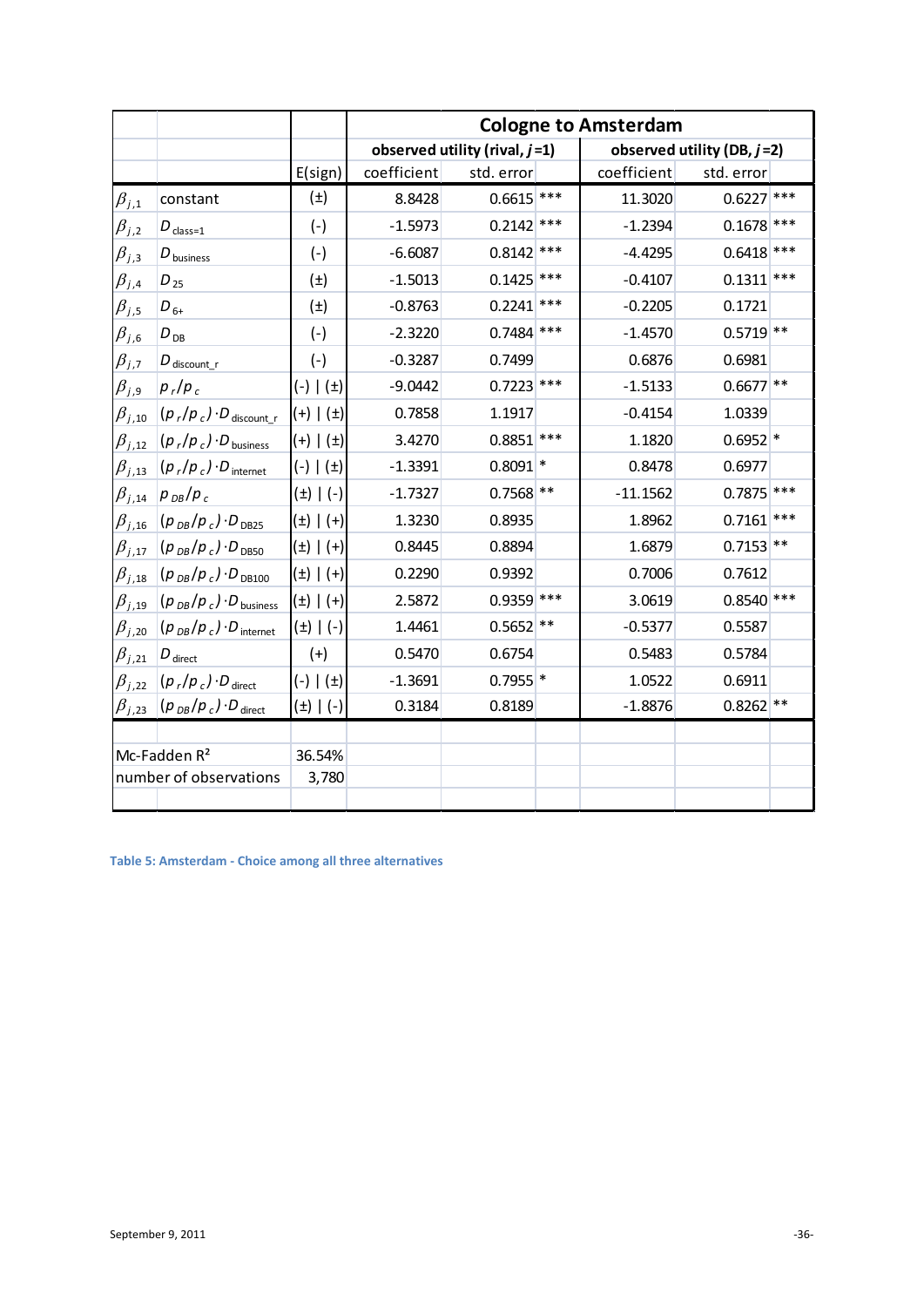|                |                                                    |                   | <b>Cologne to Brussels (DB trains)</b> |                                   |       |             |                               |       |  |  |  |
|----------------|----------------------------------------------------|-------------------|----------------------------------------|-----------------------------------|-------|-------------|-------------------------------|-------|--|--|--|
|                |                                                    |                   |                                        | observed utility (Thalys, $j=1$ ) |       |             | observed utility (DB, $j=2$ ) |       |  |  |  |
|                |                                                    | E(sign)           | coefficient                            | std. error                        |       | coefficient | std. error                    |       |  |  |  |
| $\beta_{j,1}$  | constant                                           | $(\pm)$           | 7.7507                                 | $0.4338$ ***                      |       | 5.3160      | $0.4015$ ***                  |       |  |  |  |
| $\beta_{j,2}$  | $D_{\text{class}=1}$                               | $(-)$             | $-0.0659$                              | 0.1375                            |       | $-0.7687$   | $0.1167$ ***                  |       |  |  |  |
| $\beta_{j,3}$  | $D_{\text{business}}$                              | $(-)$             | $-1.9052$                              | $0.5157$ ***                      |       | $-1.6665$   | 0.4731                        | ***   |  |  |  |
| $\beta_{j,4}$  | $D_{25}$                                           | $(\pm)$           | 0.0984                                 | 0.1056                            |       | 0.2037      | $0.0880$ **                   |       |  |  |  |
| $\beta_{j,5}$  | $D_{6+}$                                           | $(\pm)$           | $-0.3084$                              | $0.1441$ **                       |       | 0.6880      | $0.1072$ ***                  |       |  |  |  |
| $\beta_{j,6}$  | $D_{DB}$                                           | $(-)$             | $-1.6957$                              | $0.3241$ ***                      |       | $-0.6507$   | $0.2514$ ***                  |       |  |  |  |
| $\beta_{j,7}$  | $D_{\text{discount}}$                              | $(-)$             | $-4.9809$                              | 2.1133                            | $***$ | $-5.0551$   | $2.3651$ **                   |       |  |  |  |
| $\beta_{j,9}$  | $ p_{r}/p_{c} $                                    | $(-)$ $(\pm)$     | $-11.5444$                             | 0.7463                            | ***   | 0.2248      | 0.5040                        |       |  |  |  |
| $\beta_{j,10}$ | $(p_r/p_c) \cdot D_{\text{discount}_r}$            | $(+)$ $(\pm)$     | 6.5467                                 | $2.6505$ **                       |       | 5.8805      | $2.8543$ **                   |       |  |  |  |
| $\beta_{j,12}$ | $(p_r/p_c) \cdot D_{\text{business}}$              | $(+)$ $(\pm)$     | 3.7570                                 | $0.8894$ ***                      |       | $-0.7248$   | 0.6083                        |       |  |  |  |
| $\beta_{j,13}$ | $(p_r/p_c) \cdot D_{\text{internet}}$              | $(-)$ $(±)$       | $-1.3030$                              | 0.8346                            |       | 1.5066      | $0.4674$ ***                  |       |  |  |  |
| $\beta_{j,14}$ | $ p_{DB}/p_c$                                      | $(\pm)$   (-)     | 2.5280                                 | $0.7021$ ***                      |       | $-7.2831$   | $0.4856$ ***                  |       |  |  |  |
| $\beta_{j,16}$ | $(p_{DB}/p_c) \cdot D_{DB25}$                      | $(\pm)$ $ $ $(+)$ | 1.8392                                 | $0.4903$ ***                      |       | 1.6117      | 0.3851                        | ***   |  |  |  |
| $\beta_{j,17}$ | $(p_{DB}/p_c) \cdot D_{DB50}$                      | $(\pm)$ $ $ $(+)$ | 1.2034                                 | $0.4974$ **                       |       | 1.1124      | 0.3852                        | $***$ |  |  |  |
| $\beta_{j,18}$ | $(p_{DB}/p_c) \cdot D_{DB100}$                     | $(\pm)$ $ $ $(+)$ | $-0.5387$                              | 0.9140                            |       | 2.5271      | $0.4842$ ***                  |       |  |  |  |
| $\beta_{j,19}$ | $(p_{DB}/p_c) \cdot D_{\text{business}}$           | $(\pm)$ $ $ $(+)$ | $-2.4289$                              | $0.8236$ ***                      |       | 2.0086      | $0.5479$ ***                  |       |  |  |  |
| $\beta_{j,20}$ | $(p_{DB}/p_c) \cdot D_{\text{internet}}$           | $(\pm)$   (-)     | 1.5008                                 | 0.9458                            |       | $-1.6874$   | $0.5927$ ***                  |       |  |  |  |
| $\beta_{j,21}$ | $D_{\text{direct}}$                                | $(+)$             | 1.9485                                 | $0.9875$ **                       |       | 2.7787      | $0.9317$ ***                  |       |  |  |  |
|                | $\beta_{j,22}$ $(p_r/p_c) \cdot D_{\text{direct}}$ | $(-)$ $(\pm)$     | $-2.9912$                              | $1.6258$ *                        |       | $-1.1561$   | 1.1760                        |       |  |  |  |
|                | $\beta_{j,23}$ $(p_{DB}/p_c) \cdot D_{direct}$     | $(\pm)$   (-)     | 1.4276                                 | 1.4075                            |       | $-1.3137$   | 0.9534                        |       |  |  |  |
|                |                                                    |                   |                                        |                                   |       |             |                               |       |  |  |  |
|                | Mc-Fadden R <sup>2</sup>                           | 23.92%            |                                        |                                   |       |             |                               |       |  |  |  |
|                | number of observations                             | 5,116             |                                        |                                   |       |             |                               |       |  |  |  |
|                |                                                    |                   |                                        |                                   |       |             |                               |       |  |  |  |

**Table 6: Brussels (DB) - Choice among all three alternatives**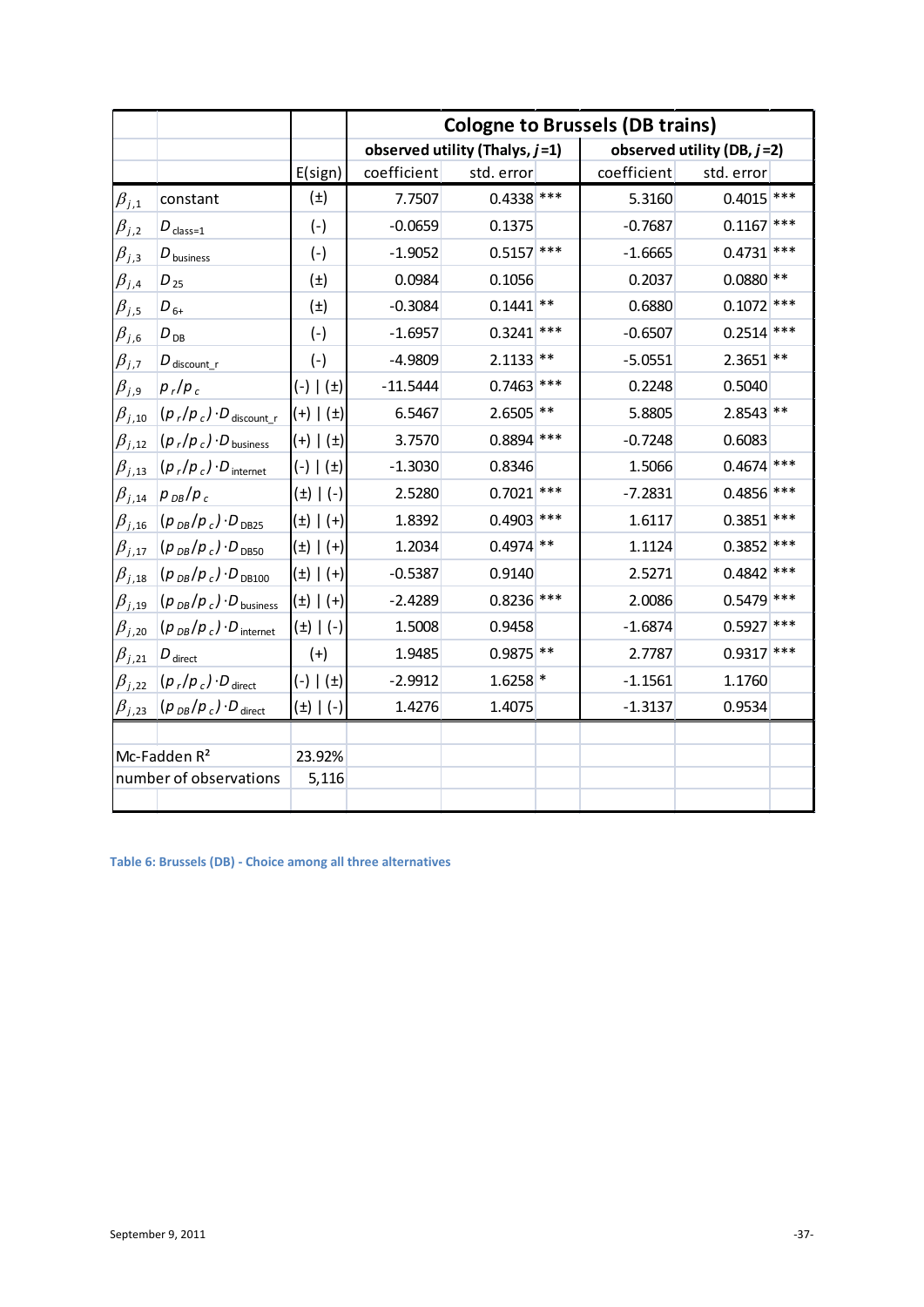|                |                                                    |               | <b>Cologne to Brussels (Thalys trains)</b> |                                   |       |             |                               |       |  |  |  |
|----------------|----------------------------------------------------|---------------|--------------------------------------------|-----------------------------------|-------|-------------|-------------------------------|-------|--|--|--|
|                |                                                    |               |                                            | observed utility (Thalys, $j=1$ ) |       |             | observed utility (DB, $j=2$ ) |       |  |  |  |
|                |                                                    | E(sign)       | coefficient                                | std. error                        |       | coefficient | std. error                    |       |  |  |  |
| $\beta_{j,1}$  | constant                                           | $(\pm)$       | 10.1105                                    | $0.5142$ ***                      |       | 6.9851      | $0.5043$ ***                  |       |  |  |  |
| $\beta_{j,2}$  | $D_{\text{class}=1}$                               | $(-)$         | $-0.3372$                                  | $0.1674$ **                       |       | $-0.9523$   | $0.1847$ ***                  |       |  |  |  |
| $\beta_{j,3}$  | $D_{\text{business}}$                              | $(-)$         | $-3.2024$                                  | $0.6610$ ***                      |       | $-2.5943$   | 0.7191                        | $***$ |  |  |  |
| $\beta_{j,4}$  | $D_{25}$                                           | $(\pm)$       | $-0.4852$                                  | $0.1159$ ***                      |       | 0.1488      | 0.1095                        |       |  |  |  |
| $\beta_{j,5}$  | $D_{6+}$                                           | $(\pm)$       | 0.6249                                     | $0.1635$ ***                      |       | 0.6741      | $0.1706$ ***                  |       |  |  |  |
| $\beta_{j,6}$  | $D_{DB}$                                           | $(-)$         | $-0.0165$                                  | 0.3279                            |       | 0.2753      | 0.3199                        |       |  |  |  |
| $\beta_{j,7}$  | $D_{\text{discount}_r}$                            | $(-)$         | $-4.3963$                                  | $1.0012$ ***                      |       | $-3.9530$   | $1.5692$ **                   |       |  |  |  |
| $\beta_{j,9}$  | $p_r/p_c$                                          | $(-)$ $(\pm)$ | $-12.8689$                                 | $0.7455$ ***                      |       | $-1.5754$   | $0.6148$ ***                  |       |  |  |  |
| $\beta_{j,10}$ | $(p_r/p_c) \cdot D_{\text{discount}_r}$            | $(+)$ $(\pm)$ | 4.6170                                     | $1.2136$ ***                      |       | 2.2332      | 1.8458                        |       |  |  |  |
| $\beta_{j,12}$ | $(p_r/p_c) \cdot D_{\text{business}}$              | $(+)$ $(\pm)$ | 5.0164                                     | $0.9204$ ***                      |       | 0.9093      | 0.8432                        |       |  |  |  |
| $\beta_{j,13}$ | $(p_r/p_c) \cdot D_{\text{internet}}$              | $(-)$ $(\pm)$ | $-1.2294$                                  | $0.7152$ *                        |       | $-0.5592$   | 0.5636                        |       |  |  |  |
| $\beta_{j,14}$ | $p_{DB}/p_c$                                       | $(\pm)$   (-) | 1.7635                                     | 0.6218                            | $***$ | $-7.3740$   | 0.5255                        | ***   |  |  |  |
| $\beta_{j,16}$ | $(p_{DB}/p_c) \cdot D_{DB25}$                      | (±)   (+)     | $-1.4504$                                  | 0.5604                            | $***$ | $-0.8157$   | 0.5509                        |       |  |  |  |
| $\beta_{j,17}$ | $(p_{DB}/p_c) \cdot D_{DB50}$                      | (±)   (+)     | $-0.5215$                                  | 0.5153                            |       | 0.1299      | 0.5072                        |       |  |  |  |
| $\beta_{j,19}$ | $(p_{DB}/p_c) \cdot D_{\text{business}}$           | (±)   (+)     | $-1.9451$                                  | $0.7704$ **                       |       | 0.7768      | 0.7774                        |       |  |  |  |
| $\beta_{j,20}$ | $(p_{DB}/p_c) \cdot D_{\text{internet}}$           | (±)   (-)     | 1.4431                                     | $0.8541$ *                        |       | 0.5984      | 0.7525                        |       |  |  |  |
| $\beta_{j,21}$ | $D_{\text{direct}}$                                | $(+)$         | $-1.2577$                                  | $0.7101$ *                        |       | $-0.8455$   | 0.7507                        |       |  |  |  |
|                | $\beta_{j,22}$ $(p_r/p_c) \cdot D_{\text{direct}}$ | $(-)$ $(\pm)$ | 2.0179                                     | $1.0090$ **                       |       | 1.3303      | 0.9196                        |       |  |  |  |
| $\beta_{j,23}$ | $(p_{DB}/p_c) \cdot D_{\text{direct}}$             | $(\pm)$   (-) | $-0.5052$                                  | 0.8610                            |       | $-0.4187$   | 0.8297                        |       |  |  |  |
|                |                                                    |               |                                            |                                   |       |             |                               |       |  |  |  |
|                | Mc-Fadden R <sup>2</sup>                           | 27.11%        |                                            |                                   |       |             |                               |       |  |  |  |
|                | number of observations                             | 3,675         |                                            |                                   |       |             |                               |       |  |  |  |
|                |                                                    |               |                                            |                                   |       |             |                               |       |  |  |  |

<span id="page-37-0"></span>**Table 7: Brussels (Thalys) - Choice among all three alternatives**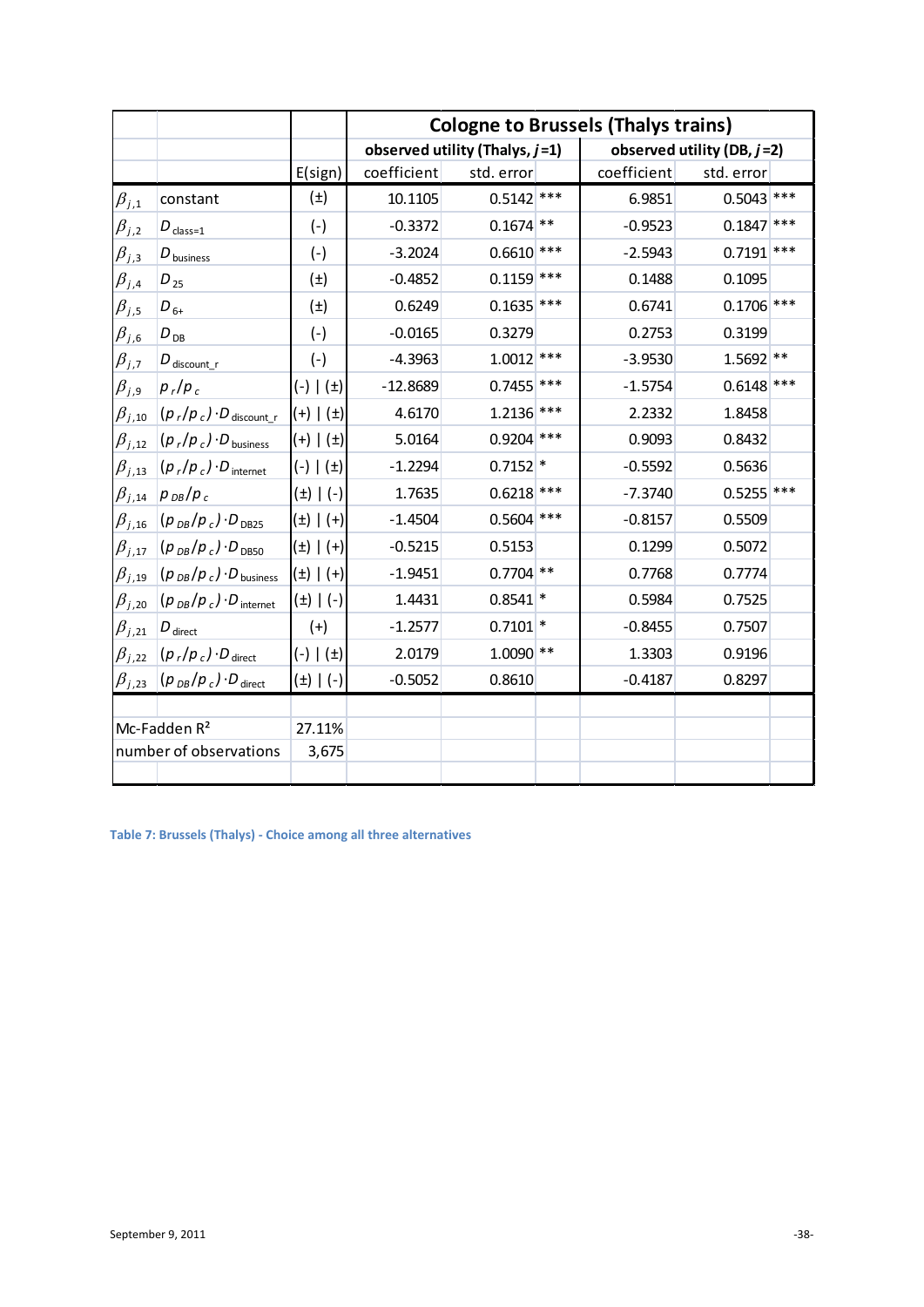The above multinomial Logit-regressions include variables that may be subject to endogeneity issues. In particular, the choice to buy a BahnCard or the loyalty card of another operator might depend on the number of travels on this route during the last year (*f*), the state of being a business traveller ( $D_{\text{business}}=1$ ), and being a traveller who buys his/her tickets over the internet ( $D_{\text{internet}}=1$ ). These relationships are shown in [Table 7](#page-37-0) where we present the results of multinomial Logitregressions for choosing one of the three types of the BahnCard and a binary Logit-regression for choosing the loyalty card of another rail-company. In the dataset collected from Thalys-customers at the Brussels-route, the multinomial Logit-regression does not include the BahnCard100-alternative as customers with such a loyalty card are not observed in this sample.

|                   |                                 |                |                          | <b>Multinomial Logit</b> |  |                                                       |                         |  |                        |                      |  |                                       |                          | <b>Binary Logit</b> |  |
|-------------------|---------------------------------|----------------|--------------------------|--------------------------|--|-------------------------------------------------------|-------------------------|--|------------------------|----------------------|--|---------------------------------------|--------------------------|---------------------|--|
|                   |                                 |                |                          | BahnCard 25 $(k=1)$      |  |                                                       | BahnCard 50 ( $k = 2$ ) |  |                        | BahnCard $100 (k=3)$ |  |                                       | Loyalty Card Rival (/=1) |                     |  |
|                   |                                 |                | coefficient std. error   |                          |  | coefficient std. error                                |                         |  | coefficient std. error |                      |  |                                       | coefficient std. error   |                     |  |
|                   | frequency $(f _{\gamma_{k,1}})$ |                | $-0.9778$                | 1.0641                   |  | $-1.1823$                                             | 0.9587                  |  | $-2.7226$              | $1.2683$ **          |  | $\delta_{\text{I,1}}$                 | 2.3439                   | $1.1981$ **         |  |
|                   | f <sup>2</sup>                  | $\gamma_{k,2}$ | 0.2757                   | 0.1926                   |  | 0.3715                                                | $0.1705$ **             |  | 0.5945                 | $0.2203$ ***         |  | $\delta_{1,2}$                        | $-0.3033$                | 0.1982              |  |
|                   | $D_{\text{business}}$           | $\gamma_{k,3}$ | 1.1068                   | $0.5717$ *               |  | 0.7014                                                | 0.5041                  |  | 0.5993                 | 0.7448               |  | $\delta_{\frac{13}{2}}$               | $-1.6722$                | $0.6661$ **         |  |
|                   | $D_{\,\rm internet}$            | $\gamma_{k,4}$ | 1.6817                   | $0.5503$ ***             |  | 1.2270                                                | $0.4918$ **             |  | 0.9030                 | 0.7142               |  | $\delta_{\text{I,4}}$                 | $-0.9709$                | 0.6742              |  |
| Amsterdam         | constant                        | $\gamma_{k,5}$ | $-2.5763$                | $1.3269$ *               |  | $-2.0118$                                             | $1.2158$ *              |  | $-0.7102$              | 1.4898               |  | $\delta_{1.5}$                        | $-4.9682$                | $1.6468$ ***        |  |
|                   |                                 |                | Mc-Fadden R <sup>2</sup> | 15.86%                   |  |                                                       |                         |  |                        |                      |  |                                       | Mc-Fadden R <sup>2</sup> | 12.31%              |  |
|                   |                                 | no. of obs.    |                          | 180                      |  |                                                       |                         |  |                        |                      |  | no. of obs.                           |                          | 180                 |  |
|                   |                                 |                |                          |                          |  |                                                       |                         |  |                        |                      |  |                                       |                          |                     |  |
|                   | frequency $(f _{\gamma_{k,1}})$ |                | $-0.2509$                | 0.5954                   |  | 0.6101                                                | 0.5718                  |  | 1.2431                 | 1.3871               |  | $\delta_{\text{I,1}}$                 | $-2.917935$              | 2.641759            |  |
|                   | f <sup>2</sup>                  | $\gamma_{k,2}$ | 0.0952                   | 0.1046                   |  | $-0.0249$                                             | 0.0986                  |  | $-0.1509$              | 0.2343               |  | $\delta_{\underline{1,2}}$            | 0.5597532                | 0.4557545           |  |
| Brussels (DB)     | $D_{\text{business}}$           | $\gamma_{k,3}$ | $-0.0016$                | 0.3420                   |  | 0.4064                                                | 0.3306                  |  | 0.3943                 | 0.8080               |  | $\delta_{1,3}$                        | $-0.243706$              | 1.466779            |  |
|                   | $D_{\text{internet}}$           | $\gamma_{k,4}$ | 0.4062                   | 0.3573                   |  | 0.1926                                                | 0.3571                  |  | $-14.2236$             | 756.7928             |  | $\delta_{\text{I,4}}$                 | 0.9848289                | 1.443586            |  |
|                   | constant                        | $\gamma_{k,5}$ | $-1.1614$                | $0.6579$ *               |  | $-2.2529$                                             | $0.6815$ ***            |  | $-4.5257$              | $1.7126$ ***         |  | $\delta_{\mathrm{I},5}$               | $-3.041708$              | 2.621983            |  |
|                   |                                 |                | Mc-Fadden R <sup>2</sup> | 5.39%                    |  |                                                       |                         |  |                        |                      |  |                                       | Mc-Fadden R <sup>2</sup> | 11.25%              |  |
|                   |                                 | no. of obs.    |                          | 248                      |  |                                                       |                         |  |                        |                      |  | no. of obs.                           |                          | 248                 |  |
|                   |                                 |                |                          |                          |  |                                                       |                         |  |                        |                      |  |                                       |                          |                     |  |
|                   | frequency $(f _{\gamma_{k,1}})$ |                | 0.3853                   | 0.2138                   |  | $-0.0843$                                             | 0.2412                  |  |                        |                      |  | $\delta_{\underline{1}\underline{1}}$ | 0.8305                   | $0.3271$ **         |  |
|                   | f <sup>2</sup>                  | $\gamma_{k,2}$ | $-2.1341$                | 1.0656                   |  | 0.1897                                                | 0.5216                  |  |                        |                      |  | $\delta_{1,2}$                        | 0.2118                   | 0.8364              |  |
|                   | $D_{\text{business}}$           | $\gamma_{k,3}$ | $-0.8164$                | 0.7804                   |  | 0.3735                                                | 0.5358                  |  |                        |                      |  | $\delta_{\underline{I}3}$             | 0.2208                   | 0.7874              |  |
| Brussels (Thalys) | $D_{\text{internet}}$           | $\gamma_{k,4}$ | $-0.1891$                | 0.7139                   |  | $-0.4138$                                             | 0.5941                  |  |                        | not applicable       |  | $\delta_{\,\mathsf{l},4}$             | 1.3657                   | $0.7793$ *          |  |
|                   | constant                        | $\gamma_{k,5}$ | $-2.6362$                | $0.5957$ ***             |  | $-2.0153$                                             | $0.5267$ ***            |  |                        |                      |  | $\delta_{\mathrm{I},5}$               | $-5.9182$                | 1.3393 ***          |  |
|                   |                                 |                | Mc-Fadden R <sup>2</sup> | 4.91%                    |  |                                                       |                         |  |                        |                      |  |                                       | Mc-Fadden R <sup>2</sup> | 16.72%              |  |
|                   |                                 | no. of obs.    |                          | 183                      |  |                                                       |                         |  |                        |                      |  | no. of obs.                           |                          | 183                 |  |
|                   | $f =$                           | $\mathbf{1}$   | $= 1$                    |                          |  |                                                       |                         |  |                        |                      |  |                                       |                          |                     |  |
|                   |                                 | $\overline{2}$ | $= 2 - 3$                |                          |  |                                                       |                         |  |                        |                      |  |                                       |                          |                     |  |
|                   |                                 | 3              | $= 4-5$                  |                          |  |                                                       |                         |  |                        |                      |  |                                       |                          |                     |  |
| Definition        |                                 | 4              | $= 6 - 12$               |                          |  |                                                       |                         |  |                        |                      |  |                                       |                          |                     |  |
|                   |                                 | 5              |                          |                          |  | > 12 journeys on this route during the last 12 months |                         |  |                        |                      |  |                                       |                          |                     |  |



These regressions show that there are only weak relationships between the regressors included in our main multinomial Logit-regressions. We do not find any indication that these effects cause a bias in the coefficients estimated by these regressions. If the endogeneity between the loyalty card-variables and the other regressors had a biasing impact on the estimated coefficients we would expect to see a perceptible change in the estimated coefficients when excluding either of